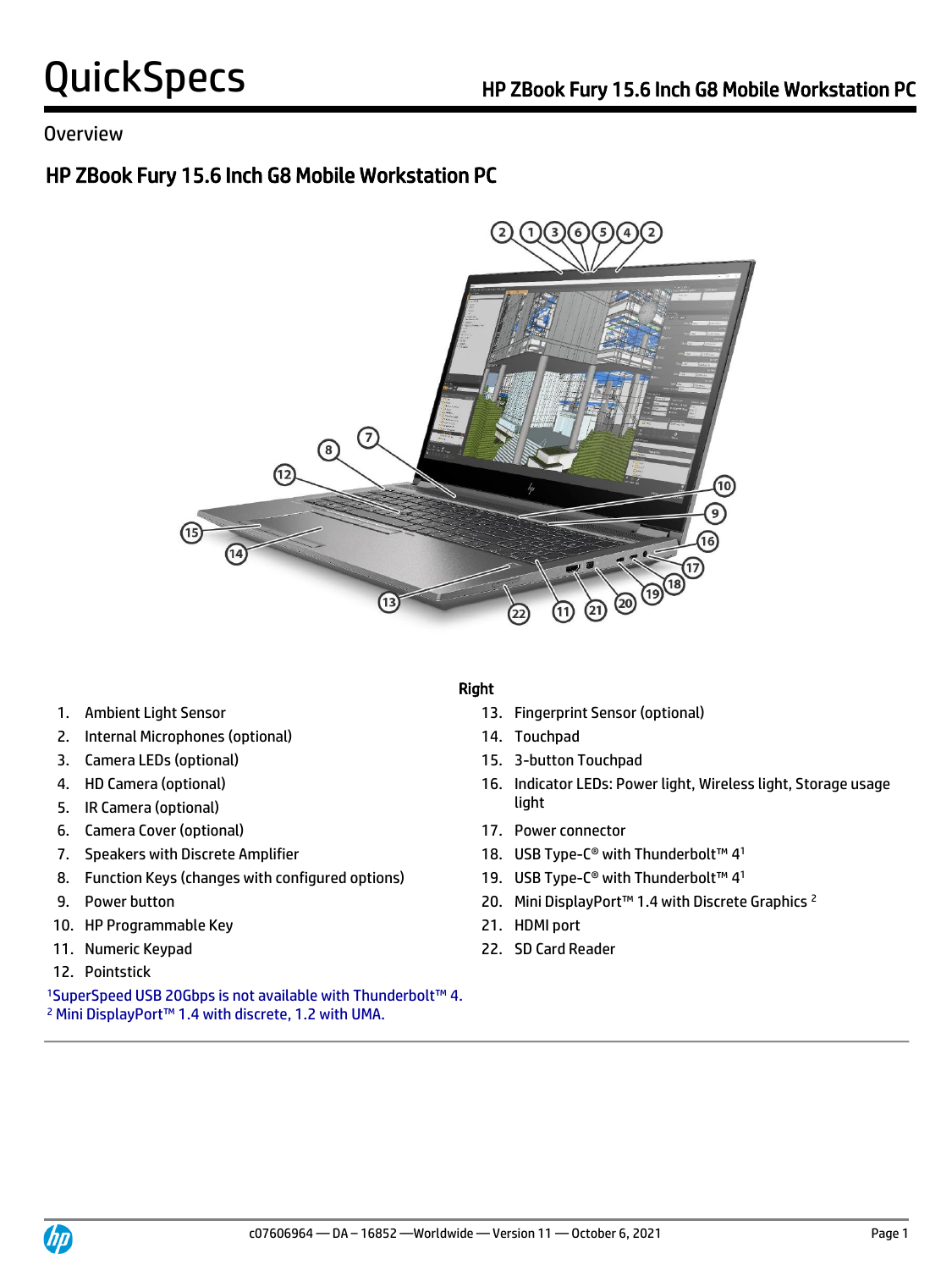## Overview



Left

- 
- 2. Nano security lock slot 5. Audio Combo Jack
- 3. USB 3.1 Gen 1 Charging Port 6. Smart Card Reader
- 1. RJ-45 4. USB 3.1 Gen 1
	-
	-

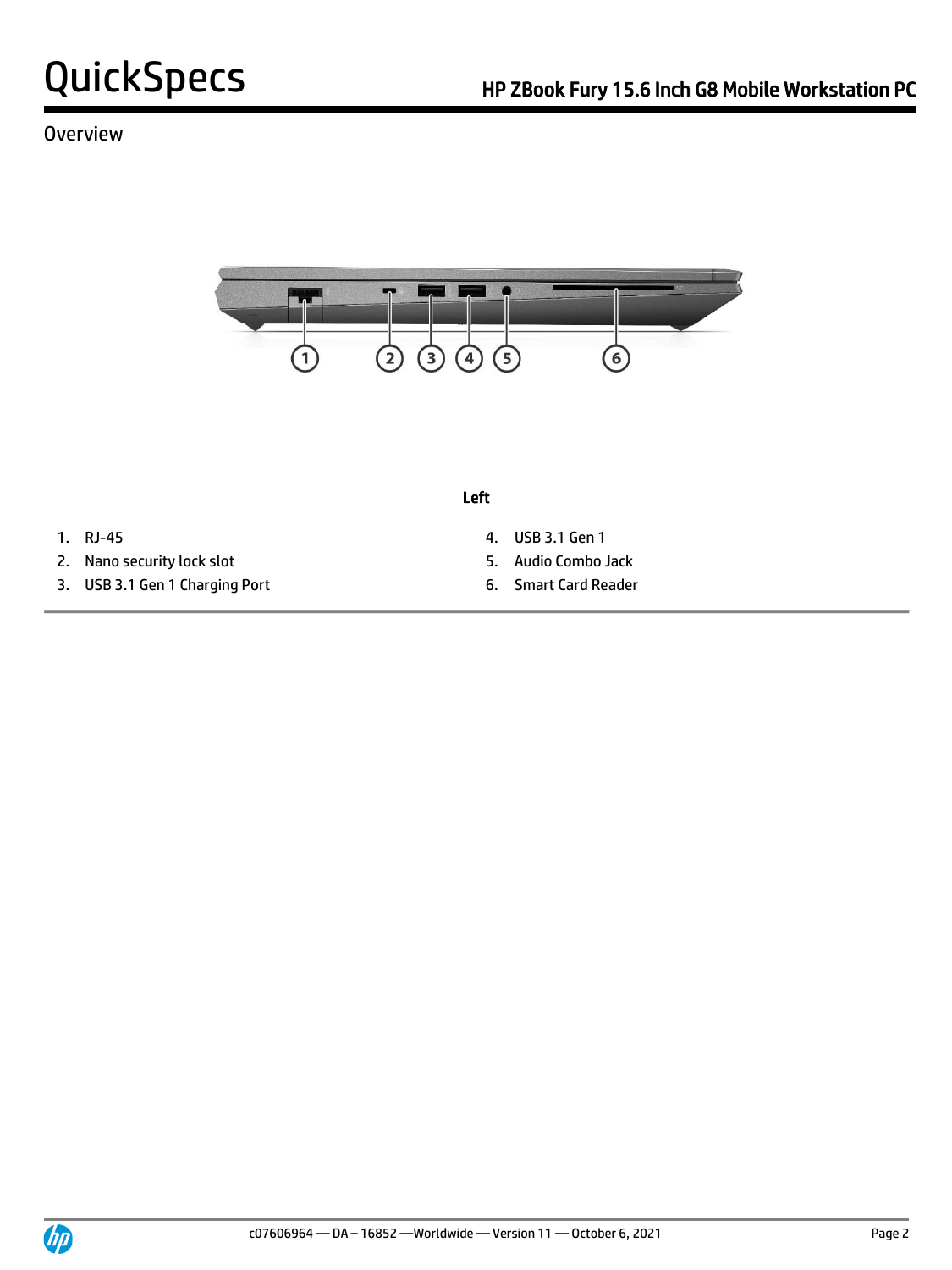### Overview

## At A Glance

- Work anywhere without compromising on performance or security with Windows 10 Pro <sup>1</sup> , powered by HP's collaboration and connectivity technology.
- Accelerate your workflow. Power through projects with up to 128 GB RAM <sup>2</sup> for fast rendering, editing and visual effects performance.
- Take multitasking to the next level with the Intel® Core™ i9 processor <sup>3</sup> designed to handle complex, multithreaded apps like Adobe® Premier Pro, and with fast clock speeds you can boost your speed on single threaded apps like Autodesk 3ds Max.<sup>4</sup>
- Run demanding professional apps with the newest generation Intel® Xeon® processors <sup>5</sup> for powerful performance and productivity.
- Experience high-end visualization and seamlessly render your biggest projects with the next generation NVIDIA® Ampere architecture with NVIDIA® T-Series and RTX A graphics<sup>19</sup>; Certified and supported for the apps you use every day.
- Strenuously tested to meet software certification and deliver superb performance with leading software providers, including Autodesk and Adobe® <sup>6</sup> .
- Blitz through multiple tasks and ditch external drives with up to 8 TB <sup>7</sup> , local PCIe NVMe storage up to 21x faster than standard HDD and 6x faster than SATA SSD<sup>9</sup>.
- Instantly protect against visual hacking with HP Sure View <sup>10</sup>, and defend against firmware and malware attacks with HP Sure Start <sup>11</sup> and HP Sure Sense <sup>12</sup>, and have peace of mind with multi-factor authentication- including an infrared camera and fingerprint scanner 13.
- Enhanced transfer and upload speeds via dual Thunderbolt™ 4 ports. Get wide-ranging connectivity options to ensure maximum device interaction: USB 3.0, HDMI, mDP, SD card, Smart Card Reader and more.
- Designed for ultimate durability, this ZBook undergoes brutal MIL-STD 810H <sup>14</sup> tests to help ensure this PC keeps rolling through your workday.
- Plug in to greater connectivity at your desktop with the HP Thunderbolt Dock for lightning-fast Thunderbolt™ 4 15 transfers and the flexibility to run more than up to 2 external 4k 16,17.
- Improve connectivity while on Wi-Fi® with HP Extended Range Wireless LAN that allows greater distance from transmission point and fast data throughput at shorter ranges 18.

### NOTE: See important legal disclosures for all listed specs in their respective features sections.

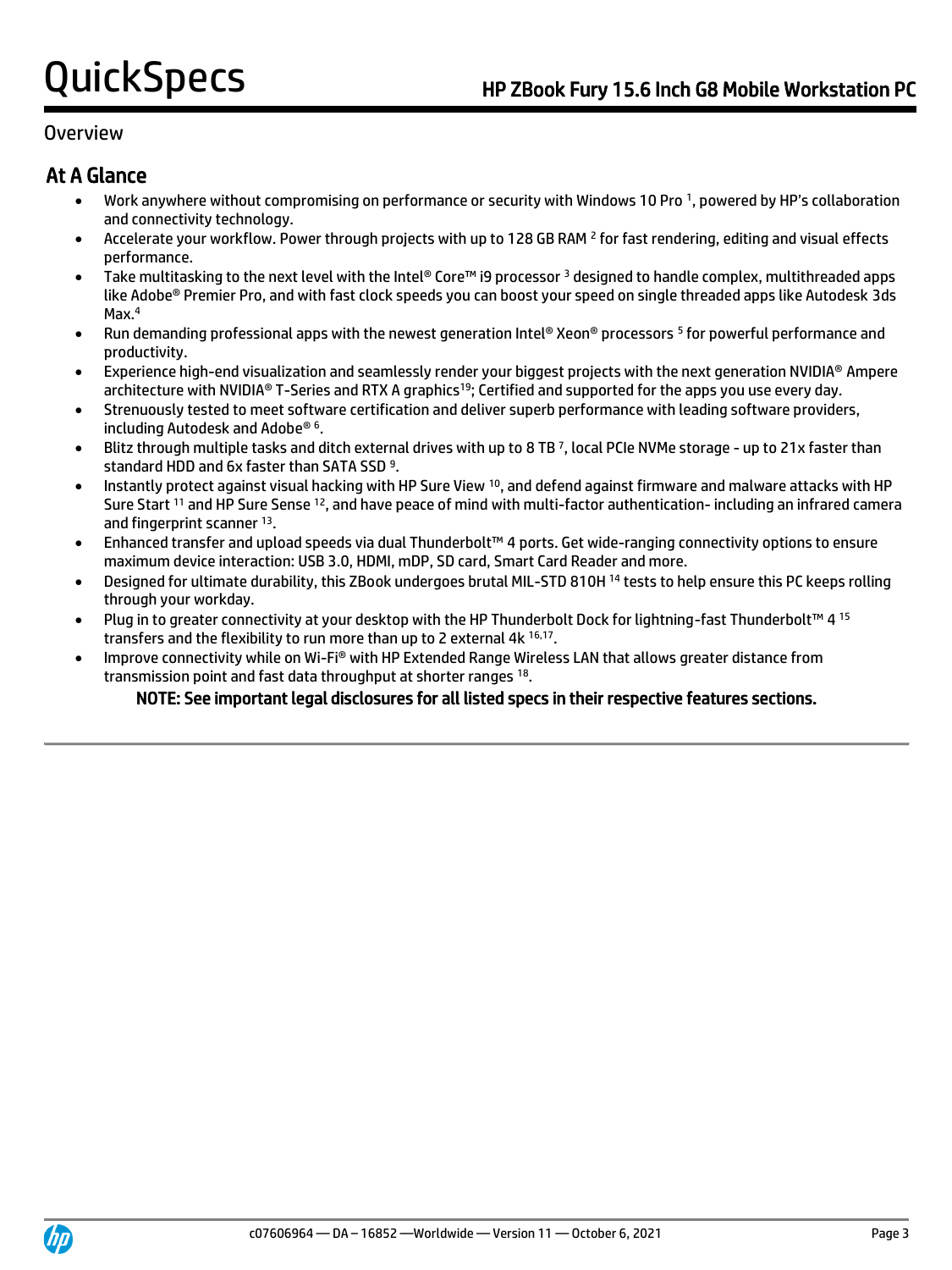## OPERATING SYSTEM

| <b>Preinstalled OS</b>   | Windows 10 Pro 64 - HP recommends Windows 10 Pro for business. <sup>1</sup><br>Windows 10 Pro for Workstations 641<br>Windows 10 Home $641$<br>Windows 10 Home Single Language 641<br>FreeDOS 3.0<br>Ubuntu Linux 20.04 <sup>2</sup> |
|--------------------------|--------------------------------------------------------------------------------------------------------------------------------------------------------------------------------------------------------------------------------------|
| Web support OS           | Red Hat <sup>®</sup> Enterprise Linux® 8 <sup>2</sup><br>Windows 10 Enterprise 641                                                                                                                                                   |
| <b>Supported Version</b> | For testing information on newer versions of Windows 10, please see:<br>https://support.hp.com/document/c05195282.                                                                                                                   |

<sup>1</sup> Not all features are available in all editions or versions of Windows. Systems may require upgraded and/or separately purchased hardware, drivers, software or BIOS update to take full advantage of Windows functionality. Windows 10 is automatically updated, which is always enabled. ISP fees may apply and additional requirements may apply over time for updates. Se[e http://www.windows.com.](http://www.windows.com/)

<sup>2</sup> For detailed Linux<sup>®</sup> OS/hardware support information, see: http/www.hp.com/linux\_hardware\_matrix

## PROCESSOR

 11 th Generation Intel® Xeon® W-11955M vPro® with Intel® UHD Graphics (2.6 GHz base frequency, up to 5.0 GHz with Intel® Turbo Boost Technology, 24 MB cache, 8 cores)<sup>1,2,3,4,5</sup>

11th Generation Intel® Core™ i9-11950H vPro® with Intel® UHD Graphics (2.6 GHz base frequency, up to 5.0 GHz with Intel® Turbo Boost Technology, 24 MB cache, 8 cores) 1,2,3,4,5

11th Generation Intel® Core™ i9-11900H with Intel® UHD Graphics (2.5 GHz base frequency, up to 4.9 GHz with Intel® Turbo Boost Technology, 24 MB L3 cache, 8 cores) 1,2,3,4,5

11th Generation Intel® Core™ i7-11850H vPro® with Intel® UHD Graphics (2.5 GHz base frequency, up to 4.8 GHz with Intel® Turbo Boost Technology, 24 MB L3 cache, 8 cores) 1,2,3,4,5

11th Generation Intel® Core™ i7 11800H with Intel® UHD Graphics (2.3 GHz base frequency, up to 4.6 GHz with Intel® Turbo Boost Technology, 24 MB L3 cache, 8 cores)<sup>1,2,3,4,5</sup>

11<sup>th</sup> Generation Intel® Core™ i5-11500H vPro® with Intel® UHD Graphics (2.9 GHz base frequency, up to 4.6 GHz with Intel® Turbo Boost Technology, 12 MB L3 cache, 6 cores)<sup>1,2,3,4.5</sup>

<sup>1</sup> Multicore is designed to improve performance of certain software products. Not all customers or software applications will necessarily benefit from use of this technology. Performance and clock frequency will vary depending on application workload and your hardware and software configurations. Intel's numbering, branding and/or naming is not a measurement of higher performance.

<sup>2</sup> Processor speed denotes maximum performance mode; processors will run at lower speeds in battery optimization mode. 3 Intel® Turbo Boost performance varies depending on hardware, software and overall system configuration. Energy Efficient Turbo is a power management feature that can lower the maximum core ratio (frequency), if the CPU thinks it can achieve about the same performance as with the maximum turbo frequency. Energy Efficient Turbo feature is disabled in Comet Lake H in order to prioritize performance in DC mode. It can be changed in F10 BIOS settings. See

www.intel.com/technology/turboboost for more information.<sup>4</sup> In accordance with Microsoft's support policy, HP does not support the Windows 8 or Windows 7 operating system on products configured with Intel and AMD 7th generation and forward processors or provide any Windows 8 or Windows 7 drivers on [http://www.support.hp.com.](http://www.support.hp.com/)

<sup>5</sup> For full Intel® vPro® functionality, Windows 10 Pro 64 bit, a vPro supported processor, vPro enabled chipset, vPro enabled wired LAN and/or WLAN card and TPM 2.0 are required. Some functionality requires additional 3rd party software in order to run. Se[e http://intel.com/vpro](http://intel.com/vpro)

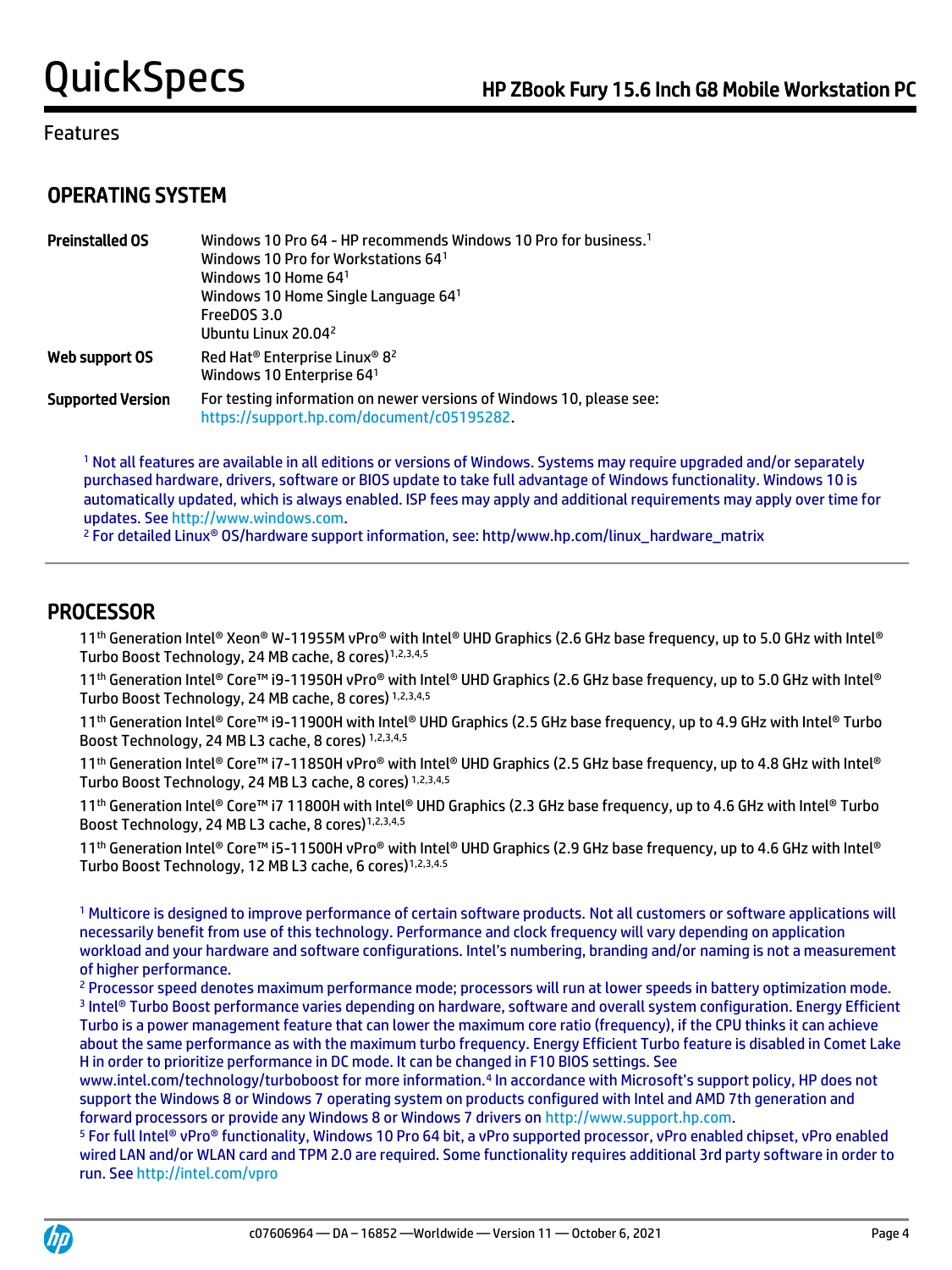## **CHIPSET**

Mobile Intel® TigerLake PCH-H, WM 590

## INTEL® CORE™ I5 WITH VPRO/CORE I7 WITH VPRO/XEON® WITH VPRO TECHNOLOGY CAPABLE

 Intel® Core™ i5 with vPro™, Core™ i7 with vPro™, Core™ i9 with vPro™ and Xeon® with vPro™ technology is a selectable feature that is available on units configured with select processors, a qualified Intel® WLAN module and a preinstalled Windows® operating system. It provides advances in remote manageability, security, energy efficient performance, and wireless connectivity. Intel® Active Management Technology (iAMT) offers built-in manageability and proactive security for networked mobile workstations, even when they are powered off\* or when the operating system is inoperable. It can help identify threats before they reach the network, isolate infected systems, and update regardless of their power state. <sup>1,2</sup>

<sup>1</sup> Requires a Windows operating system, network hardware and software, connection with a power source, and a direct (non-VPN) corporate network connection which is either cable or wireless LAN.

<sup>2</sup> For full Intel® vPro® functionality, Windows 10 Pro 64 bit, a vPro supported processor, vPro enabled chipset, vPro enabled wired LAN and/or WLAN card and TPM 2.0 are required. Some functionality requires additional 3rd party software in order to run. Se[e http://intel.com/vpro](http://intel.com/vpro)

## **GRAPHICS**

Integrated

Intel® UHD Graphics 1,2,3,4,5

### Discrete

NVIDIA Graphic options: NVIDIA RTX™ A5000 (16 GB GDDR6 dedicated)1,2,3,4,5,7 NVIDIA RTX™ A4000 (8 GB GDDR6 dedicated)1,2,3,4,5,7 NVIDIA RTX™ A3000 (6 GB GDDR6 dedicated)1,2,3,4,5,7 NVIDIA RTX™ A2000 (4 GB GDDR6 dedicated)1,2,3,4,5 NVIDIA® T1200 (4 GB GDDR6 dedicated) 1,2,3,4,5

AMD Graphic options: AMD Radeon Pro W6600M (8 GB GDDR6 dedicated) 1,2,3,4,5,7

<sup>1</sup> UHD content required to view UHD images.

<sup>2</sup> Support HD decode, DX11, DX12, HDMI 2.0b, HDCP 2.3 via DP up to 4K @ 60Hz and via HDMI up to 4K @ 60Hz (NVIDIA RTX™ A5000, RTX A4000, RTX A3000, RTX A2000, AMD Radeon Pro W6600M support HDMI 2.1 with FRL)

<sup>3</sup> HDMI cable Sold Separately

<sup>4</sup> Shared video memory (UMA) uses part of the total system memory for video performance. System memory dedicated to video performance is not available for other use by other programs. <sup>5</sup> miniDP cable sold separately.

<sup>6</sup>GPU configurations may be limited to specific panel options

<sup>7</sup> The HP custom vapor chamber (Z VaporForce) is only available on configurations with NVIDIA® RTX™ A3000 graphics and greater or AMD Radeon graphics

## Multi Display Support

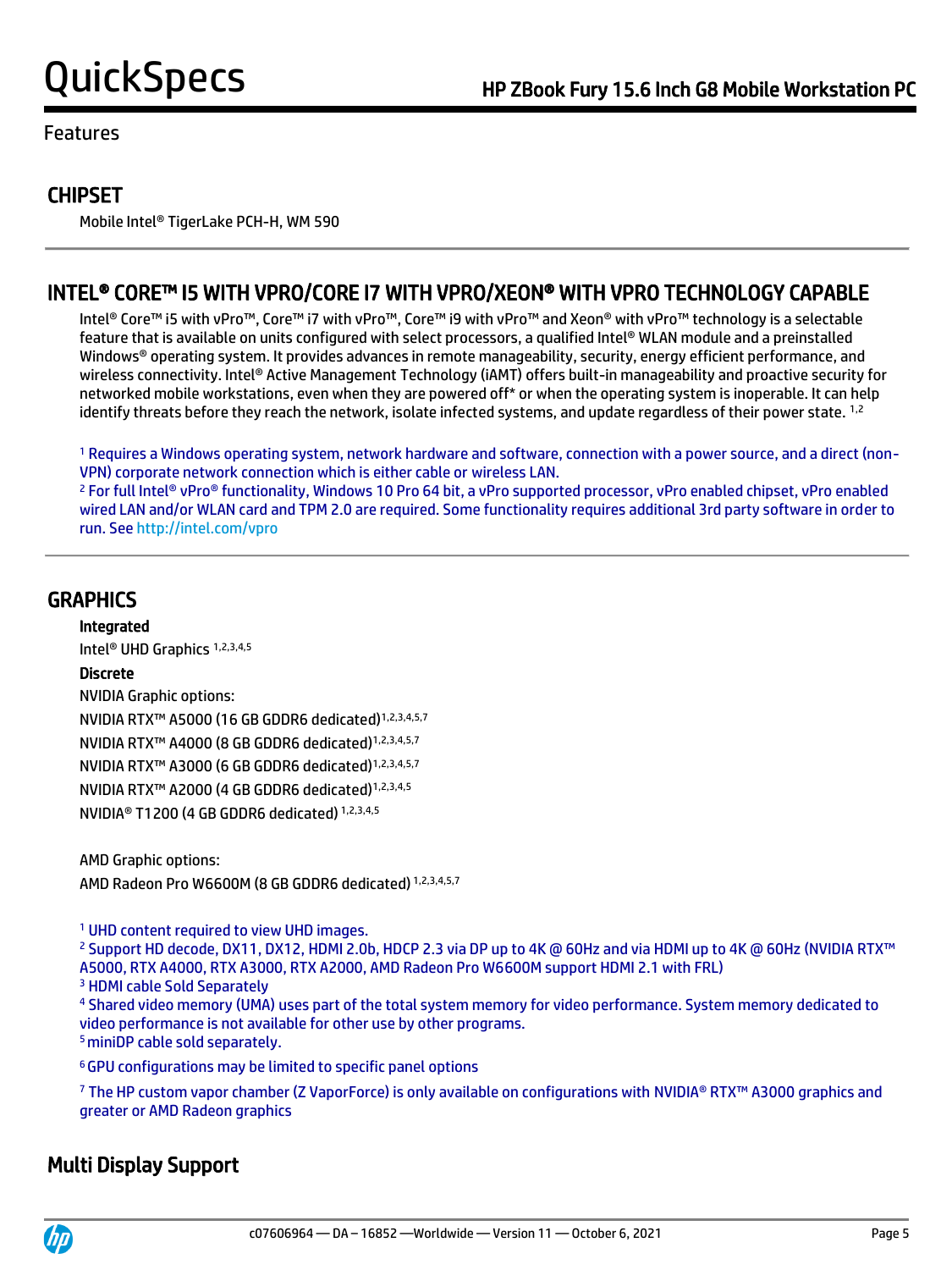#### Without HP Thunderbolt™ Dock G2

UMA Graphics: Unit supports up to 3 independent displays. Any combination of displays outputs may be used except one of Thunderbolt™ 4 and HDMI.

Hybrid Graphics (NVIDIA): Unit supports up to 4 independent displays. Any combination of displays outputs may be used except when using one USBC and HDMI are exclusive

Hybrid Graphics (AMD): Unit supports up to 4 independent displays. Any combination of displays outputs may be used except when using one USBC and HDMI are exclusive

NOTE: If Thunderbolt™ only port on the dock is connected, then the three external displays will not function.

#### With HP Thunderbolt™ Dock G2

UMA Graphics: Unit supports up to 3 independent displays. Any combination of displays outputs may be used except one of Thunderbolt™ 4 and HDMI.

Hybrid Graphics (NVIDIA): Unit supports up to 4 independent displays. Any combination of displays outputs may be used except when using one USBC and HDMI are exclusive

Hybrid Graphics (AMD): Unit supports up to 6 independent displays. Any combination of displays outputs may be used except when using one USBC and HDMI are exclusive

NOTE: Resolutions are dependent upon monitor capability and resolution and color depth settings.

## **DISPLAY**

#### Non-touch

- 15.6" diagonal FHD (1920 x 1080) IPS eDP1.2 anti-glare WLED-backlit and ambient light sensor 250 nits 45% NTSC1,2
- 15.6" diagonal FHD (1920 x 1080) IPS eDP1.3 + PSR anti-glare WLED-backlit and ambient light sensor 400 nits 72% NTSC 1,2
- 15.6" diagonal FHD (1920 x 1080) IPS eDP1.3 + PSR anti-glare WLED-backlit and ambient light sensor 1000 nits 72% NTSC Next Gen HP SureView Reflect 1,2,5,7
- Next Gen HP Dream Color display 15.6" diagonal UHD (3840 x 2160) IPS 120Hz eDP1.4 + PSR2 anti-glare BV LED-backlit and ambient light sensor 600 nits 100% DCI-P31,2,3

#### Touch

• 15.6" diagonal UHD (3840 x 2160) IPS eDP1.4 + PSR2 WLED-backlit touch screen with Corning® Gorilla® Glass 5 and ambient light sensor 600 nits 100% DCI-P3 1,2,3,7

#### HP Virtual Reality<sup>6</sup> Headset (sold separately)

- **HP Reverb**
- HP Reverb G2

#### <sup>1</sup> UHD content required to view UHD images.

- <sup>2</sup> Resolutions are dependent upon monitor capability, and resolution and color depth settings.
- <sup>3</sup>Display options may be limited to specific GPU Configurations.
- <sup>5</sup> HP Sure View Reflect is optional and must be configured at purchase.
- <sup>6</sup> Virtual Reality content is required to view Virtual Reality images

7Actual brightness will be lower with Sure View or touchscreen.



 $\overline{a}$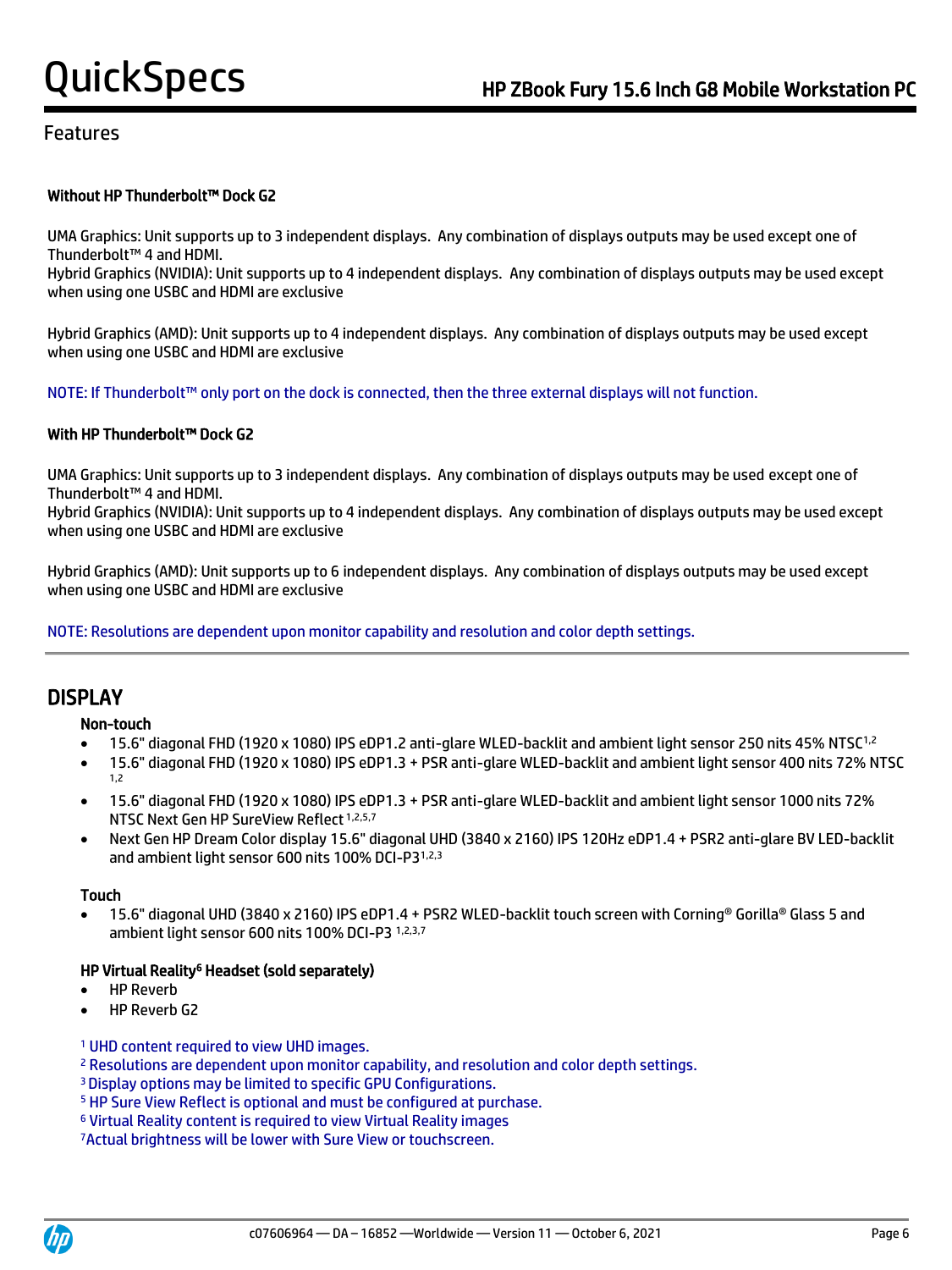## STORAGE AND DRIVES\*

#### Max Storage

8TB through four M.2 NVMe drives 6TB through two M.2 NVMe drives and one 2.5" SATA drive

### (up to 1) HDD Storage (SATA 3.2)<sup>4</sup>

500 GB 7200 rpm SATA FIPS 140-2 SED HDD 500 GB 7200 rpm SATA HDD 1 TB 7200 rpm SATA HDD 2 TB 5400 rpm SATA HDD

### (up to 4) M.2 Storage (NVMe™ PCIe SSD)

256 GB PCIe (NVMe™) TLC Solid State Drive 256 GB PCIe (NVMe™) TLC Self Encrypting (SED) Solid State Drive 512 GB PCIe (NVMe™) TLC Solid State Drive 512 GB PCIe (NVMe™) TLC Self Encrypting (SED) Solid State Drive 1 TB PCIe (NVMe™) TLC Solid State Drive<sup>3</sup> 1 TB PCIe (NVMe™) TLC Self Encrypting (SED) Solid State Drive 2 TB PCIe (NVMe™) TLC Solid State Drive<sup>3</sup> 2 TB PCIe (NVMe™) TLC Self Encrypting (SED) Solid State Drive

256 GB PCIe Gen4 (NVMe™) TLC Solid State Drive5,\*\* 256 GB PCIe Gen4 (NVMe™) TLC Self Encrypting (SED) OPAL2 Solid State Drive<sup>5,\*\*</sup> GB PCIe Gen4 (NVMe™) TLC Solid State Drive5,\*\* GB PCIe Gen4 (NVMe™) TLC Self Encrypting (SED) OPAL2 Solid State Drive5,\*\* TB PCIe Gen4 (NVMe™) TLC Solid State Drive5,\*\* TB PCIe Gen4 (NVMe™) TLC Solid State Drive5,\*\*

Storage slot 1-4 can support NVMe protocol Storage slot 1, 3 and 4 can support SATA protocol Only storage slots 1-3 can support RAID System is preset to Modern Standby Disconnected with factory preinstall image PCIe Gen4 drives will only work at PCIe Gen3 speed.

\* For storage drives, GB = 1 billion bytes. TB = 1 trillion bytes. Actual formatted capacity is less. Up to 35GB of disk is reserved for system recovery software. \*\* Available late September 2021.

## DRIVE CONTROLLERS

RAID: RAID: RAID: RAID 0 and RAID 1 support<sup>1</sup>

M.2 Storage Bay (PCIe NVMe) PCIe Gen 3 x 4 lanes NVMe Solid State Drive

<sup>1</sup> Support only available with 1TB + 1TB M.2 storage or 2TB + 2TB M.2 storage combinations <sup>2</sup>Not available if slots if storage slots 3 or 4 are selected

## **MEMORY**

### Maximum Memory<sup>2,3,5</sup>

128 GB DDR4-3200 non-ECC SDRAM DIMM1, DIMM3, DIMM2, DIMM4 128 GB DDR4-3200 ECC SDRAM 4 DDR4 SODIMMS<sup>4</sup> Supports Dual Channel Memory<sup>1</sup>



 $\overline{a}$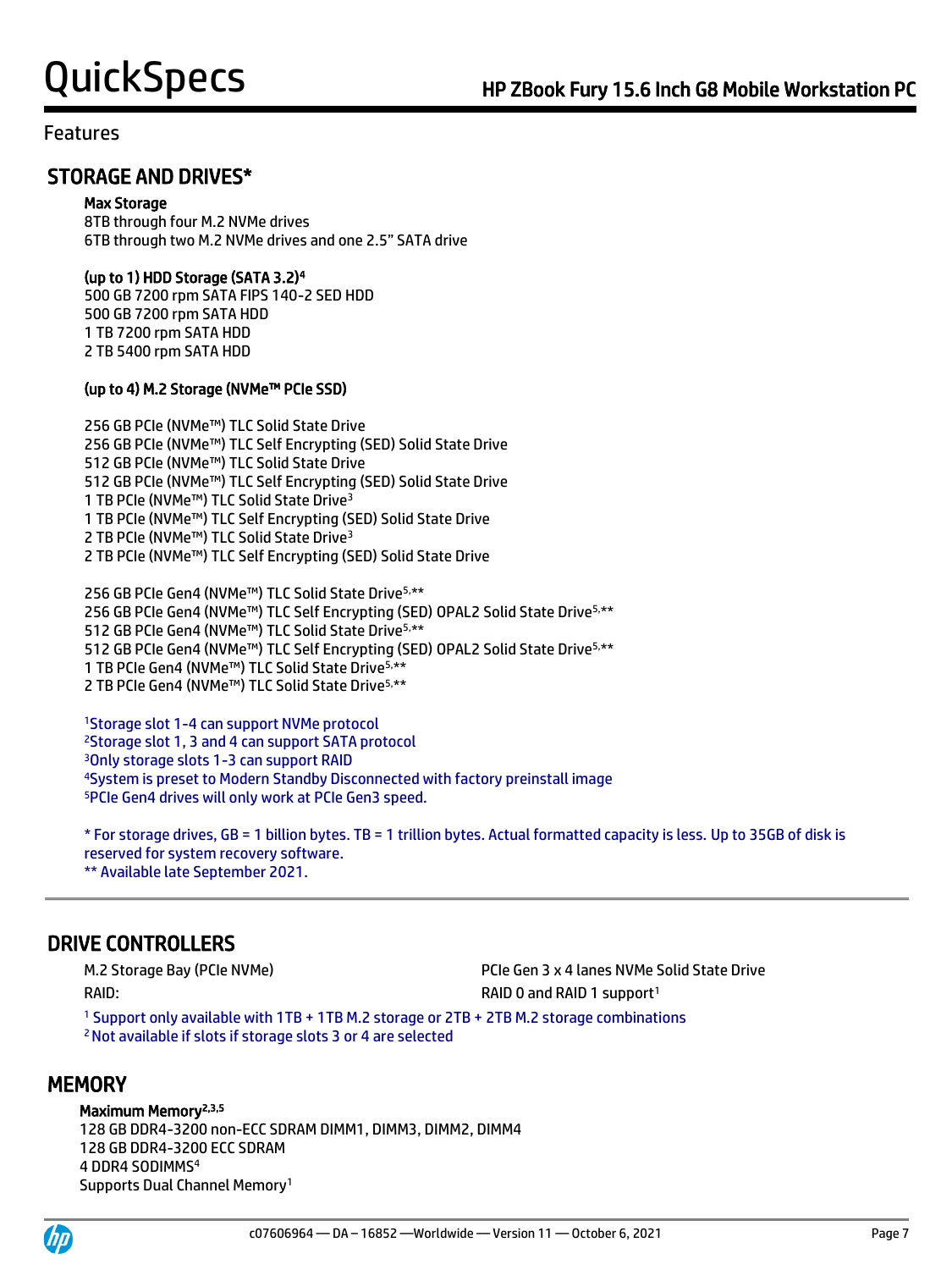Slots are customer accessible / upgradeable

<sup>1</sup>Maximized dual-channel performance requires SODIMMs of the same size and speed in both memory channels. <sup>2</sup> Due to the non-industry standard nature of some third-party memory modules, we recommend HP branded memory to ensure compatibility. If you mix memory speeds, the system will perform at the lower memory speed. <sup>3</sup>Transfer rates up to 3200 MT/s for nECC and ECC memory combinations when memory suppliers are consistent. If suppliers are not consistent, speeds may drop to 2933 MT/s for nECC and 2933 MT/s for ECC memory combinations. A custom configuration including part number AY104AV can be used to lock in a consistent vendor. 4 Intel® allows architectures designed with four DIMM slots to run at 3200 MT/s

<sup>5</sup>Maximum memory capacities assume Windows 64-bit operating systems. With Windows 32-bit operating systems, memory above 3 GB may not all be available due to system resource requirements.

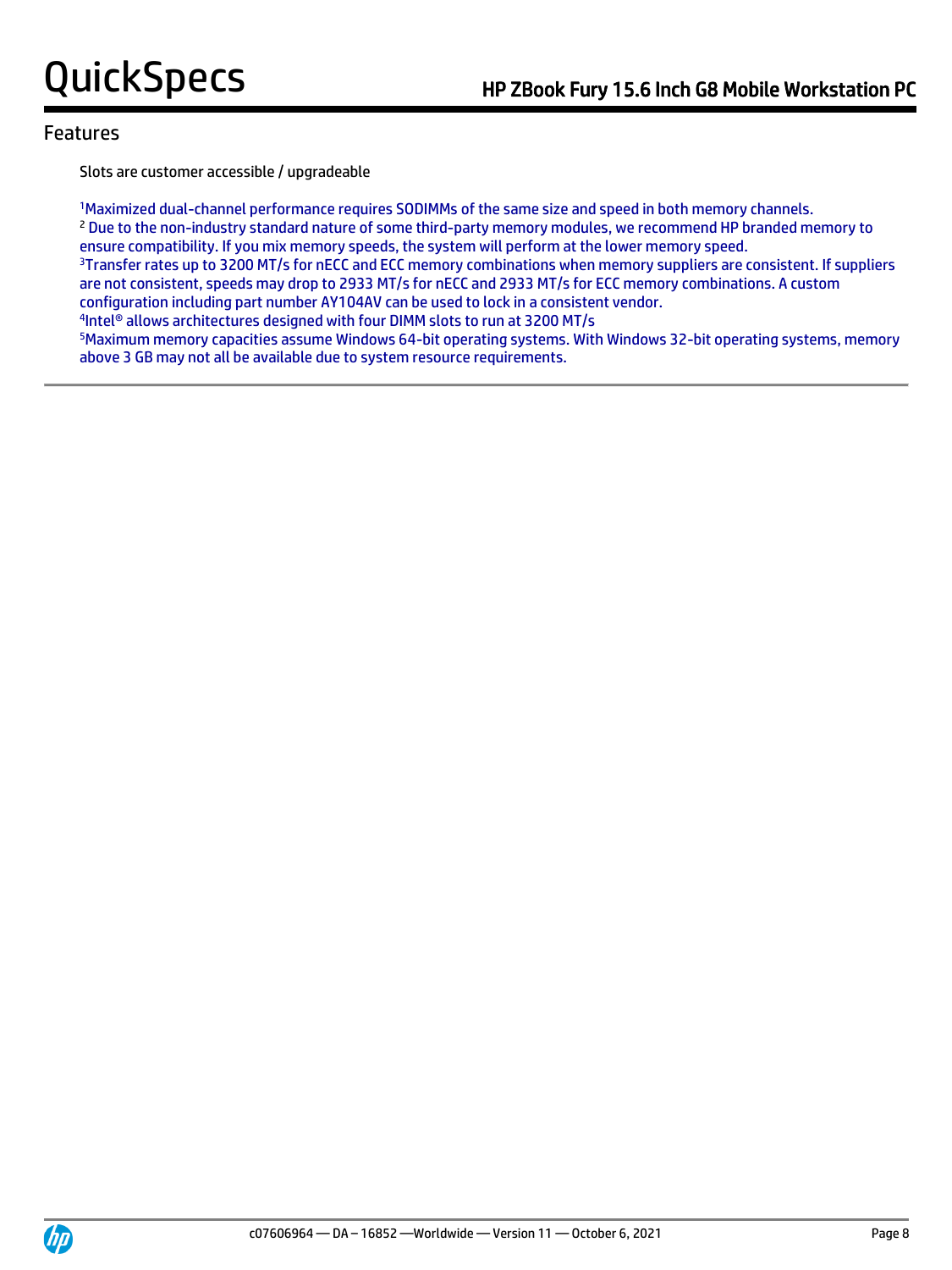## NETWORKING/COMMUNICATIONS

#### LAN

Intel® I219-LM GbE, vPro™<sup>1</sup> Intel® I219-V GbE, non-vPro™<sup>1</sup>

<sup>1</sup>GbE - The term "10/100/1000" or "Gigabit" Ethernet indicates compatibility with IEEE standard 802.3ab for Gigabit Ethernet, and does not connote actual operating speed of 1 Gb/s. For high-speed transmission, connection to a Gigabit Ethernet server and network infrastructure is required.

### WLAN

Intel® Wi-Fi 6 AX201 (2x2) and Bluetooth® 5.2 combo, vPro™ <sup>1</sup> Intel® Wi-Fi 6 AX201 (2x2) and Bluetooth® 5.2 combo, non-vPro™ 1,2

<sup>1</sup>Wireless cards are optional or add-on features and requires separately purchased wireless access point and internet service. Availability of public wireless access points limited. Only available in countries where 802.11ax is supported.

<sup>2</sup> Wireless access point and Internet service required and sold separately. Availability of public wireless access points limited. Wi-Fi 6 (802.11ax) is backwards compatible with prior 802.11 specs. The specifications for Wi-Fi 6 are draft specifications and are not final. If the final specifications differ from the draft specifications, it may affect the ability of the notebook to communicate with other 802.11ax WLAN devices. Only available in countries where 802.11ax is supported.

#### WWAN<sup>1</sup>

Intel® XMM™ 7360 LTE Advanced CAT 9<sup>3</sup>

Nano SIM card slot<sup>2,3</sup>

A removable SIM is an orderable option for selected 4G LTE notebooks. The removable physical eSIM is placed on the SIM tray on the notebook like a standard SIM card. The removable eSIM is programmable and is not limited to a single carrier. You must add eSIM profile to connect to the internet using cellular data.

<sup>1</sup> WWAN use requires separately purchased service contract. Check with service provider for coverage and availability in your area. Connection speeds will vary due to location, environment, network conditions, and other factors. 4G LTE not available on all products, and in all regions.

<sup>2</sup> All units have an internal SIM card slot but 'For WWAN' base units ship with antennas. <sup>3</sup> Works with Windows 10 only.

### Optional Near Field Communication (NFC) module

## AUDIO/MULTIMEDIA

#### Audio

Audio by Bang & Olufsen, dual stereo speakers, HP World Facing Microphone dual array digital microphone<sup>1</sup>, functions keys for volume up and down, combo microphone/headphone jack, HD audio

<sup>1</sup>Dual-microphone array when equipped with optional webcam and optional world facing microphone.

#### Camera<sup>1, 2, 3</sup> 720p HD webcam with IR 720p HD webcam

<sup>1</sup> FHD and HD content required to view HD images respectively.

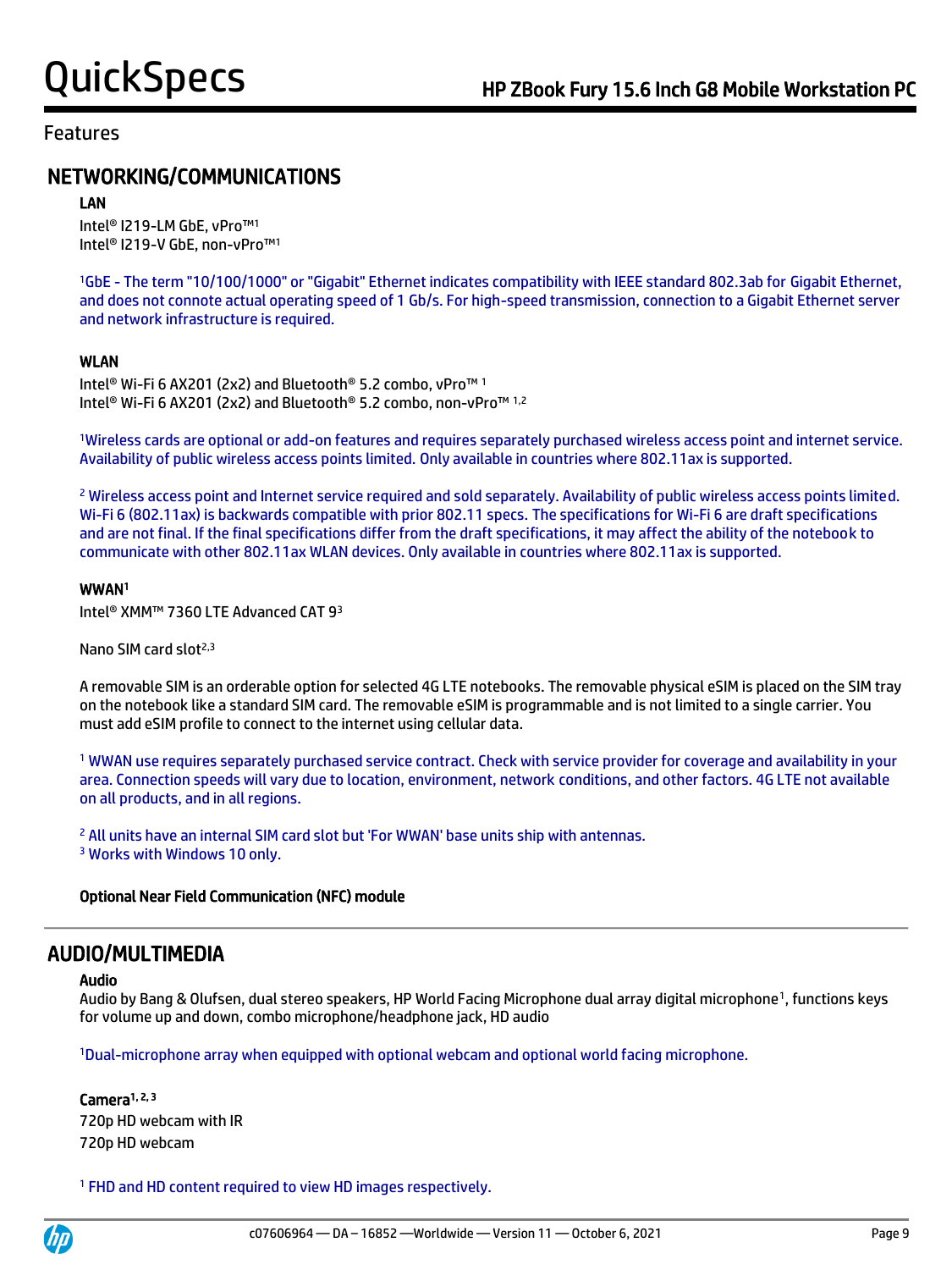<sup>2</sup> Windows Hello face authentication utilizes a camera specially configured for near infrared (IR) imaging to authenticate and unlock Windows devices as well as unlock your Microsoft Passport. 3Camera-configured options come with a Privacy Shutter

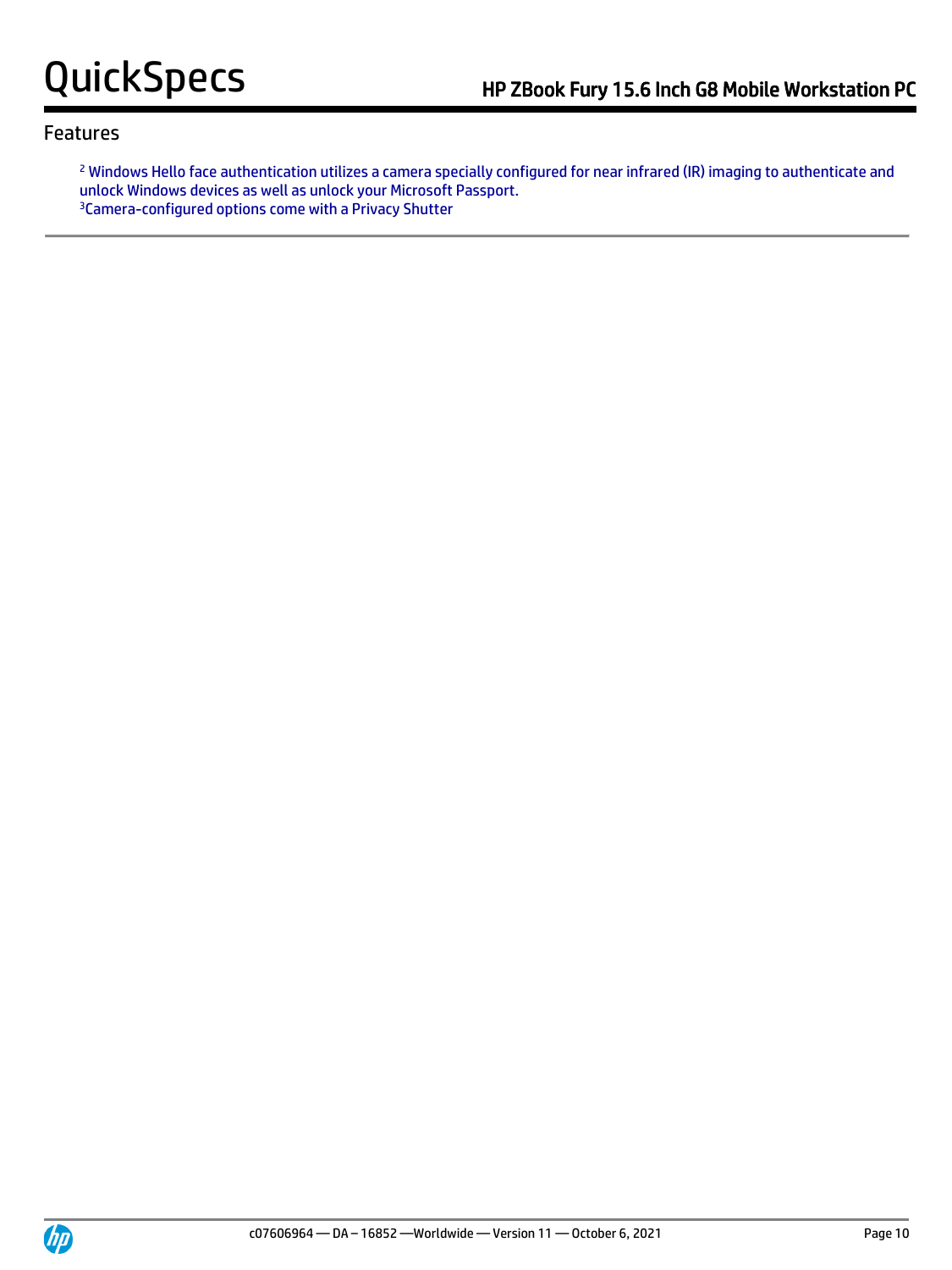## KEYBOARDS/POINTING DEVICES/BUTTONS & FUNCTION KEYS

#### Keyboard

HP Premium Quiet Keyboard, full-size, spill-resistant, backlit, a Programmable Key, with sperate numeric keypad, HP DuraKey, touchpad with glass surface, multi-touch gestures and taps enabled

### Pointing Devices

Dual pointstick; Touchpad with multi-touch gestures enabled, taps enabled as default; Microsoft Precision Touchpad Default Gestures Support

## SOFTWARE AND SECURITY

#### Workstation ISV Certifications

See the latest list of certifications at[: http://www.hp.com/go/isv](http://www.hp.com/go/isv)

#### HP ZCENTRAL REMOTE BOOST SOFTWARE

The remote desktop solution for serious workstation users and their most demanding applications. Download at: http://www.hp.com/go/RGS

#### HP Performance Advisor

HP Performance Advisor enables optimal configuration of HP Mobile Workstations delivering stability and best performance. HP Performance Advisor will guide your system setup allowing a "custom" configuration that best matches the workstation to user requirements. Download at: http://www.hp.com/go/performanceadvisor

#### Software

Adobe Creative Cloud Bundle Bing search for IE11 Buy Office Data Science Stack HP Admin HP Connection Optimizer<sup>20,9</sup> HP Cloud Recovery<sup>21</sup> HP Easy Clean HP PC Hardware Diagnostics HP Privacy Settings HP Hotkey Support HP JumpStart HP Noise Cancellation Software HP Performance Advisor<sup>8</sup> HP QuickDrop<sup>22</sup> HP Recovery Manager HP Remote Graphics Software HP Smart Support<sup>19</sup> HP Support Assistant<sup>1</sup> HP ZCentral Remote Boost 2020 Software for Z workstation<sup>23,2</sup> Native Miracast support Tile Application

#### Security Management

Absolute persistence module32,6 HP BIOSphere Gen6 30,5 HP Client Security Suite Gen7<sup>16</sup> HP Device Access Manager HP FingerPrint Sensor HP Manageability Integration Kit<sup>24,11</sup>

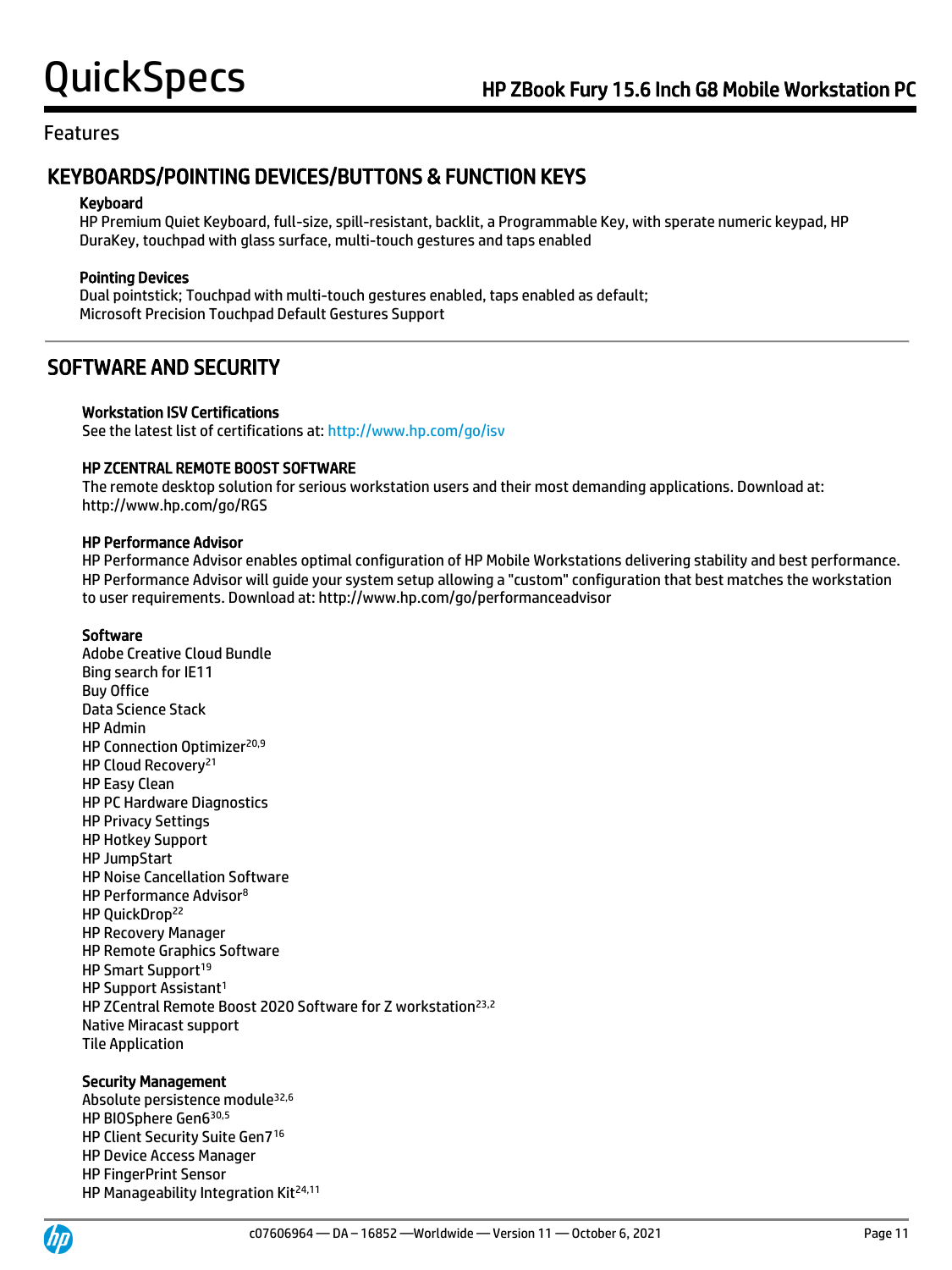HP Power On Authentication HP Secure Erase<sup>31</sup> HP Security Manager HP Secure Platform HP Sure Click<sup>26</sup> HP Sure Recover Gen4 28,13 HP Sure Run<sup>27</sup> HP Sure Sense<sup>25,17</sup> HP Sure Start Gen6 29,14 HP SureView Reflect; HP Tamper Lock Master Boot Record security; Microsoft Defender<sup>10</sup> Pre-boot authentication Nano security lock slot<sup>12</sup> Smartcard Reader - Alcor AU9560 (FIPS 201 Compliant) Trusted Platform Module TPM 2.0 Embedded Security Chip with Windows 10 (Common Criteria EAL4+ Certified)(FIPS 140-2 Level 2 Certified)<sup>33</sup> Windows Secured Core

### BIOS Version

ISO/IEC 19678: 2015 (formerly NIST 800-147) compliant UEFI version: 2.7

### TPM

Model: Infineon SLB9670 Version: 7.85 Revision: TPM 2.0 FIPS 140-2 Compliant: Yes

### Smartcard Reader

Model Number: Alcor AU9560 FIPS 201 Compliant: Yes

#### For more information on HP Client Security Software Suite, refer to http://www.hp.com/go/clientsecurity.

#### <sup>1</sup> HP Support Assistant - Requires Windows and Internet Access.

<sup>2</sup> HP ZCentral Remote Boost Sender does not come preinstalled on Z Workstations but can be downloaded and run on all Z desktop and laptops without license purchase. With non-Z sender devices, purchase of perpetual individual license or perpetual floating license per simultaneously executing versions and purchase of ZCentral Remote Boost Software Support is required. ZCentral Remote Boost Sender for non-Z Hardware requires a license and Windows 10, RHEL/CentOS (7 or 8), or UBUNTU 18.04 or 20.04 LTS operating systems. macOS (10.14 or newer) operating system and ThinPro 7.2 are only supported on the receiver side. Requires network access. The software is available for download at hp.com/ZCentralRemoteBoost.

<sup>5</sup> HP BIOSphere Gen6 is available on select HP Pro, Elite and ZBook PCs. See product specifications for details. Features may vary depending on the platform and configurations. <sup>6</sup> Absolute agent is shipped turned off, and will be activated when customers activate a purchased subscription. Subscriptions can be purchased for terms ranging multiple years. Service is limited, check with Absolute for availability outside the U.S. The Absolute Recovery Guarantee is a limited warranty. Certain conditions apply. For full details visit: http://www.absolute.com/company/legal/agreements/computrace-agreement. Data Delete is an optional service provided by Absolute Software. If utilized, the Recovery Guarantee is null and void. In order to use the Data Delete service, customers must first sign a Pre-Authorization Agreement and either obtain a PIN or purchase one or more RSA SecurID tokens from Absolute Software.

<sup>8</sup> HP Performance Advisor Software - HP Performance Advisor is ready and waiting to help you get the most out of your HP Workstation from day one—and every day after. Learn more or download at: https://www8.hp.com/us/en/workstations/performance-advisor.html <sup>9</sup> HP Connection Optimizer requires Windows 10.

<sup>10</sup> Microsoft Defender Opt in and internet connection required for updates.

<sup>11</sup> HP Manageability Integration Kit can be downloaded from http://www.hp.com/go/clientmanagement.

<sup>12</sup> Nano Security lock slot is Lock sold separately.

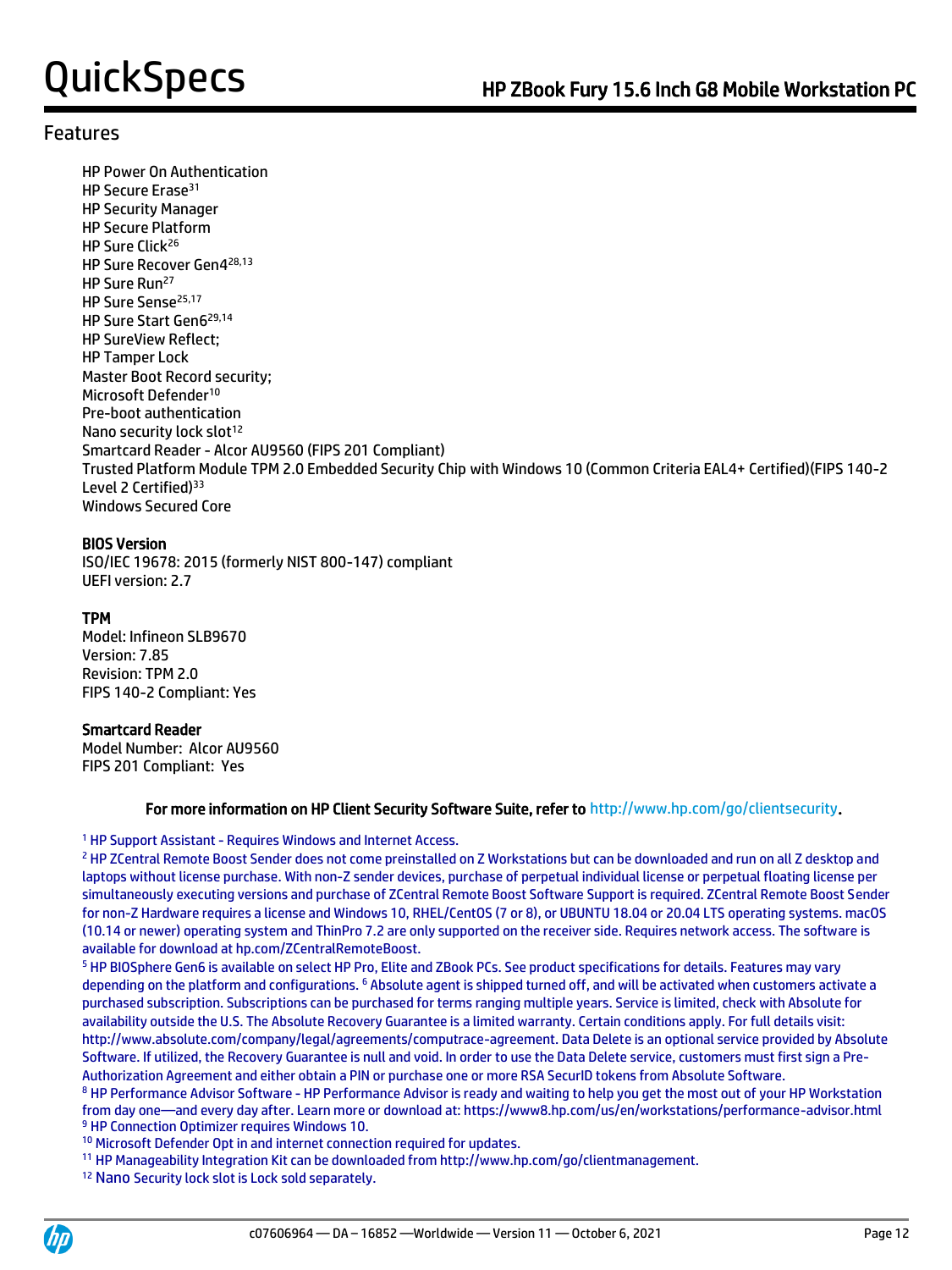<sup>13</sup> HP Sure Recover Gen3: See product specifications for availability. Requires an open, wired network connection. You must back up important files, data, photos, videos, etc. before using HP Sure Recover to avoid loss of data. HP Sure Recover (Gen1) does not support platforms with Intel® Optane™.

<sup>14</sup> HP Sure Start Gen6 is available on select HP PCs with Intel processors. See product specifications for availability.

<sup>15</sup> For the methods outlined in the National Institute of Standards and Technology Special Publication 800-88 "Clear" sanitation method. HP Secure Erase does not support platforms with Intel® Optane™.

<sup>16</sup> HP Client Security Manager Gen5 requires Windows and is available on select HP Pro, Elite and ZBook PCs. See product specifications for details.

<sup>17</sup> HP Sure Sense requires Windows 10. See product specifications for availability.

<sup>18</sup> Wireless access point and Internet service required and sold separately. Availability of public wireless access points limited.

<sup>19</sup> HP Smart Support is available to commercial customers through your HP Service Representative and HP Factory Configuration Services; or it can be downloaded at: http://www.hp.com/smart-support. HP Smart Support automatically collects the telemetry necessary upon initial boot of the product to deliver device-level configuration data and health insights.

<sup>20</sup> HP Connection Optimizer requires Windows 10.

21 HP Cloud Recovery is available for Z by HP, HP Elite and Pro desktops and laptops PCs with Intel® or AMD processors and requires an open, wired network connection. Note: You must back up important files, data, photos, videos, etc. before use to avoid loss of data. Detail please refer to: <https://support.hp.com/us-en/document/c05115630>

<sup>22</sup> HP QuickDrop requires Internet access and Windows 10 PC preinstalled with HP QuickDrop app and either an Android device (phone or tablet) running Android 7 or higher with the Android HP QuickDrop app, and /or an iOS device (phone or tablet) running iOS 12 or higher with the iOS HP QuickDrop app.

<sup>23</sup> HP ZCentral Remote Boost Sender does not come preinstalled on Z Workstations but can be downloaded and run on all Z desktop and laptops without license purchase. With non-Z sender devices, purchase of perpetual individual license or perpetual floating license per simultaneously executing versions and purchase of ZCentral Remote Boost Software Support is required. ZCentral Remote Boost Sender for non-Z Hardware requires a license and Windows 10, RHEL/CentOS (7 or 8), or UBUNTU 18.04 or 20.04 LTS operating systems. macOS (10.14 or newer) operating system and ThinPro 7 are only supported on the receiver side. Requires network access. The software is available for download at hp.com/ZCentralRemoteBoost.

<sup>24</sup> HP Manageability Integration Kit can be downloaded from <http://www.hp.com/go/clientmanagement>.

<sup>25</sup> HP Sure Sense is available on select HP PCs and is not available with Windows10 Home.

<sup>26</sup> HP Sure Click requires Windows 10. See https://bit.ly/2PrLT6A\_SureClick for complete details.

<sup>27</sup> HP Sure Run is available on select HP PCs and requires Windows 10.

<sup>28</sup> HP Sure Recover Gen4 is available on select HP PCs and requires Windows 10 and an open network connection. You must back up important files, data, photos, videos, etc. before using HP Sure Recover to avoid loss of data. Network based recovery using Wi-Fi is only available on PCs with Intel Wi-Fi Module.

<sup>29</sup> HP Sure Start Gen6 is available on select HP PCs.

<sup>30</sup> HP BIOSphere Gen6 features may vary depending on the platform and configuration.

<sup>31</sup> For the methods outlined in the National Institute of Standards and Technology Special Publication 800-88 "Clear" sanitation method. HP Secure Erase does not support platforms with Intel® Optane™.

32 Absolute firmware module is shipped turned off and can only be activated with the purchase a license subscription and full activation of the software agent. License subscriptions can be purchased for terms ranging multiple years. Service is limited, check with Absolute for availability outside the U.S. Certain conditions apply. For full details visit:

<https://www.absolute.com/about/legal/agreements/absolute/>.

33 TPM 2.0 is limited on HP ThinPro/HP Smart Zero, and functionality is dependent upon use of a customer-enabled application that can locate the TPM chip.

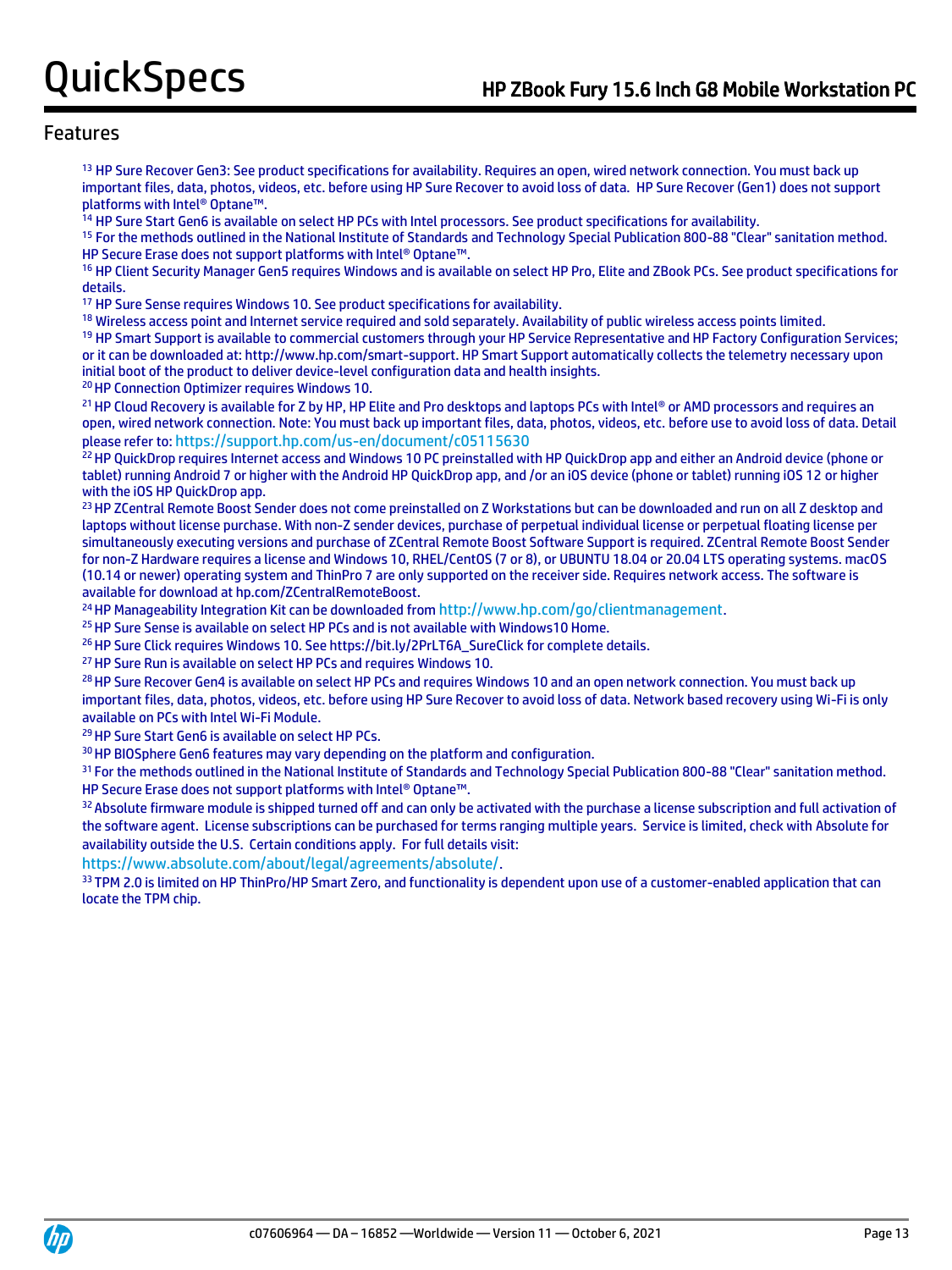## POWER

### Power Supply

120 W Slim Smart external AC power adapter 150 W Slim Smart external AC power adapter 200 W UltraSlim Smart external AC power adapter

### Primary Battery

HP Long Life 8-cell, 94 Wh Li-ion polymer<sup>2,4</sup> Note: batteries are customer replaceable.

### Battery life<sup>1</sup>

MM18: Up to 10 hours and 18 minutes

120 W power adapter is configurable with Intel UMA graphics 150 W power adapter is configurable with NVIDIA® T1200 and RTX A2000 configurations 200 W power adapter is configurable with NVIDIA RTX A3000<sup>3</sup> or higher and AMD configurations

#### Power to System

Up to 100 W via USB-C<sup>®</sup> (up to 75 W on non HP machines) Separate AC power needed for HP ZBooks that require more than 100 W power delivered via USB-C® alt mode.

<sup>1</sup>Battery life will vary depending on the product model, configuration, loaded applications, features, use, wireless functionality and power management settings. The maximum capacity of the battery will naturally decrease with time and usage. See MobileMark18 battery benchmark https://bapco.com/products/mobilemark-2018/ for additional details. <sup>2</sup>Batteries have a default one year limited warranty except for Long Life batteries which will have same 1-year or 3-year limited warranty as the platform. Refer to http://www.hp.com/support/batterywarranty/ for additional battery information.

<sup>3</sup>The HP custom vapor chamber (Z VaporForce) is only available on configurations with NVIDIA® RTX™ A3000 graphics and greater or AMD Radeon graphics

<sup>4</sup>Actual battery Watt-hours (Wh) will vary from design capacity. Battery capacity will naturally decrease with shelf life, time, usage, environment, temperature, system configuration, loaded apps, features, power management settings and other factors.

## ENVIRONMENTAL

ENERGY STAR® certified and EPEAT® registered where applicable.<sup>1</sup>

Low halogen<sup>2</sup>

<sup>1</sup> Based on US EPEAT® registration according to IEEE 1680.1-2018 EPEAT®. Status varies by country. Visit www.epeat.net for more information.

<sup>2</sup> External power supplies, power cords, cables and peripherals are not low halogen. Service parts obtained after purchase may not be low halogen.

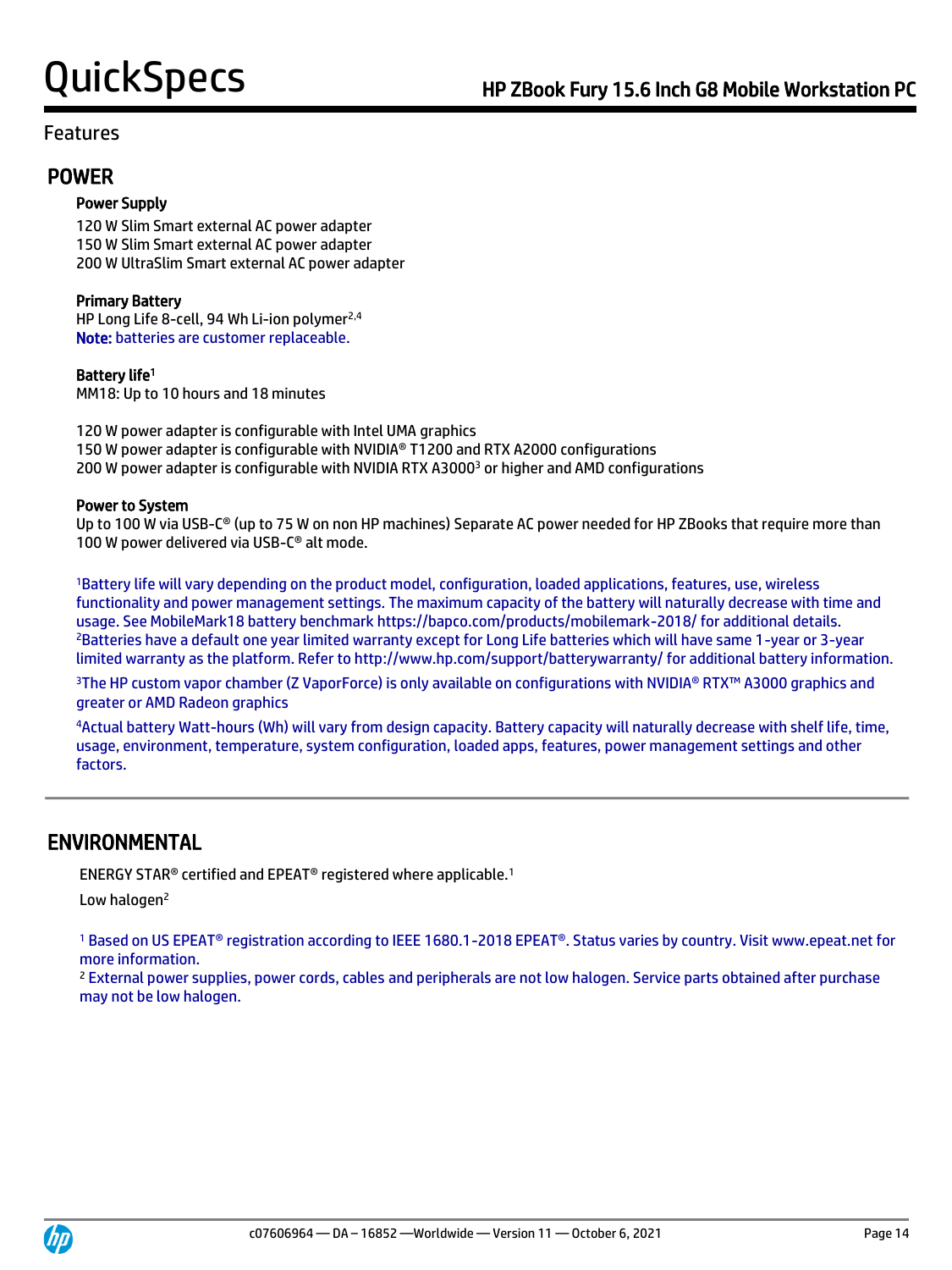## WEIGHTS & DIMENSIONS

### Dimensions (w x d x h)

36.1 x 24.25 x 2.595 cm 14.21 x 9.55 x 1.0222 in

#### Max. hinge open angle on: 180°

### **Weights**

Starting at 2.35kg (5.18 lb) Weight varies by configuration and components.

A deck: Anodized Aluminum + plastic antenna cover + magnesium inner structure B deck: ; Plastic bezel + Touch has Corning® Gorilla ® Glass 5 (option) C deck: Anodized Aluminum + magnesium inner structure D deck: Magnesium Die Cast E door: Magnesium Die Cast Metal Alloy Hinges

### Note:

- $A = Top$ B = Panel Area C = Keyboard/Touchpad surface
- D = Bottom

## PORTS/SLOTS

### Left side<sup>6</sup>

1 RJ-45

- 1 SuperSpeed USB Type-A 5Gbps signaling rate (charging) [USB 3.1 Gen 1 Type A charging]
- 1 SuperSpeed USB Type-A 5Gbps signaling rate [USB 3.1 Gen 1 Type A]
- 1 headphone/microphone combo
- 1 smart card reader

### Right side<sup>6</sup>

1 power connector

2 USB Type-C® (Thunderbolt™ 48, pass through support DisplayPort™ 1.42, USB 4, with BC 1.2)

1 Mini DisplayPort™ 1.4 with Discrete Graphics<sup>2</sup>

1 HDMI 2.0b or HDMI 2.1 (depends on graphics selection)<sup>1,3,4,5,7</sup>

1 SD 7.0 Media Card Reader<sup>9</sup>

<sup>1</sup> HDMI port-cable not included.

<sup>2</sup> Mini DisplayPort™ 1.4 with discrete, 1.2 with UMA.

3 HDMI 2.0b with NVIDIA T1200 and UMA (NVIDIA RTX™ A5000, RTX A4000, RTX A3000, RTX A2000, AMD Radeon Pro W6600M support HDMI 2.1 with FRL)

<sup>4</sup>When both USB Type-C® are in use, HDMI cannot be detected

<sup>5</sup>When one USB Type-C® is in use, HDMI can be detected if USB Type-C® in use is assigned to different channel

<sup>6</sup>When product is under heavy power loading, performance may be reduced to prevent battery drain. Disconnecting USB devices will restore system performance

<sup>7</sup>HDMI 2.1 not supported with T1200/UMA GPU

<sup>8</sup> SuperSpeed USB 20Gbps is not available with Thunderbolt™ 4.

<sup>9</sup>SD4.0 cards will run at SD3 speed for any SD 7.0 host. This is the SD 7.0 standard.

## SERVICE AND SUPPORT

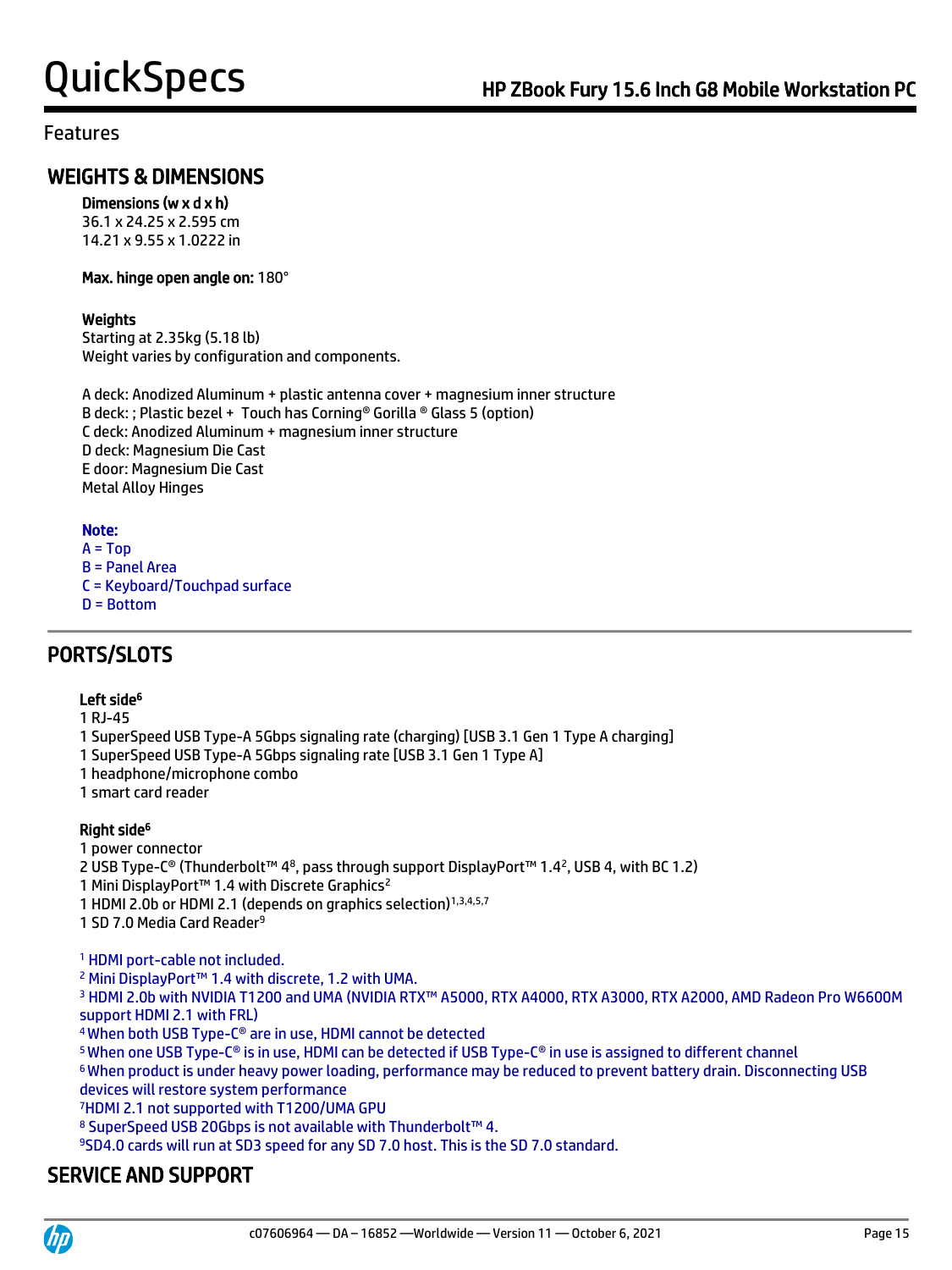HP Services offers 3-year and 1-year limited warranties and 90 day software limited warranty options depending on country. Batteries have a default one year limited warranty except for Long Life batteries which will have same 1-year or 3-year limited warranty as the platform. Refer to http://www.hp.com/support/batterywarranty/ for additional battery information. On-site service and extended coverage is also available. HP Care Pack Services are optional extended service contracts that go beyond the standard limited warranties. To choose the right level of service for your HP product, use the HP Care Pack Services Lookup Tool at: http://www.hp.com/go/cpc.

<sup>1</sup>Sold separately or as an optional feature. Service levels and response times for HP Care Packs may vary depending on your geographic location. Service starts on date of hardware purchase. Restrictions and limitations apply. HP services are governed by the applicable HP terms and conditions of service provided or indicated to Customer at the time of purchase. Customer may have additional statutory rights according to applicable local laws, and such rights are not in any way affected by the HP terms and conditions of service or the HP Limited Warranty provided with your HP Product. Consult your local HP Customer Support Center for details.

## CERTIFICATION AND COMPLIANCE

 Energy Efficiency Compliance ENERGY STAR® certified Energy Efficiency Compliance EPEAT<sup>®</sup> GOLD

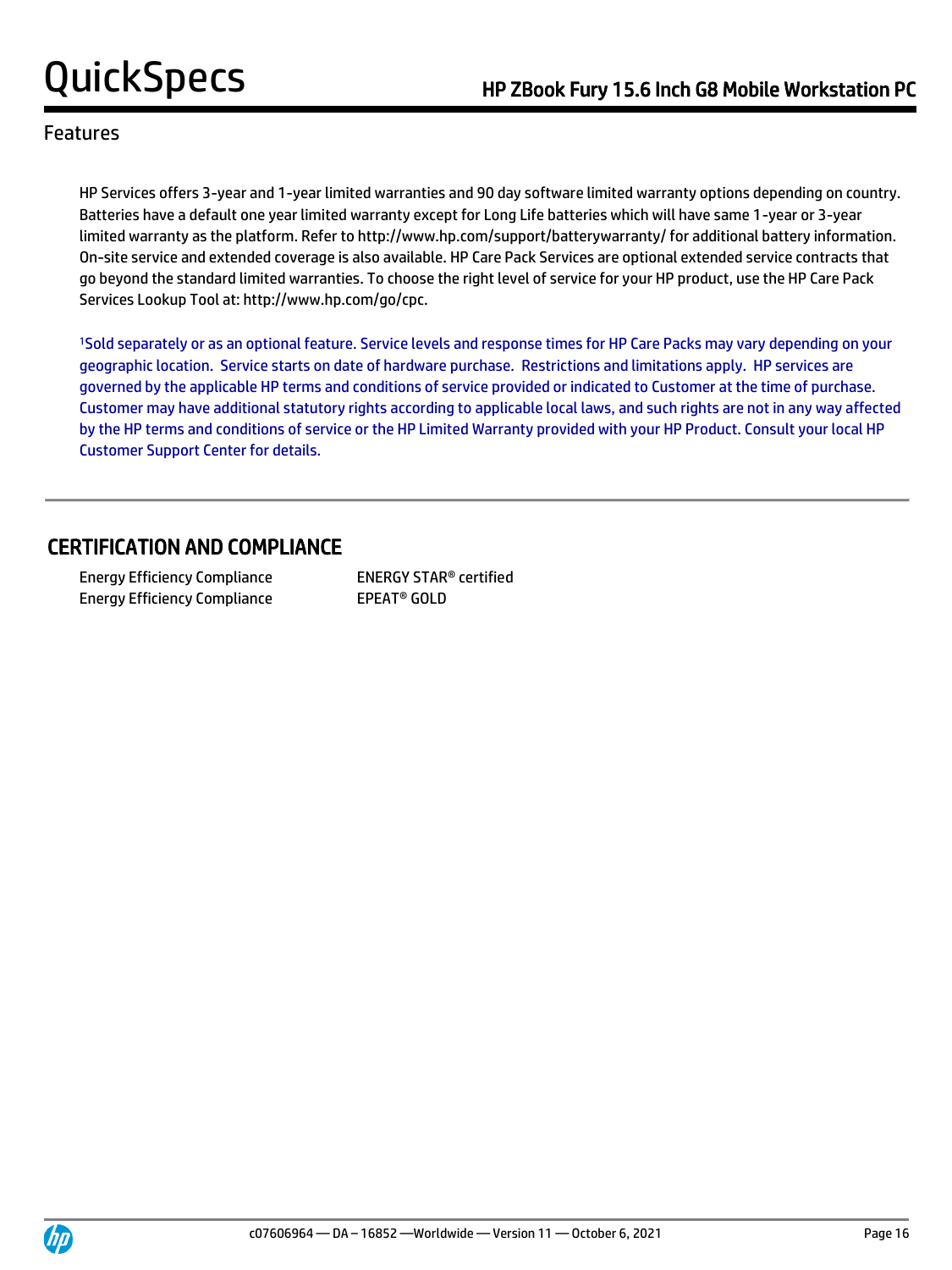## Technical Specifications – System Unit

## SYSTEM UNIT

| <b>Stand-Alone Power</b><br><b>Requirements (AC Power) Voltage</b> | <b>Nominal Operating</b>                   | 19.5V                                                              |                                                            |  |
|--------------------------------------------------------------------|--------------------------------------------|--------------------------------------------------------------------|------------------------------------------------------------|--|
|                                                                    | <b>Average Operating</b><br>Power(idle)    | System in idle mode + max<br>panel brightness                      | <b>Adapter Safety test</b><br>condition                    |  |
|                                                                    | <b>Discrete Graphics</b>                   | 80W                                                                |                                                            |  |
|                                                                    | <b>Max Operating Power</b>                 | <200W                                                              |                                                            |  |
| <b>Temperature</b>                                                 | <b>Operating</b>                           | 32° to 95° F (0° to 35° C) (Not Writing Optical)                   |                                                            |  |
|                                                                    | Non-operating                              | $-4^{\circ}$ to 140° F ( $-20^{\circ}$ to 60° C) (writing optical) |                                                            |  |
| <b>Relative Humidity</b>                                           | <b>Operating</b>                           | 10% to 90%, non-condensing                                         |                                                            |  |
|                                                                    | Non-operating                              |                                                                    | 5% to 95%, 101.6° F (38.7° C) maximum wet bulb temperature |  |
| <b>Shock</b>                                                       | <b>Operating</b>                           | 40 G, 2 ms, half-sine                                              |                                                            |  |
|                                                                    | Non-operating                              | 200 G, 2 ms, half-sine                                             |                                                            |  |
| <b>Random Vibration</b>                                            | <b>Operating</b><br>$0.75$ grms            |                                                                    |                                                            |  |
|                                                                    | Non-operating                              | 1.50 grms                                                          |                                                            |  |
| Maximum Altitude                                                   | <b>Operating</b>                           | -50 to 10,000 ft. (-15.24 to 3,048 m)                              |                                                            |  |
| (unpressurized)                                                    | Non-operating                              | -50 to 15,000 ft. (-15.24 to 12,192 m)                             |                                                            |  |
| <b>Planned Industry</b>                                            | <b>UL</b>                                  | Yes                                                                |                                                            |  |
| <b>Standard</b><br><b>Certifications</b>                           | <b>CSA</b>                                 | Yes                                                                |                                                            |  |
|                                                                    | <b>FCC Compliance</b>                      | Yes                                                                |                                                            |  |
|                                                                    | <b>ENERGY STAR®</b>                        | Yes                                                                |                                                            |  |
|                                                                    | <b>EPEAT®</b>                              | Yes                                                                |                                                            |  |
|                                                                    | <b>ICES</b>                                | Yes                                                                |                                                            |  |
|                                                                    | <b>Australia / NZ A-Tick</b><br>Compliance | Yes                                                                |                                                            |  |
|                                                                    | CCC                                        | Yes                                                                |                                                            |  |
|                                                                    | <b>Japan VCCI Compliance</b>               | Yes                                                                |                                                            |  |
|                                                                    | <b>KCC</b>                                 | Yes                                                                |                                                            |  |
|                                                                    | <b>BSMI</b>                                | Yes                                                                |                                                            |  |
|                                                                    | <b>CE Marking Compliance</b>               | Yes                                                                |                                                            |  |
|                                                                    | MIL STD 810H                               | Yes                                                                |                                                            |  |
|                                                                    | <b>BNCI or BELUS</b>                       | Yes                                                                |                                                            |  |
|                                                                    | <b>GOST</b>                                | Yes                                                                |                                                            |  |
|                                                                    | Saudi Arabian                              |                                                                    |                                                            |  |
|                                                                    | Compliance (ICCP)                          | Yes                                                                |                                                            |  |
|                                                                    | <b>UKRSERTCOMPUTER</b>                     | Yes                                                                |                                                            |  |

<sup>1</sup>Configurations of the HP ZBook Fury 15.6 inch G8 that are ENERGY STAR® qualified are identified as HP ZBook Fury 15.6 inch G8 ENERGY STAR on HP websites and o[n http://www.energystar.gov.](http://www.energystar.gov/)

<sup>2</sup> EPEAT® registered where applicable. EPEAT registration varies by country. See http://www.epeat.net for registration status by country. Search keyword generator on HP's 3rd party option store for solar generator accessories at www.hp.com/go/options.

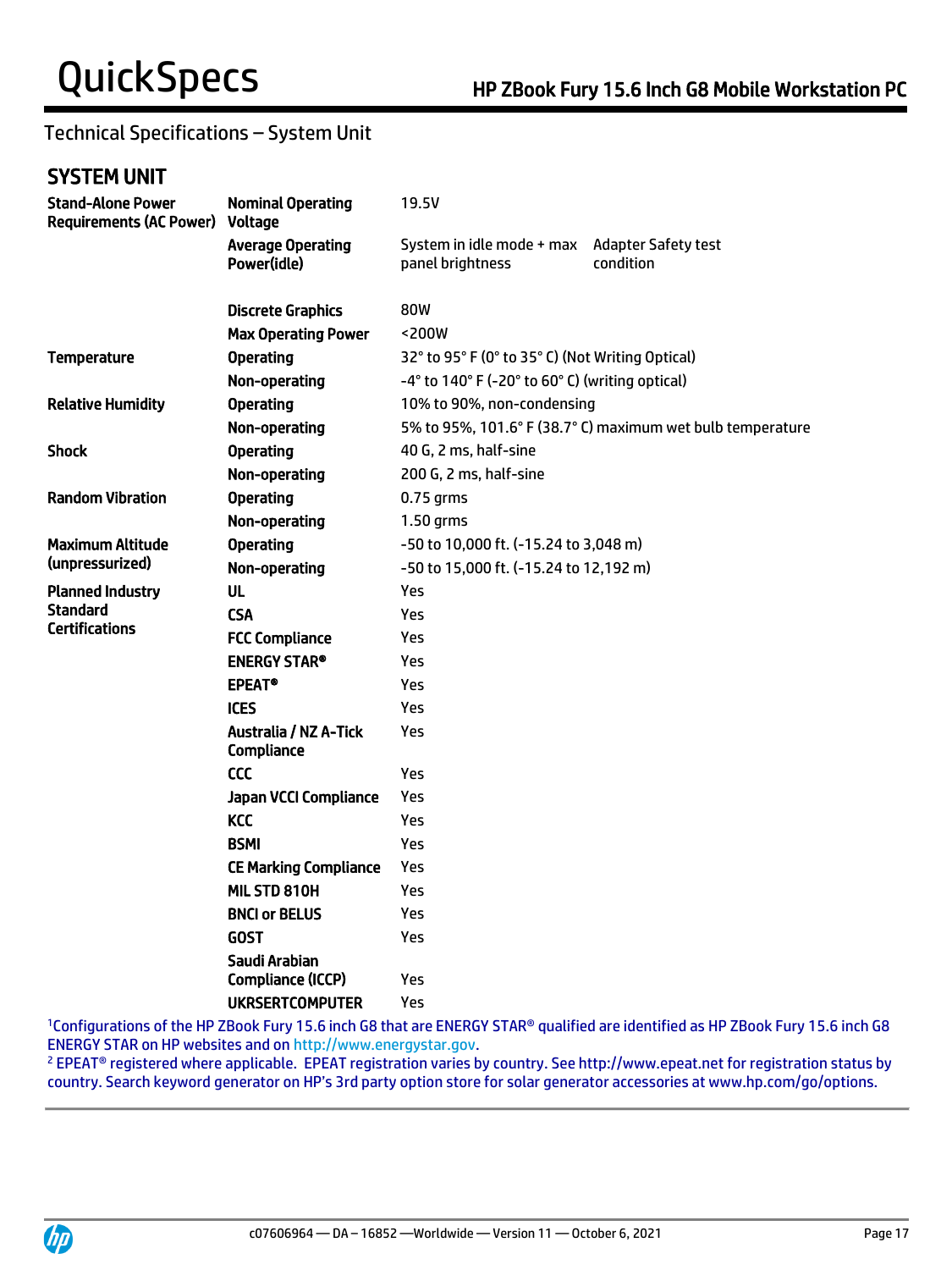## Technical Specifications – Displays

## **DISPLAYS**

| <b>Outline Dimensions (W x H)</b> | 350.96 x 216.65 mm (max)  |                   |
|-----------------------------------|---------------------------|-------------------|
| <b>Active Area</b>                | 344.16 x 193.59 mm (typ.) |                   |
| Weight                            | 370 g (max)               |                   |
| <b>Diagonal Size</b>              | 15.6 inch                 |                   |
| <b>Thickness</b>                  | $3.2$ mm (max)            |                   |
| <b>Interface</b>                  | eDP 1.2                   |                   |
| <b>Panel Technology</b>           | IPS                       |                   |
| <b>Surface Treatment</b>          | Anti-Glare                |                   |
| <b>Touch Enabled</b>              | No                        |                   |
| <b>Refresh Rate</b>               | 60 Hz                     |                   |
| <b>Brightness</b>                 | 250 nits                  |                   |
| <b>Pixel Resolution</b>           | <b>Format</b>             | 1920 x 1080 (FHD) |
|                                   | Configuration             | RGB               |
| <b>Backlight</b>                  | <b>LED</b>                |                   |
| <b>PPI</b>                        | 166                       |                   |
| <b>Color Gamut Coverage</b>       | <b>45% NTSC</b>           |                   |
| <b>Color Depth</b>                | 6 bits + Hi FRC           |                   |
| <b>Viewing Angle</b>              | UWVA 85/85/85/85          |                   |
|                                   | sensor 250 nits 45% NTSC  |                   |

All specifications represent the typical specifications provided by HP's component manufacturers; actual performance may vary either higher or lower.

15.6" diagonal FHD IPS eDP1.3 + PSR anti-glare WLED-backlit and ambient light sensor 400 nits 72% NTSC (1920 x 1080)

| <b>Outline Dimensions (W x H)</b> | 350.96 x 216.75 mm (max)  |                   |  |
|-----------------------------------|---------------------------|-------------------|--|
| Active Area                       | 344.16 x 193.59 mm (typ.) |                   |  |
| Weight                            | 370 g (max)               |                   |  |
| <b>Diagonal Size</b>              | 15.6 inch                 |                   |  |
| <b>Thickness</b>                  | $3.2 \text{ mm}$ (max)    |                   |  |
| <b>Interface</b>                  | eDP 1.3 + PSR             |                   |  |
| <b>Panel Technology</b>           | IPS                       |                   |  |
| <b>Surface Treatment</b>          | Anti-Glare                |                   |  |
| <b>Touch Enabled</b>              | No                        |                   |  |
| <b>Refresh Rate</b>               | 60 Hz                     |                   |  |
| <b>Brightness</b>                 | 400 nits                  |                   |  |
| <b>Pixel Resolution</b>           | <b>Format</b>             | 1920 x 1080 (FHD) |  |
|                                   | Configuration             | RGB               |  |
| <b>Backlight</b>                  | LED                       |                   |  |
| PPI                               | 142                       |                   |  |
| <b>Color Gamut Coverage</b>       | <b>72% NTSC</b>           |                   |  |
| <b>Color Depth</b>                | 6 bits + Hi FRC           |                   |  |
| <b>Viewing Angle</b>              | UWVA 85/85/85/85          |                   |  |

All specifications represent the typical specifications provided by HP's component manufacturers; actual performance may vary either higher or lower.

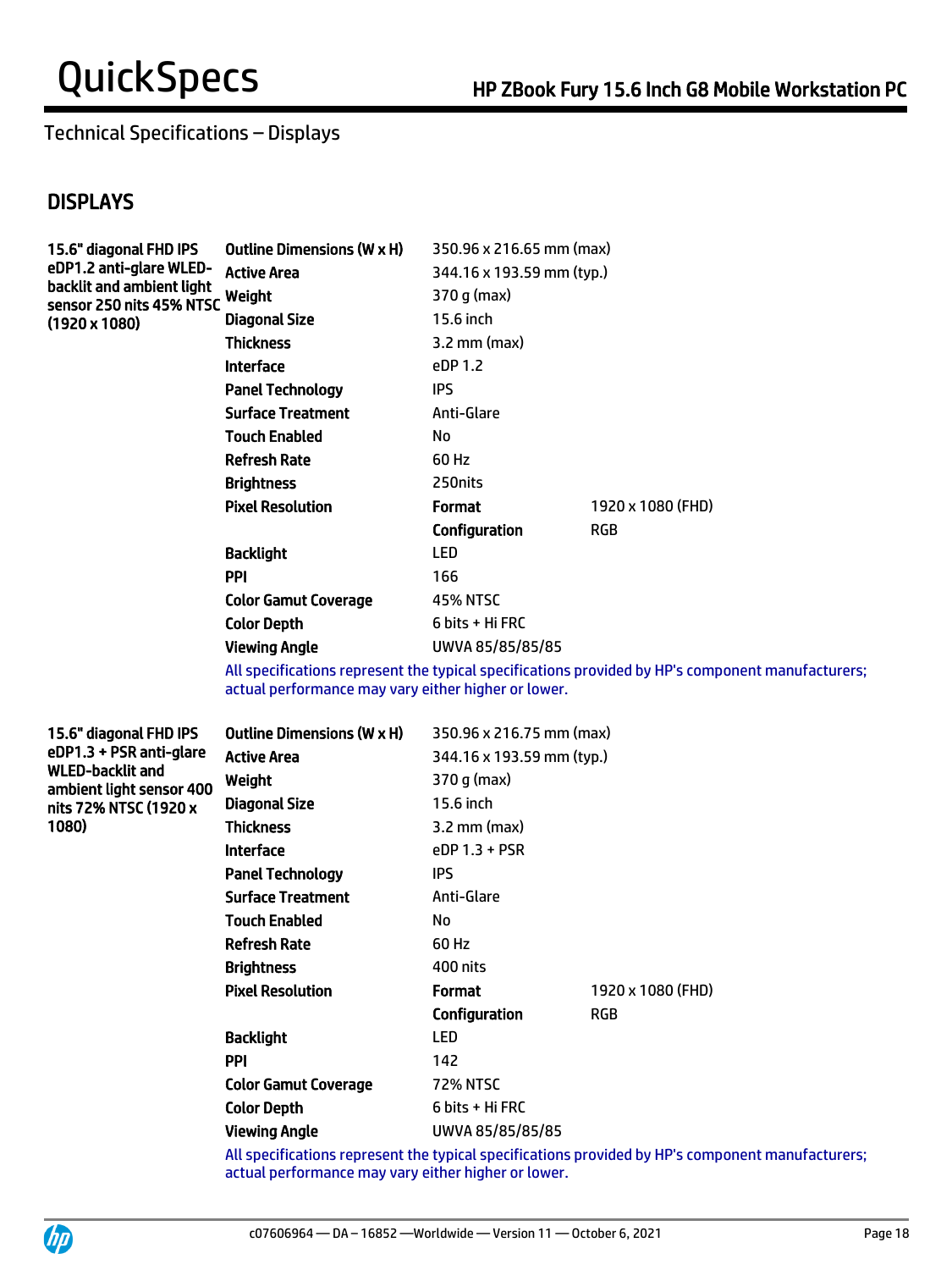## Technical Specifications – Displays

| <b>Next Gen HP SureView</b>                     | Outline Dimensions (W x H)  | 349.52 x 205.39 (mm) max    |                   |
|-------------------------------------------------|-----------------------------|-----------------------------|-------------------|
| Reflect 15.6" diagonal                          | <b>Active Area</b>          | 344.16 x 193.59 typ.        |                   |
| FHD IPS eDP1.3 + PSR<br>anti-glare WLED-backlit | Weight                      | 370g max.                   |                   |
| and ambient light sensor                        | <b>Diagonal Size</b>        | 15.6 inch                   |                   |
| <b>1000 nits 72% NTSC</b>                       | <b>Thickness</b>            | $2.6$ mm / 4.5mm max. (PCB) |                   |
| $(1920 \times 1080)$                            | <b>Interface</b>            | eDP                         |                   |
|                                                 | <b>Panel Technology</b>     | <b>IPS</b>                  |                   |
|                                                 | <b>Surface Treatment</b>    | Anti-Glare                  |                   |
|                                                 | <b>Touch Enabled</b>        | No                          |                   |
|                                                 | <b>Contrast Ratio</b>       | $1500:1$ (typ.)             |                   |
|                                                 | <b>Refresh Rate</b>         | 60Hz                        |                   |
|                                                 | <b>Brightness</b>           | 1000 nits                   |                   |
|                                                 | <b>Pixel Resolution</b>     | Pitch                       | 1920 x 1080 (FHD) |
|                                                 |                             | <b>Format</b>               | <b>RGB</b>        |
|                                                 | <b>Backlight</b>            | <b>LED</b>                  |                   |
|                                                 | <b>PPI</b>                  | 141                         |                   |
|                                                 | <b>Color Gamut Coverage</b> | <b>72% NTSC</b>             |                   |
|                                                 | <b>Color Depth</b>          | 8 bits                      |                   |
|                                                 | <b>Viewing Angle</b>        | UWVA 85/85/85/85            |                   |
|                                                 |                             |                             |                   |

All specifications represent the typical specifications provided by HP's component manufacturers; actual performance may vary either higher or lower.

Next Gen HP Dream Color Outline Dimensions (W x H) 350.22 x 216.27 mm (max) display 15.6" diagonal UHD IPS 120Hz eDP1.4 + PSR2 anti-glare BV LEDbacklit and ambient light sensor 600 nits 100% DCI-P3 (3840 x 2160)

| Active Area           | 344.22 x 193.62 (mm) |                   |
|-----------------------|----------------------|-------------------|
| Weight                | 300g max.            |                   |
| Diagonal Size         | 15.6 inch            |                   |
| <b>Thickness</b>      | $2.6$ (mm) max       |                   |
| Interface             | $eDP 1.4 + PSR2$     |                   |
| Panel Technology      | <b>IPS</b>           |                   |
| Surface Treatment     | Anti-Glare           |                   |
| Touch Enabled         | No                   |                   |
| <b>Contrast Ratio</b> | 1200:1 (typ.)        |                   |
| Refresh Rate          | 120Hz                |                   |
| Brightness            | 600 nits             |                   |
| Pixel Resolution      | Pitch                | 3840 x 2160 (UHD) |
|                       | <b>Format</b>        | <b>RGB</b>        |
| Backlight             | LED                  |                   |
| PPI                   | 282                  |                   |
| Color Gamut Coverage  | 100% DCI-P3          |                   |
| Delta E               | $\leq$               |                   |
| Color Depth           | 8 bits               |                   |
| <b>Viewing Angle</b>  | UWVA 85/85/85/85     |                   |

All specifications represent the typical specifications provided by HP's component manufacturers; actual performance may vary either higher or lower.

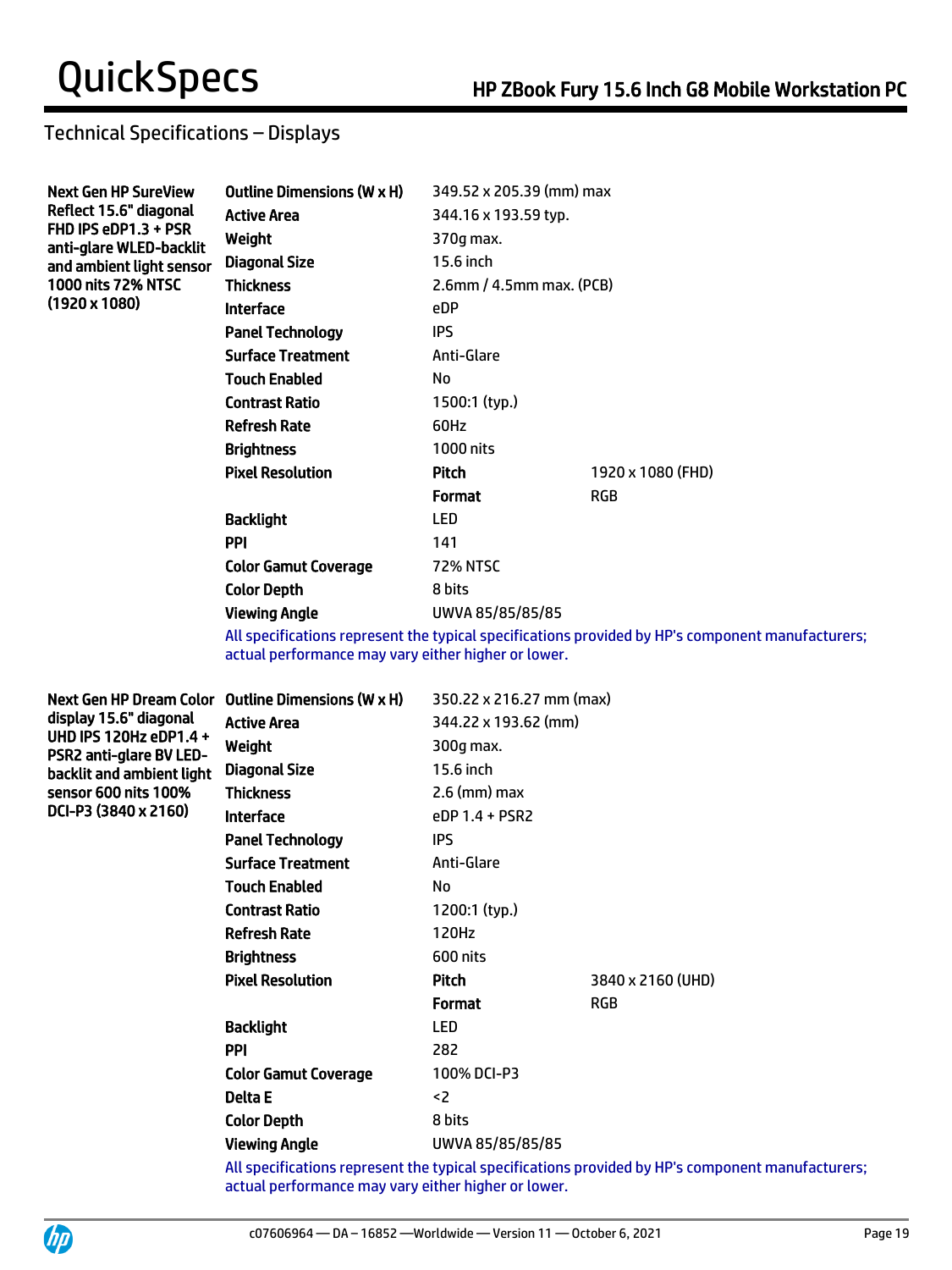## Technical Specifications – Displays

|                                                  | 15.6" diagonal UHD (3840 Outline Dimensions (W x H) | 350.22 x 216.27 mm (max) |                   |
|--------------------------------------------------|-----------------------------------------------------|--------------------------|-------------------|
| x 2160) IPS HDR 400                              | <b>Active Area</b>                                  | 344.22 x 193.62 (mm)     |                   |
| eDP1.4 + PSR2 WLED-<br>backlit touch screen with | Weight                                              | 300g max.                |                   |
| Corning® Gorilla® Glass 5                        | Diagonal Size                                       | 15.6 inch                |                   |
| and ambient light sensor                         | <b>Thickness</b>                                    | $2.6$ (mm) max           |                   |
| 600 nits 100% DCI-P3                             | <b>Interface</b>                                    | eDP 1.4 + PSR2           |                   |
|                                                  | <b>Panel Technology</b>                             | <b>IPS</b>               |                   |
|                                                  | <b>Surface Treatment</b>                            | Anti-Glare               |                   |
|                                                  | <b>Touch Enabled</b>                                | Yes                      |                   |
|                                                  | <b>Contrast Ratio</b>                               | 1200:1 (typ.)            |                   |
|                                                  | <b>Refresh Rate</b>                                 | 120Hz                    |                   |
|                                                  | <b>Brightness</b>                                   | 600 nits                 |                   |
|                                                  | <b>Pixel Resolution</b>                             | Pitch                    | 3840 x 2160 (UHD) |
|                                                  |                                                     | <b>Format</b>            | <b>RGB</b>        |
|                                                  | <b>Backlight</b>                                    | <b>LED</b>               |                   |
|                                                  | <b>PPI</b>                                          | 282                      |                   |
|                                                  | <b>Color Gamut Coverage</b>                         | 100% DCI-P3              |                   |
|                                                  | Delta E                                             | $2$                      |                   |
|                                                  | <b>Color Depth</b>                                  | 8 bits                   |                   |
|                                                  | <b>Viewing Angle</b>                                | UWVA 85/85/85/85         |                   |

All specifications represent the typical specifications provided by HP's component manufacturers; actual performance may vary either higher or lower.

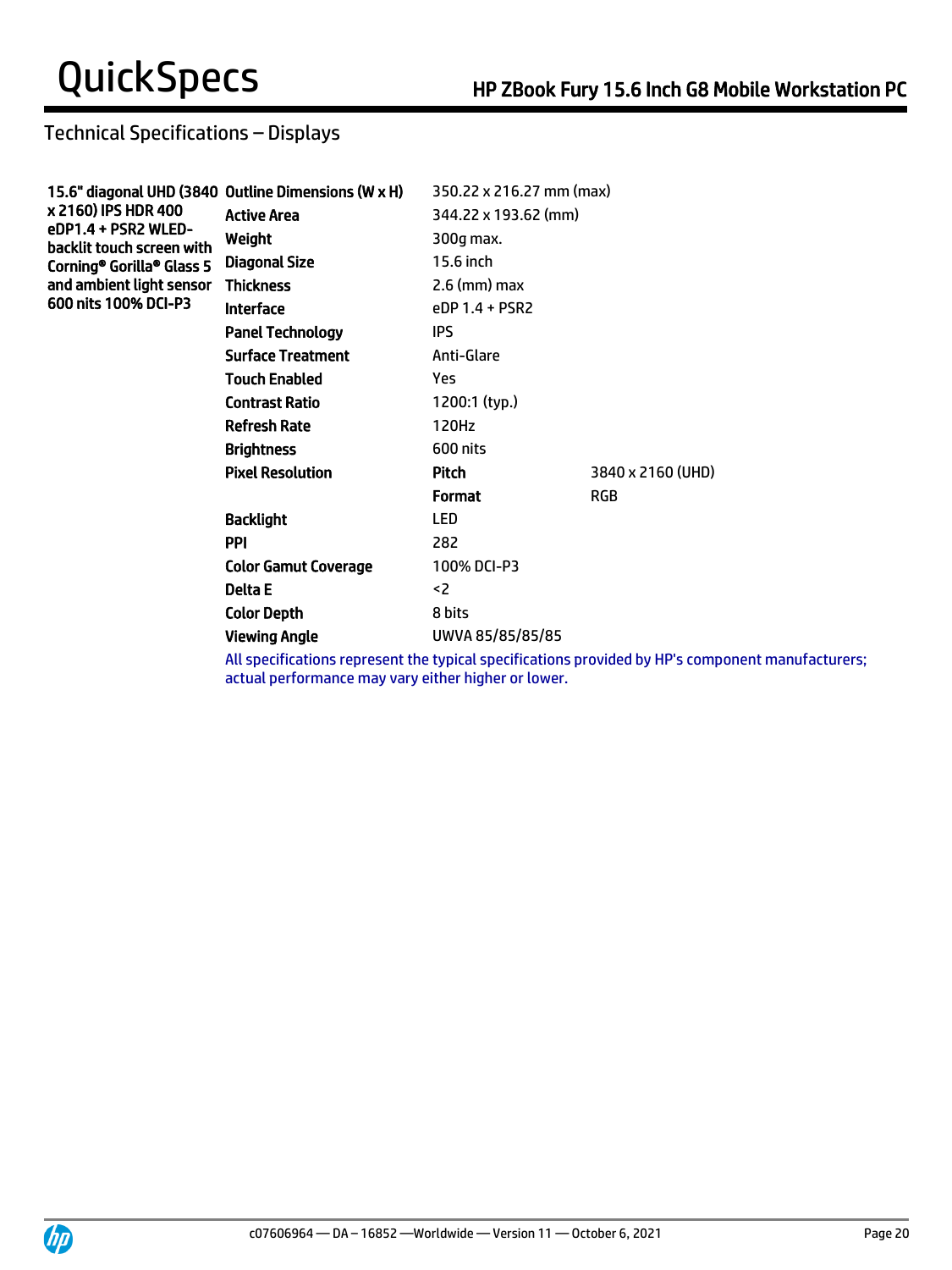## STORAGE AND DRIVES

UP

| 256GB PCIe NVMe TLC M.2 Form Factor         |                              | M.2 2280                                                                   |                                                                                                                                                       |  |
|---------------------------------------------|------------------------------|----------------------------------------------------------------------------|-------------------------------------------------------------------------------------------------------------------------------------------------------|--|
| <b>2280 Solid State Drive</b>               | <b>Drive Weight</b>          | $0.02$ lb $(10 g)$                                                         |                                                                                                                                                       |  |
|                                             | Capacity                     | 256GB                                                                      |                                                                                                                                                       |  |
|                                             | <b>NAND Type</b>             | <b>TLC</b>                                                                 |                                                                                                                                                       |  |
|                                             | <b>Height</b>                | 2.3 mm Max                                                                 |                                                                                                                                                       |  |
|                                             | Width                        | $0.87$ in (22 mm)                                                          |                                                                                                                                                       |  |
|                                             | <b>Interface</b>             | PCIe® Gen3 x4 NVMe™                                                        |                                                                                                                                                       |  |
|                                             | Performance                  | <b>Maximum Sequential Read</b>                                             | <b>Maximum Sequential Write</b>                                                                                                                       |  |
|                                             |                              | 2580 MB/s $\sim$ 2600 MB/s                                                 | 1000 MB/s $\sim$ 1100 MB/s                                                                                                                            |  |
|                                             | <b>Logical Blocks</b>        | 500,118,192                                                                |                                                                                                                                                       |  |
|                                             | <b>Operating Temperature</b> | 32° to 158°F (0° to 70°C) [ambient temp]                                   |                                                                                                                                                       |  |
|                                             | <b>Features</b>              | ATA Security, TRIM; L1.2                                                   |                                                                                                                                                       |  |
|                                             |                              | system recovery software.<br>Slot $1 - 4$ supports up to PCIe Gen 3 speeds | For storage drives, $GB = 1$ billion bytes. TB = 1 trillion bytes. Actual<br>formatted capacity is less. Up to 35 GB (for Windows 10) is reserved for |  |
| 256GB PCIe NVMe TLC M.2 Form Factor         |                              | M.2 2280                                                                   |                                                                                                                                                       |  |
| 2280 SED Opal 2 Solid<br><b>State Drive</b> | <b>Drive Weight</b>          | $0.02$ lb $(10 g)$                                                         |                                                                                                                                                       |  |
|                                             | Capacity                     | 256GB                                                                      |                                                                                                                                                       |  |
|                                             | <b>NAND Type</b>             | <b>TLC</b>                                                                 |                                                                                                                                                       |  |
|                                             | <b>Height</b>                | 2.3 mm Max                                                                 |                                                                                                                                                       |  |
|                                             | Width                        | $0.87$ in (22 mm)                                                          |                                                                                                                                                       |  |
|                                             | <b>Interface</b>             | PCIe® Gen3 x4 NVMe™                                                        |                                                                                                                                                       |  |
|                                             | Performance                  | <b>Maximum Sequential Read</b>                                             | <b>Maximum Sequential Write</b>                                                                                                                       |  |
|                                             |                              | 2580 MB/s $\sim$ 2600 MB/s                                                 | 1000 MB/s $\sim$ 1100 MB/s                                                                                                                            |  |
|                                             | <b>Logical Blocks</b>        | 500,118,192                                                                |                                                                                                                                                       |  |
|                                             | <b>Operating Temperature</b> | 32° to 158°F (0° to 70°C) [ambient temp]                                   |                                                                                                                                                       |  |
|                                             | <b>Features</b>              | ATA Security (Option); TCG Opal 2.0; TRIM; L1.2                            |                                                                                                                                                       |  |
|                                             |                              | system recovery software.<br>Slot $1 - 4$ supports up to PCIe Gen 3 speeds | For storage drives, $GB = 1$ billion bytes. TB = 1 trillion bytes. Actual<br>formatted capacity is less. Up to 35 GB (for Windows 10) is reserved for |  |
| 512GB PCIe NVMe TLC M.2 Form Factor         |                              | M.2 2280                                                                   |                                                                                                                                                       |  |
| 2280 Solid State Drive                      | <b>Drive Weight</b>          | $0.02$ lb $(10q)$                                                          |                                                                                                                                                       |  |
|                                             | Capacity                     | 512GB                                                                      |                                                                                                                                                       |  |
|                                             | <b>NAND Type</b>             | <b>TLC</b>                                                                 |                                                                                                                                                       |  |
|                                             | <b>Height</b>                | 2.3 mm Max                                                                 |                                                                                                                                                       |  |
|                                             | Width                        | 0.87 in (22 mm)                                                            |                                                                                                                                                       |  |
|                                             | <b>Interface</b>             | PCIe® Gen3 x4 NVMe™                                                        |                                                                                                                                                       |  |
|                                             | Performance                  | <b>Maximum Sequential Read</b>                                             | <b>Maximum Sequential Write</b>                                                                                                                       |  |
|                                             |                              | 3400 MB/s                                                                  | 2956 MB/s                                                                                                                                             |  |
|                                             | <b>Logical Blocks</b>        | 1,000,215,216                                                              |                                                                                                                                                       |  |
|                                             | <b>Operating Temperature</b> | 32° to 158°F (0° to 70°C) [ambient temp]                                   |                                                                                                                                                       |  |
|                                             | <b>Features</b>              | ATA Security, TRIM; L1.2                                                   |                                                                                                                                                       |  |

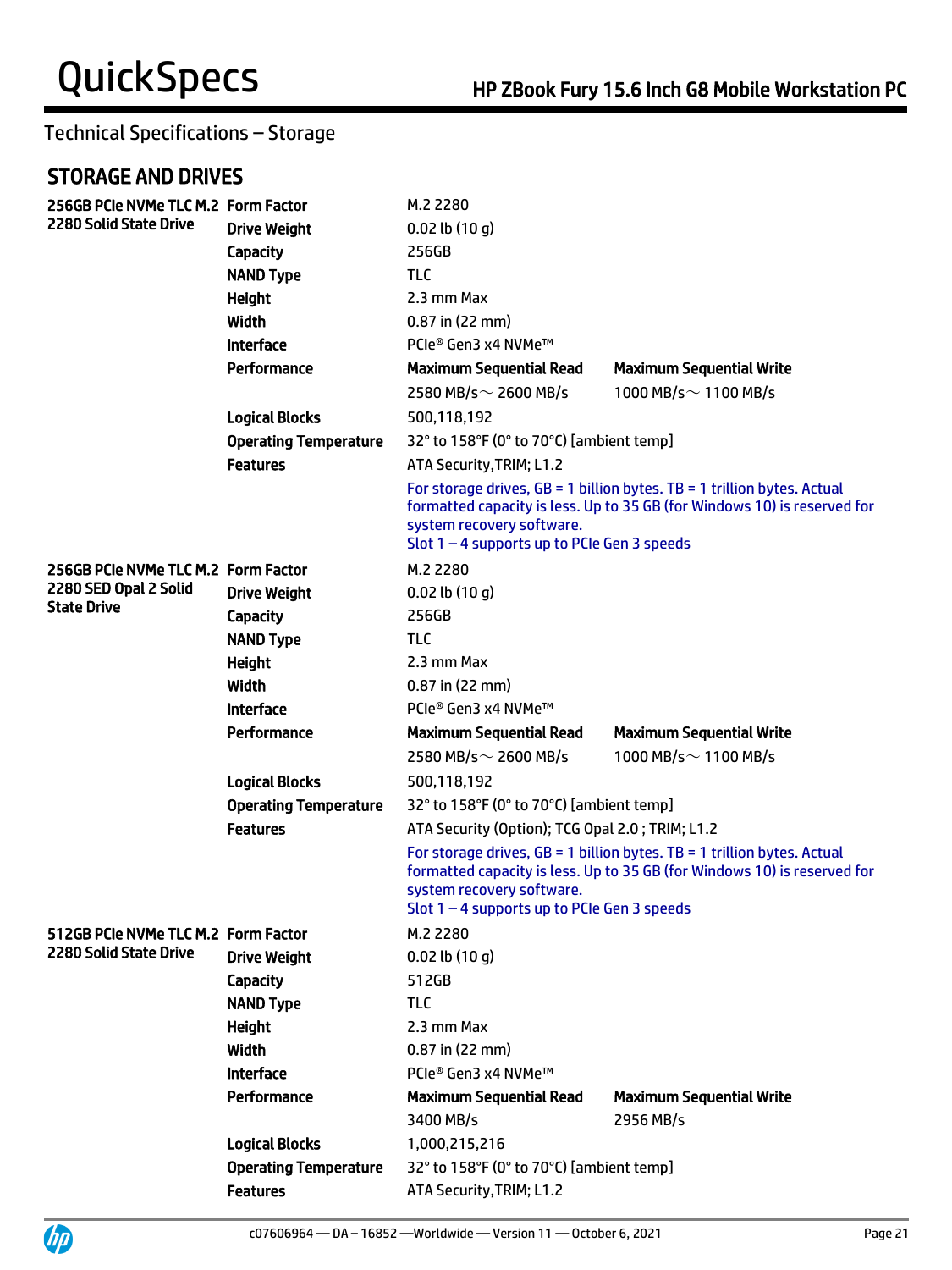|                                     |                                | system recovery software.<br>Slot $1 - 4$ supports up to PCIe Gen 3 speeds | For storage drives, $GB = 1$ billion bytes. TB = 1 trillion bytes. Actual<br>formatted capacity is less. Up to 35 GB (for Windows 10) is reserved for |  |
|-------------------------------------|--------------------------------|----------------------------------------------------------------------------|-------------------------------------------------------------------------------------------------------------------------------------------------------|--|
| 512TB PCIe NVMe TLC M.2 Form Factor |                                | M.2 2280                                                                   |                                                                                                                                                       |  |
| 2280 SED Opal 2 Solid               | <b>Drive Weight</b>            | $0.02$ lb $(10 g)$                                                         |                                                                                                                                                       |  |
| <b>State Drive</b>                  | Capacity                       | 512GB                                                                      |                                                                                                                                                       |  |
|                                     | <b>NAND Type</b>               | <b>TLC</b>                                                                 |                                                                                                                                                       |  |
|                                     | Height                         | 2.3 mm Max                                                                 |                                                                                                                                                       |  |
|                                     | Width                          | $0.87$ in (22 mm)                                                          |                                                                                                                                                       |  |
|                                     | <b>Interface</b>               | PCIe® Gen3 x4 NVMe™                                                        |                                                                                                                                                       |  |
|                                     | Performance                    | <b>Maximum Sequential Read</b>                                             | <b>Maximum Sequential Write</b>                                                                                                                       |  |
|                                     |                                | 3400 MB/s                                                                  | 2500 MB/s                                                                                                                                             |  |
|                                     | <b>Logical Blocks</b>          | 1,000,215,216                                                              |                                                                                                                                                       |  |
|                                     | <b>Operating Temperature</b>   | 32° to 158°F (0° to 70°C) [ambient temp]                                   |                                                                                                                                                       |  |
|                                     | <b>Features</b>                | ATA Security (Option); TCG Opal 2.0; TRIM; L1.2                            |                                                                                                                                                       |  |
|                                     |                                | system recovery software.<br>Slot $1 - 4$ supports up to PCIe Gen 3 speeds | For storage drives, $GB = 1$ billion bytes. TB = 1 trillion bytes. Actual<br>formatted capacity is less. Up to 35 GB (for Windows 10) is reserved for |  |
| 1TB PCIe NVMe TLC M.2               | <b>Form Factor</b>             | M.2 2280                                                                   |                                                                                                                                                       |  |
| 2280 Solid State Drive              | <b>Drive Weight</b>            | $0.02$ lb $(10 g)$                                                         |                                                                                                                                                       |  |
|                                     | Capacity                       | 1TB                                                                        |                                                                                                                                                       |  |
|                                     | <b>NAND Type</b>               | <b>TLC</b>                                                                 |                                                                                                                                                       |  |
|                                     | Height                         | 2.3 mm Max                                                                 |                                                                                                                                                       |  |
|                                     | Width                          | $0.87$ in (22 mm)                                                          |                                                                                                                                                       |  |
|                                     | <b>Interface</b>               | PCIe® Gen3 x4 NVMe™                                                        |                                                                                                                                                       |  |
|                                     | Performance                    | <b>Maximum Sequential Read</b>                                             | <b>Maximum Sequential Write</b>                                                                                                                       |  |
|                                     |                                | 3480 MB/s                                                                  | 2800 MB/s                                                                                                                                             |  |
|                                     | <b>Logical Blocks</b>          | 2,000,409,264                                                              |                                                                                                                                                       |  |
|                                     | <b>Operating Temperature</b>   | 32° to 158°F (0° to 70°C) [ambient temp]                                   |                                                                                                                                                       |  |
|                                     | <b>Features</b>                | ATA Security, TRIM; L1.2                                                   |                                                                                                                                                       |  |
|                                     | Available in RAID 1 config Yes |                                                                            |                                                                                                                                                       |  |
|                                     |                                | system recovery software.<br>Slot $1 - 4$ supports up to PCIe Gen 3 speeds | For storage drives, $GB = 1$ billion bytes. TB = 1 trillion bytes. Actual<br>formatted capacity is less. Up to 35 GB (for Windows 10) is reserved for |  |
| 2TB PCIe NVMe TLC M.2               | <b>Form Factor</b>             | M.2 2280                                                                   |                                                                                                                                                       |  |
| <b>2280 Solid State Drive</b>       | <b>Drive Weight</b>            | $0.02$ lb $(10 g)$                                                         |                                                                                                                                                       |  |
|                                     | <b>Capacity</b>                | 2TB                                                                        |                                                                                                                                                       |  |
|                                     | <b>NAND Type</b>               | <b>TLC</b>                                                                 |                                                                                                                                                       |  |
|                                     | <b>Height</b>                  | 2.3 mm Max                                                                 |                                                                                                                                                       |  |
|                                     | Width                          | $0.87$ in (22 mm)                                                          |                                                                                                                                                       |  |
|                                     | <b>Interface</b>               | PCIe® Gen3 x4 NVMe™                                                        |                                                                                                                                                       |  |
|                                     | Performance                    | <b>Maximum Sequential Read</b>                                             | <b>Maximum Sequential Write</b>                                                                                                                       |  |
|                                     |                                | 3180 MB/s                                                                  | 2920 MB/s                                                                                                                                             |  |

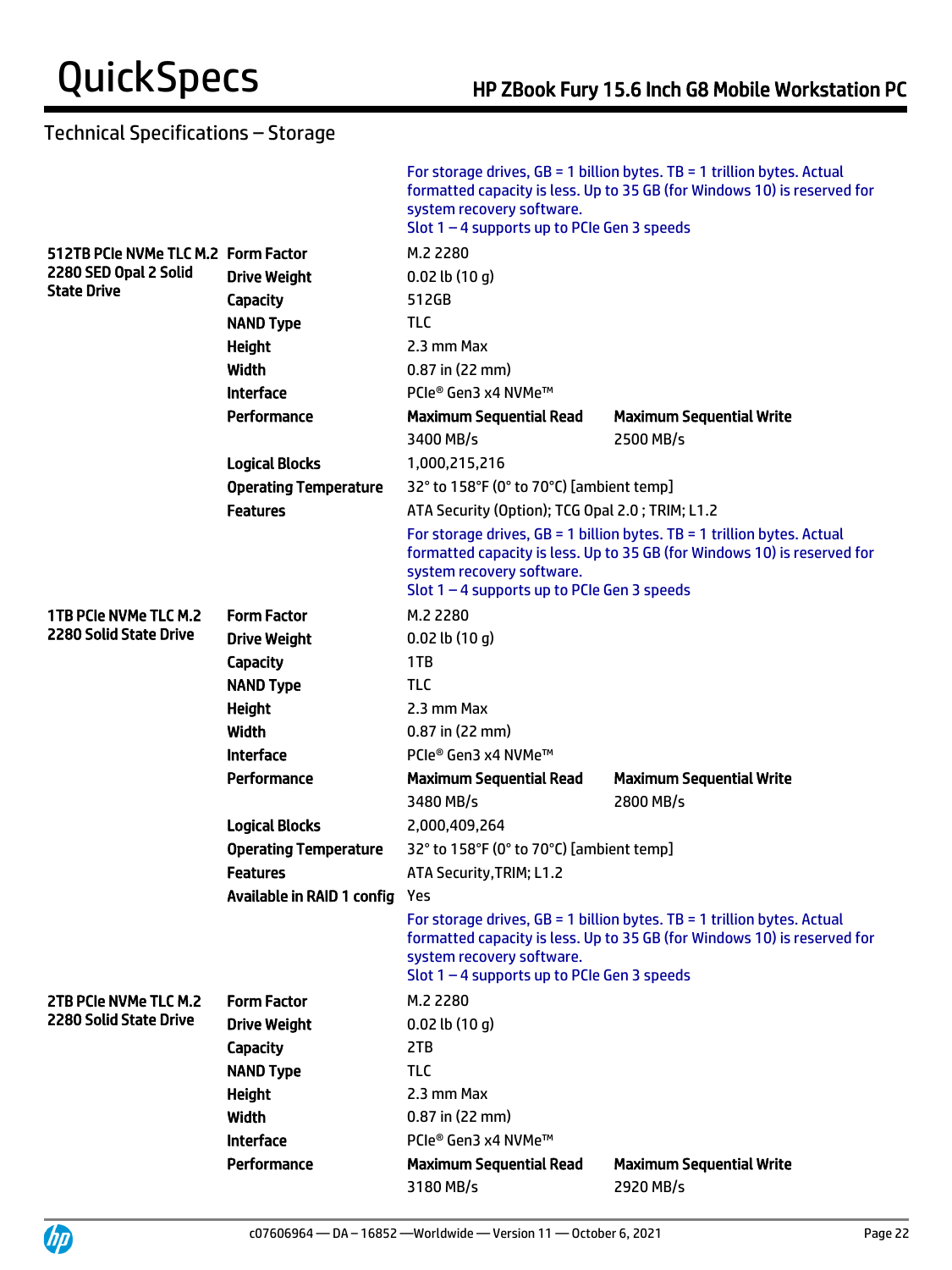|                                     | <b>Logical Blocks</b>        | 3,907,029,168                                                              |                                                                                                                                                                     |
|-------------------------------------|------------------------------|----------------------------------------------------------------------------|---------------------------------------------------------------------------------------------------------------------------------------------------------------------|
|                                     | <b>Operating Temperature</b> | 32° to 158°F (0° to 70°C) [ambient temp]                                   |                                                                                                                                                                     |
|                                     | <b>Features</b>              | ATA Security, TRIM; L1.2                                                   |                                                                                                                                                                     |
|                                     | Available in RAID 1 config   | Yes                                                                        |                                                                                                                                                                     |
|                                     |                              | system recovery software.<br>Slot $1 - 4$ supports up to PCIe Gen 3 speeds | For storage drives, $GB = 1$ billion bytes. TB = 1 trillion bytes. Actual<br>formatted capacity is less. Up to 35 GB (for Windows 10) is reserved for               |
| 500GB SATA 2.5" HDD                 | <b>Form Factor</b>           | 2.5"                                                                       |                                                                                                                                                                     |
|                                     | <b>Drive Weight</b>          | $0.21$ lbs (95 g)                                                          |                                                                                                                                                                     |
|                                     | <b>Capacity</b>              | 500GB                                                                      |                                                                                                                                                                     |
|                                     | <b>Height</b>                | $0.28$ in $(7 \text{ mm})$                                                 |                                                                                                                                                                     |
|                                     | Width                        | 2.75 in (69.85 mm)                                                         |                                                                                                                                                                     |
|                                     | <b>Interface</b>             | ATA-8, SATA 3.0                                                            |                                                                                                                                                                     |
|                                     | Performance                  | <b>Maximum Sequential Read</b>                                             | <b>Maximum Sequential Write</b>                                                                                                                                     |
|                                     |                              | 120MB/s                                                                    | 120MB/s                                                                                                                                                             |
|                                     | <b>Logical Blocks</b>        | 976,773,168                                                                |                                                                                                                                                                     |
|                                     | <b>Operating Temperature</b> | 32° to 140° F (0° to 60° C) [case temp]                                    |                                                                                                                                                                     |
|                                     | <b>Features</b>              | ATA Security; S.M.A.R.T., NCQ, Ultra DMA, DIPM, HIPM                       |                                                                                                                                                                     |
|                                     |                              | system recovery software.                                                  | <b>Notes:</b> For storage drives, $GB = 1$ billion bytes. TB = 1 trillion bytes. Actual<br>formatted capacity is less. Up to 35 GB (for Windows 10) is reserved for |
| 500GB SATA 2.5" SED HDD Form Factor |                              | 2.5"                                                                       |                                                                                                                                                                     |
| - FIPS-140-2                        | <b>Drive Weight</b>          | $0.21$ lbs (95 g)                                                          |                                                                                                                                                                     |
|                                     | <b>Capacity</b>              | 500GB                                                                      |                                                                                                                                                                     |
|                                     | <b>Height</b>                | $0.28$ in $(7 \text{ mm})$                                                 |                                                                                                                                                                     |
|                                     | Width                        | 2.75 in (69.85 mm)                                                         |                                                                                                                                                                     |
|                                     | <b>Interface</b>             | ATA-8, SATA 3.0                                                            |                                                                                                                                                                     |
|                                     | Performance                  | <b>Maximum Sequential Read</b>                                             | <b>Maximum Sequential Write</b>                                                                                                                                     |
|                                     |                              | 120MB/s                                                                    | 120MB/s                                                                                                                                                             |
|                                     | <b>Logical Blocks</b>        | 976,773,168                                                                |                                                                                                                                                                     |
|                                     | <b>Operating Temperature</b> | 32° to 140° F (0° to 60° C) [case temp]                                    |                                                                                                                                                                     |
|                                     | <b>Features</b>              | ATA Security; S.M.A.R.T., NCQ, Ultra DMA, DIPM, HIPM                       |                                                                                                                                                                     |
|                                     |                              | system recovery software.                                                  | <b>Notes:</b> For storage drives, $GB = 1$ billion bytes. TB = 1 trillion bytes. Actual<br>formatted capacity is less. Up to 35 GB (for Windows 10) is reserved for |
| 1TB SATA 2.5" HDD                   | <b>Form Factor</b>           | 2.5"                                                                       |                                                                                                                                                                     |
|                                     | <b>Drive Weight</b>          | $0.21$ lbs (95 g)                                                          |                                                                                                                                                                     |
|                                     | <b>Capacity</b>              | 1TB                                                                        |                                                                                                                                                                     |
|                                     | <b>Height</b>                | $0.28$ in $(7 \text{ mm})$                                                 |                                                                                                                                                                     |
|                                     | <b>Width</b>                 | 2.75 in (69.85 mm)                                                         |                                                                                                                                                                     |
|                                     | <b>Interface</b>             | ATA-8, SATA 3.0                                                            |                                                                                                                                                                     |
|                                     | Performance                  | <b>Maximum Sequential Read</b>                                             | <b>Maximum Sequential Write</b>                                                                                                                                     |
|                                     |                              | 120MB/s                                                                    | 120MB/s                                                                                                                                                             |
|                                     | <b>Logical Blocks</b>        | 1,953,525,168                                                              |                                                                                                                                                                     |

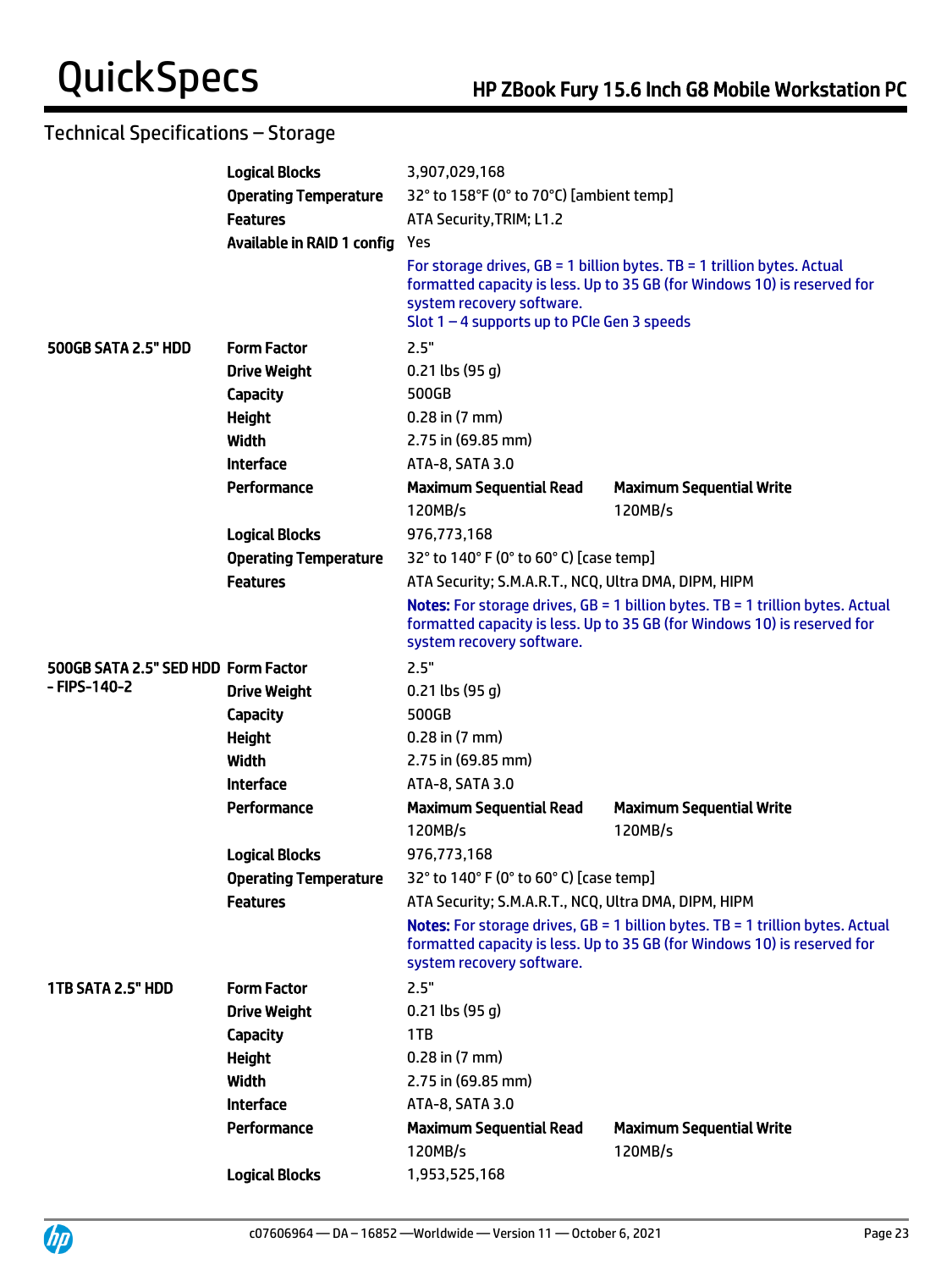|                                             | <b>Operating Temperature</b> | 32° to 140° F (0° to 60° C) [case temp]              |                                                                                                                                                                     |  |
|---------------------------------------------|------------------------------|------------------------------------------------------|---------------------------------------------------------------------------------------------------------------------------------------------------------------------|--|
|                                             | <b>Features</b>              | ATA Security; S.M.A.R.T., NCQ, Ultra DMA, DIPM, HIPM |                                                                                                                                                                     |  |
|                                             |                              | system recovery software.                            | Notes: For storage drives, GB = 1 billion bytes. TB = 1 trillion bytes. Actual<br>formatted capacity is less. Up to 35 GB (for Windows 10) is reserved for          |  |
| 2TB SATA 2.5" HDD                           | <b>Form Factor</b>           | 2.5"                                                 |                                                                                                                                                                     |  |
|                                             | <b>Drive Weight</b>          | $0.21$ lbs (95 g)                                    |                                                                                                                                                                     |  |
|                                             | Capacity                     | 2TB                                                  |                                                                                                                                                                     |  |
|                                             | <b>Height</b>                | $0.28$ in $(7$ mm)                                   |                                                                                                                                                                     |  |
|                                             | <b>Width</b>                 | 2.75 in (69.85 mm)                                   |                                                                                                                                                                     |  |
|                                             | <b>Interface</b>             | ATA-8, SATA 3.0                                      |                                                                                                                                                                     |  |
|                                             | Performance                  | <b>Maximum Sequential Read</b><br>100MB/s            | <b>Maximum Sequential Write</b><br>100MB/s                                                                                                                          |  |
|                                             | <b>Logical Blocks</b>        | 3,907,029,168                                        |                                                                                                                                                                     |  |
|                                             | <b>Operating Temperature</b> | 32° to 140° F (0° to 60° C) [case temp]              |                                                                                                                                                                     |  |
|                                             | <b>Features</b>              | ATA Security; S.M.A.R.T., NCQ, Ultra DMA, DIPM, HIPM |                                                                                                                                                                     |  |
|                                             |                              | system recovery software.                            | Notes: For storage drives, GB = 1 billion bytes. TB = 1 trillion bytes. Actual<br>formatted capacity is less. Up to 35 GB (for Windows 10) is reserved for          |  |
| 1TB PCIe NVMe TLC M.2                       | <b>Form Factor</b>           | M.2 2280                                             |                                                                                                                                                                     |  |
| 2280 SED Opal 2 Solid<br><b>State Drive</b> | <b>Drive Weight</b>          | $0.02$ lb $(10 g)$                                   |                                                                                                                                                                     |  |
|                                             | <b>Capacity</b>              | 1TB                                                  |                                                                                                                                                                     |  |
|                                             | <b>NAND Type</b>             | <b>TLC</b>                                           |                                                                                                                                                                     |  |
|                                             | <b>Height</b>                | $0.09$ in $(2.3$ mm)                                 |                                                                                                                                                                     |  |
|                                             | Width                        | $0.87$ in (22 mm)                                    |                                                                                                                                                                     |  |
|                                             | <b>Interface</b>             | PCIe® Gen3 x4 NVMe™                                  |                                                                                                                                                                     |  |
|                                             | Performance                  | <b>Maximum Sequential Read</b>                       | <b>Maximum Sequential Write</b>                                                                                                                                     |  |
|                                             |                              | Up to 3500 MB/s                                      | Up to 3000 MB/s                                                                                                                                                     |  |
|                                             | <b>Logical Blocks</b>        | 2,000,409,264                                        |                                                                                                                                                                     |  |
|                                             | <b>Operating Temperature</b> | 32° to 158°F (0° to 70°C) [ambient temp]             |                                                                                                                                                                     |  |
|                                             | <b>Features</b>              | ATA Security (Option); TCG Opal 2.0; TRIM; L1.2;     |                                                                                                                                                                     |  |
|                                             |                              | system recovery software.                            | <b>Notes:</b> For storage drives, $GB = 1$ billion bytes. TB = 1 trillion bytes. Actual<br>formatted capacity is less. Up to 35 GB (for Windows 10) is reserved for |  |
| 2TB PCIe NVMe TLC M.2                       | <b>Form Factor</b>           | M.2 2280                                             |                                                                                                                                                                     |  |
| 2280 SED Opal 2 Solid                       | <b>Drive Weight</b>          | $0.02$ lb $(10q)$                                    |                                                                                                                                                                     |  |
| <b>State Drive</b>                          | Capacity                     | 2TB                                                  |                                                                                                                                                                     |  |
|                                             | <b>NAND Type</b>             | <b>TLC</b>                                           |                                                                                                                                                                     |  |
|                                             | <b>Height</b>                | $0.09$ in (2.3 mm)                                   |                                                                                                                                                                     |  |
|                                             | Width                        | $0.87$ in (22 mm)                                    |                                                                                                                                                                     |  |
|                                             | <b>Interface</b>             | PCIe® Gen3 x4 NVMe™                                  |                                                                                                                                                                     |  |
|                                             | Performance                  | <b>Maximum Sequential Read</b>                       | <b>Maximum Sequential Write</b>                                                                                                                                     |  |

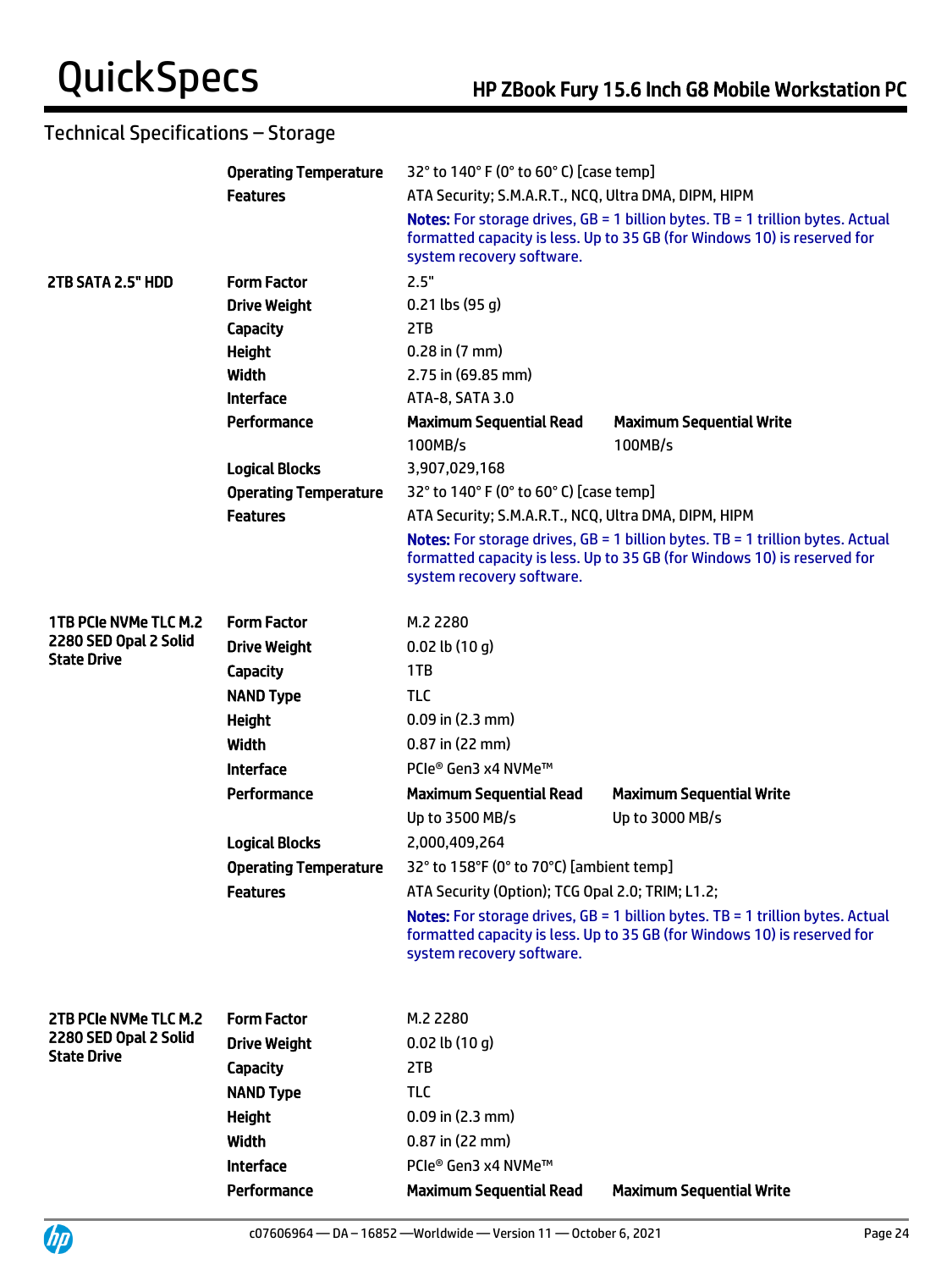|                                     |                              | Up to 3500 MB/s                                    | Up to 3000 MB/s                                                                                                                                                     |  |
|-------------------------------------|------------------------------|----------------------------------------------------|---------------------------------------------------------------------------------------------------------------------------------------------------------------------|--|
|                                     | <b>Logical Blocks</b>        | 4,000,797,360                                      |                                                                                                                                                                     |  |
|                                     | <b>Operating Temperature</b> | 32° to 158°F (0° to 70°C) [ambient temp]           |                                                                                                                                                                     |  |
|                                     | <b>Features</b>              | ATA Security (Option); TCG Opal 2.0; TRIM; L1.2;   |                                                                                                                                                                     |  |
|                                     |                              | system recovery software.                          | <b>Notes:</b> For storage drives, $GB = 1$ billion bytes. TB = 1 trillion bytes. Actual<br>formatted capacity is less. Up to 35 GB (for Windows 10) is reserved for |  |
| SSD 256GB 2280 PCIe-4x4 Form Factor |                              | M.2 2280                                           |                                                                                                                                                                     |  |
| <b>NVMe Three Layer Cell</b>        | <b>Capacity</b>              | 256 GB                                             |                                                                                                                                                                     |  |
|                                     | <b>NAND Type</b>             | <b>TLC</b>                                         |                                                                                                                                                                     |  |
|                                     | <b>Height</b>                | $0.09$ in $(2.3$ mm)                               |                                                                                                                                                                     |  |
|                                     | Width                        | 0.87 in (22 mm)                                    |                                                                                                                                                                     |  |
|                                     | Weight                       | $0.02$ lb (<10 g)                                  |                                                                                                                                                                     |  |
|                                     | <b>Interface</b>             | PCIe® Gen4 x4 NVMe™                                |                                                                                                                                                                     |  |
|                                     | Performance                  | <b>Maximum Sequential Read</b>                     | <b>Maximum Sequential Write</b>                                                                                                                                     |  |
|                                     |                              | Up to 6,400 MB/s                                   | Up to 2,700 MB/s                                                                                                                                                    |  |
|                                     | <b>Logical Blocks</b>        | 500,118,192                                        |                                                                                                                                                                     |  |
|                                     | <b>Operating Temperature</b> | 32° to 158°F (0° to 70°C) [ambient temp]           |                                                                                                                                                                     |  |
|                                     | <b>Features</b>              | Pyrite 2.0; TRIM; L1.2;                            |                                                                                                                                                                     |  |
|                                     |                              | system recovery software.                          | <b>Note:</b> For storage drives, $GB = 1$ billion bytes. TB = 1 trillion bytes. Actual<br>formatted capacity is less. Up to 35 GB (for Windows 10) is reserved for  |  |
| SSD 512GB 2280 PCIe-4x4 Form Factor |                              | M.2 2280                                           |                                                                                                                                                                     |  |
| <b>NVMe Three Layer Cell</b>        | <b>Capacity</b>              | 512 GB                                             |                                                                                                                                                                     |  |
|                                     | <b>NAND Type</b>             | <b>TLC</b>                                         |                                                                                                                                                                     |  |
|                                     | <b>Height</b>                | $0.09$ in $(2.3$ mm)                               |                                                                                                                                                                     |  |
|                                     | <b>Width</b>                 | $0.87$ in (22 mm)                                  |                                                                                                                                                                     |  |
|                                     | Weight                       | $0.02$ lb (<10 g)                                  |                                                                                                                                                                     |  |
|                                     | <b>Interface</b>             | PCIe® Gen4 x4 NVMe™                                |                                                                                                                                                                     |  |
|                                     | Performance                  | <b>Maximum Sequential Read</b><br>Up to 6,600 MB/s | <b>Maximum Sequential Write</b><br>Up to 5,100 MB/s                                                                                                                 |  |
|                                     | <b>Logical Blocks</b>        | 1,000,215,216                                      |                                                                                                                                                                     |  |
|                                     | <b>Operating Temperature</b> | 32° to 158°F (0° to 70°C) [ambient temp]           |                                                                                                                                                                     |  |
|                                     | <b>Features</b>              | Pyrite 2.0; TRIM; L1.2;                            |                                                                                                                                                                     |  |
|                                     |                              | system recovery software.                          | <b>Note:</b> For storage drives, $GB = 1$ billion bytes. TB = 1 trillion bytes. Actual<br>formatted capacity is less. Up to 35 GB (for Windows 10) is reserved for  |  |
| <b>SSD 1TB 2280 PCIe-4x4</b>        | <b>Form Factor</b>           | M.2 2280                                           |                                                                                                                                                                     |  |
| <b>NVMe Three Layer Cell</b>        | <b>Capacity</b>              | 1TB                                                |                                                                                                                                                                     |  |
|                                     | <b>NAND Type</b>             | <b>TLC</b>                                         |                                                                                                                                                                     |  |
|                                     | <b>Height</b>                | $0.09$ in $(2.3$ mm)                               |                                                                                                                                                                     |  |
|                                     |                              |                                                    |                                                                                                                                                                     |  |

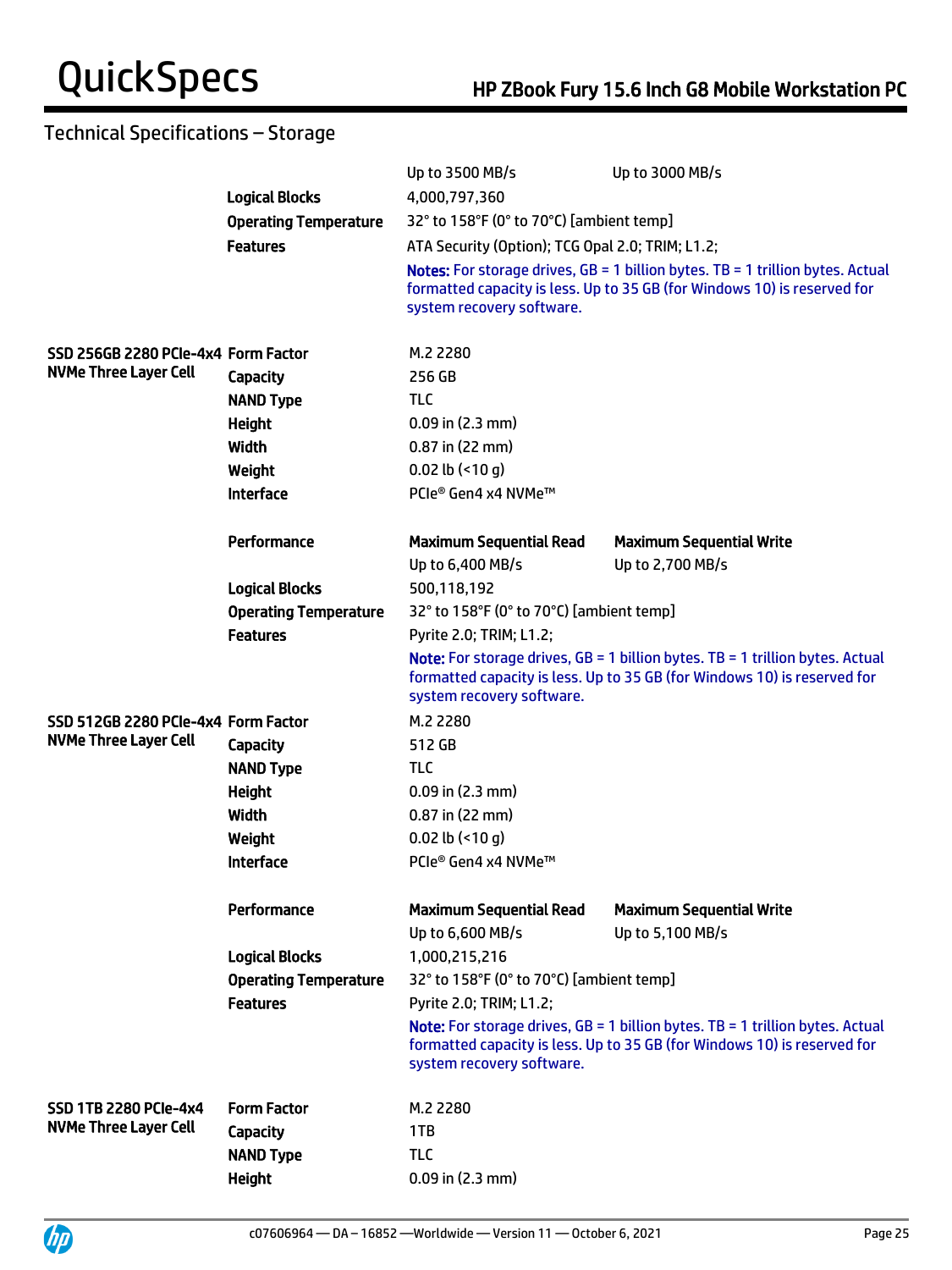|                               | Width                        | $0.87$ in (22 mm)                                |                                                                                                                                                                      |
|-------------------------------|------------------------------|--------------------------------------------------|----------------------------------------------------------------------------------------------------------------------------------------------------------------------|
|                               | Weight                       | $0.02$ lb (<10 g)                                |                                                                                                                                                                      |
|                               | <b>Interface</b>             | PCIe® Gen4 x4 NVMe™                              |                                                                                                                                                                      |
|                               |                              |                                                  |                                                                                                                                                                      |
|                               | Performance                  | <b>Maximum Sequential Read</b>                   | <b>Maximum Sequential Write</b>                                                                                                                                      |
|                               |                              | Up to 7,100 MB/s                                 | Up to 5,200 MB/s                                                                                                                                                     |
|                               | <b>Logical Blocks</b>        | 2,000,409,264                                    |                                                                                                                                                                      |
|                               | <b>Operating Temperature</b> | 32° to 158°F (0° to 70°C) [ambient temp]         |                                                                                                                                                                      |
|                               | <b>Features</b>              | Pyrite 2.0; TRIM; L1.2;                          |                                                                                                                                                                      |
|                               |                              | system recovery software.                        | <b>Note:</b> For storage drives, $GB = 1$ billion bytes. TB = 1 trillion bytes. Actual<br>formatted capacity is less. Up to 35 GB (for Windows 10) is reserved for   |
| <b>SSD 2TB 2280 PCIe-4x4</b>  | <b>Form Factor</b>           | M.2 2280                                         |                                                                                                                                                                      |
| <b>NVMe Three Layer Cell</b>  | Capacity                     | 2TB                                              |                                                                                                                                                                      |
|                               | <b>NAND Type</b>             | <b>TLC</b>                                       |                                                                                                                                                                      |
|                               | <b>Height</b>                | $0.09$ in (2.3 mm)                               |                                                                                                                                                                      |
|                               | Width                        | $0.87$ in (22 mm)                                |                                                                                                                                                                      |
|                               | Weight                       | $0.02$ lb (<10 g)                                |                                                                                                                                                                      |
|                               | <b>Interface</b>             | PCIe® Gen4 x4 NVMe™                              |                                                                                                                                                                      |
|                               |                              |                                                  |                                                                                                                                                                      |
|                               | Performance                  | <b>Maximum Sequential Read</b>                   | <b>Maximum Sequential Write</b>                                                                                                                                      |
|                               |                              | Up to 7,100 MB/s                                 | Up to 5,200 MB/s                                                                                                                                                     |
|                               | <b>Logical Blocks</b>        | 4,000,797,360                                    |                                                                                                                                                                      |
|                               | <b>Operating Temperature</b> | 32° to 158°F (0° to 70°C) [ambient temp]         |                                                                                                                                                                      |
|                               | <b>Features</b>              | Pyrite 2.0; TRIM; L1.2;                          |                                                                                                                                                                      |
|                               |                              | system recovery software.                        | <b>Note:</b> For storage drives, $GB = 1$ billion bytes. $TB = 1$ trillion bytes. Actual<br>formatted capacity is less. Up to 35 GB (for Windows 10) is reserved for |
| 256GB PCIe-4x4 2280           | <b>Form Factor</b>           | M.2 2280                                         |                                                                                                                                                                      |
| <b>NVME Self Encrypted</b>    | <b>Capacity</b>              | 256 GB                                           |                                                                                                                                                                      |
| <b>OPAL2 Three Layer Cell</b> | <b>NAND Type</b>             | TLC                                              |                                                                                                                                                                      |
| <b>Solid State Drive</b>      | <b>Height</b>                | $0.09$ in (2.3 mm)                               |                                                                                                                                                                      |
|                               | Width                        | $0.87$ in (22 mm)                                |                                                                                                                                                                      |
|                               | Weight                       | $0.02$ lb (<10 g)                                |                                                                                                                                                                      |
|                               | <b>Interface</b>             | PCle® Gen4 x4 NVMe™                              |                                                                                                                                                                      |
|                               |                              |                                                  |                                                                                                                                                                      |
|                               | Performance                  | <b>Maximum Sequential Read</b>                   | <b>Maximum Sequential Write</b>                                                                                                                                      |
|                               |                              | 6,400 MB/s                                       | 2,700 MB/s                                                                                                                                                           |
|                               | <b>Logical Blocks</b>        | 500,118,192                                      |                                                                                                                                                                      |
|                               | <b>Operating Temperature</b> | 32° to 158°F (0° to 70°C) [ambient temp]         |                                                                                                                                                                      |
|                               | <b>Features</b>              | ATA Security (Option); TCG Opal 2.0; TRIM; L1.2; |                                                                                                                                                                      |
|                               |                              | system recovery software.                        | Note: For storage drives, GB = 1 billion bytes. TB = 1 trillion bytes. Actual<br>formatted capacity is less. Up to 35 GB (for Windows 10) is reserved for            |



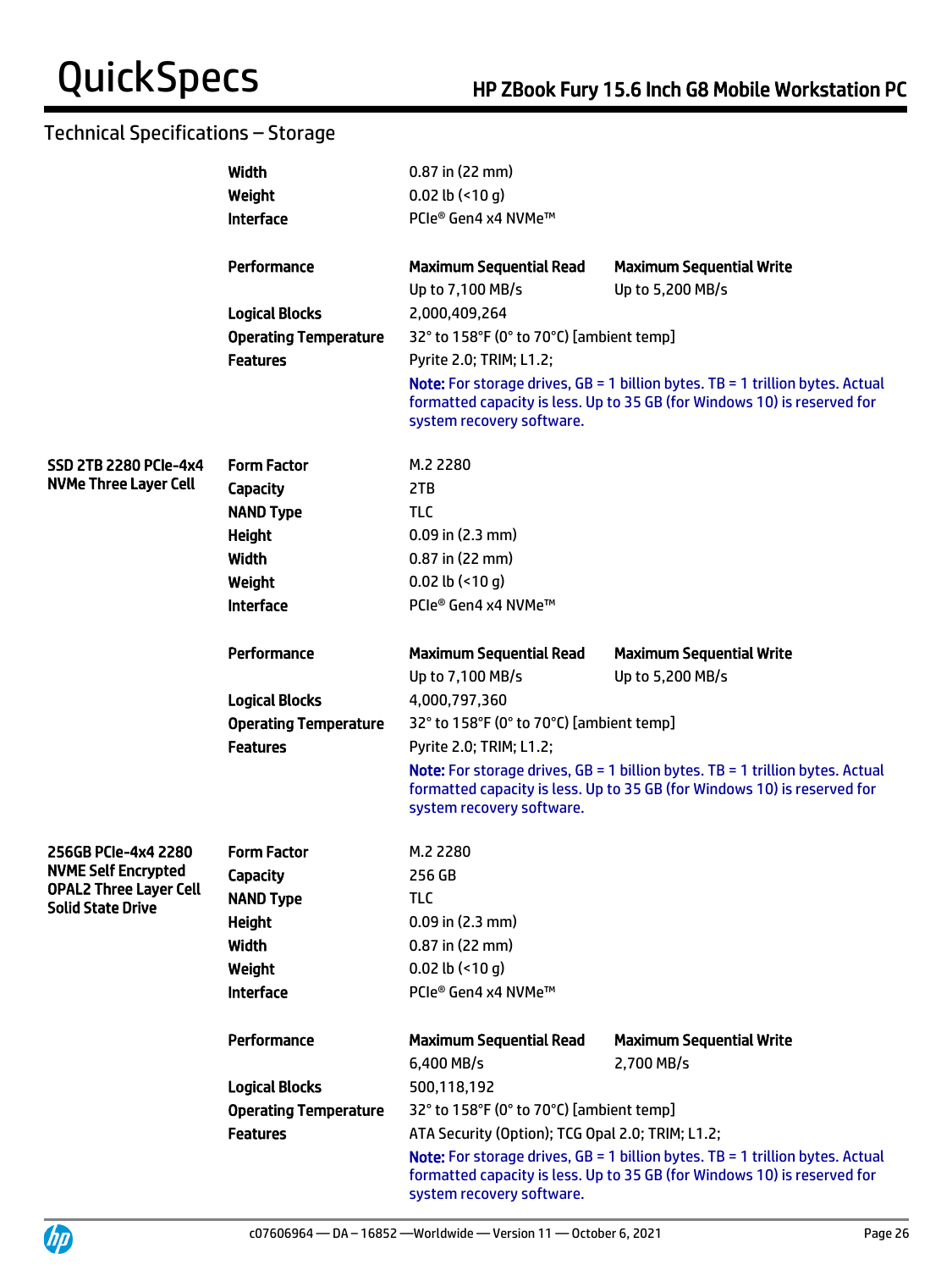| 512GB PCIe-4x4 2280<br><b>NVME Self Encrypted</b>         | <b>Form Factor</b>           | M.2 2280                                                                                                                                                                                        |                                 |  |
|-----------------------------------------------------------|------------------------------|-------------------------------------------------------------------------------------------------------------------------------------------------------------------------------------------------|---------------------------------|--|
|                                                           | Capacity                     | 512 GB                                                                                                                                                                                          |                                 |  |
| <b>OPAL2 Three Layer Cell</b><br><b>Solid State Drive</b> | <b>NAND Type</b>             | TLC.                                                                                                                                                                                            |                                 |  |
|                                                           | <b>Height</b>                | $0.09$ in $(2.3$ mm)                                                                                                                                                                            |                                 |  |
|                                                           | Width                        | $0.87$ in (22 mm)                                                                                                                                                                               |                                 |  |
|                                                           | Weight                       | $0.02$ lb $($ <10 q)                                                                                                                                                                            |                                 |  |
|                                                           | <b>Interface</b>             | PCle® Gen4 x4 NVMe™                                                                                                                                                                             |                                 |  |
|                                                           | Performance                  | <b>Maximum Sequential Read</b>                                                                                                                                                                  | <b>Maximum Sequential Write</b> |  |
|                                                           |                              | $6.600$ MB/s                                                                                                                                                                                    | 5.100 MB/s                      |  |
|                                                           | <b>Logical Blocks</b>        | 1,000,215,216                                                                                                                                                                                   |                                 |  |
|                                                           | <b>Operating Temperature</b> | 32° to 158°F (0° to 70°C) [ambient temp]                                                                                                                                                        |                                 |  |
|                                                           | <b>Features</b>              | ATA Security (Option); TCG Opal 2.0; TRIM; L1.2;                                                                                                                                                |                                 |  |
|                                                           |                              | <b>Note:</b> For storage drives, $GB = 1$ billion bytes. TB = 1 trillion bytes. Actual<br>formatted capacity is less. Up to 35 GB (for Windows 10) is reserved for<br>system recovery software. |                                 |  |

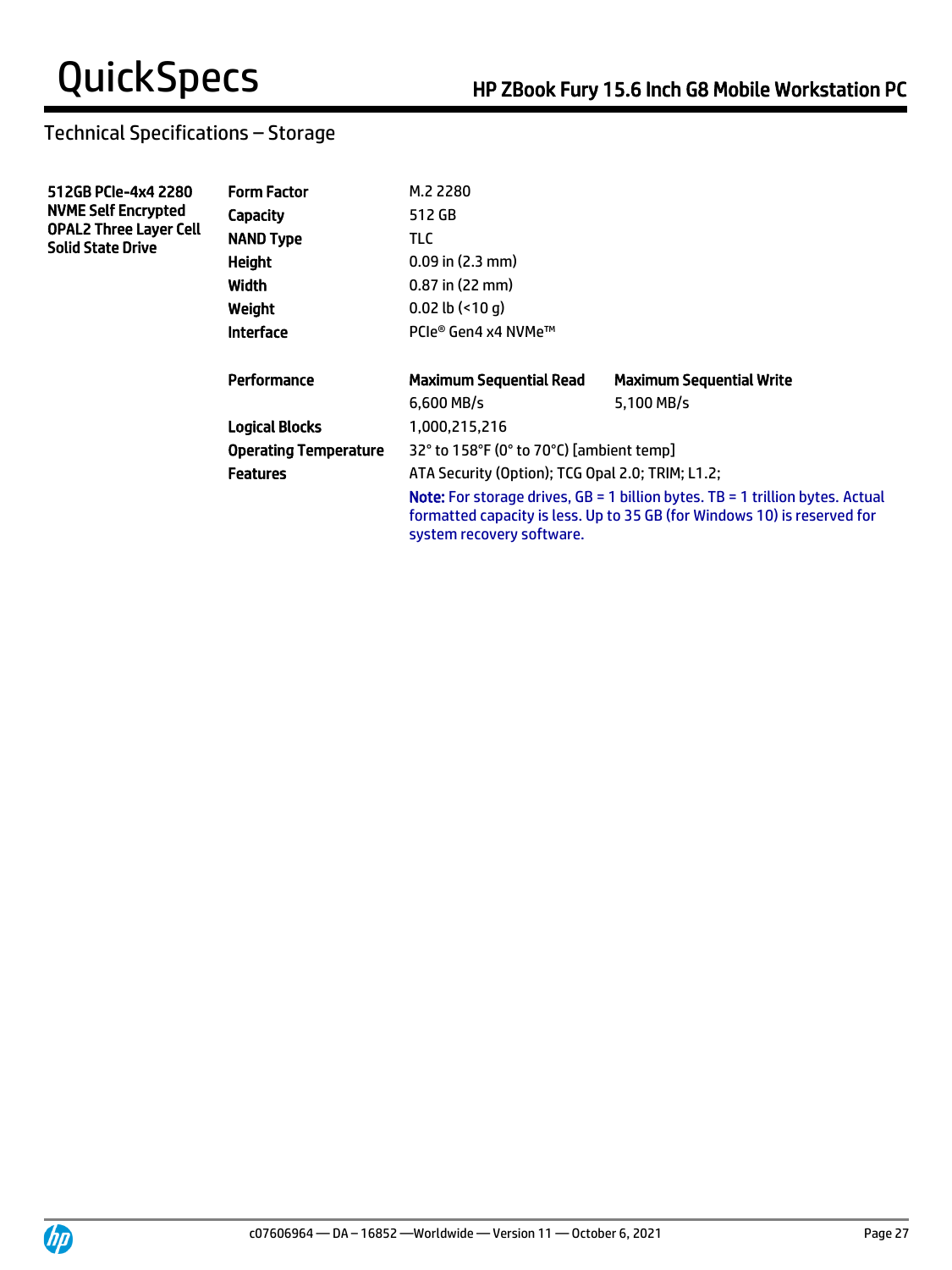## NETWORKING/COMMUNICATION

| Intel i219LM 10/100/1000 Connector<br>Integrated NIC vPro™ |                                     | <b>RJ-45</b>                                                                                                                                                                                                                                                                                                                                                                 |
|------------------------------------------------------------|-------------------------------------|------------------------------------------------------------------------------------------------------------------------------------------------------------------------------------------------------------------------------------------------------------------------------------------------------------------------------------------------------------------------------|
|                                                            | <b>System Interface</b>             | PCI(Intel proprietary) + SMBus                                                                                                                                                                                                                                                                                                                                               |
|                                                            | Data rates supported                | 10 Mbit/s operation (10BASE-T; IEEE 802.3i; IEEE 802.3 clauses 13-14)<br>100 Mbit/s operation (100BASE-TX; IEEE 802.3u; IEEE 802.3 clauses 21-30)<br>1000 Mbit/s operation (1000BASE-T; IEEE 802.3ab; IEEE 8023 clauses 40)<br><b>Auto-Negotiation (Automatic Speed Selection)</b><br>Full Duplex Operation at all Speeds, Half Duplex operation at 10 and 100<br>Mbit/s     |
|                                                            | <b>IEEE Compliance</b>              | IEEE 802.1p QoS (Quality of Service) Support<br>IEEE 802.1q VLAN support<br>IEEE 802.3x Flow Control (IEEE 802.3 clauses 31-32; configurable)<br>IEEE 802.3az EEE (Energy Efficient Ethernet)                                                                                                                                                                                |
|                                                            | Performance                         | TCP/IP/UDP Checksum Offload (configurable)<br>Protocol Offload (ARP & NS)<br>Large send offload and Giant send offload<br>Receiving Side Scaling (Hash Mode Only)<br>Jumbo Frame 9K                                                                                                                                                                                          |
|                                                            | <b>Power consumption</b>            | <b>Cable Disconnection: 25mW</b><br>100Mbps Full Run: 450mW<br>1000bp Full Run: 1000mW<br>WoL Enable(S3/S4/S5): 50mW<br>WoL Disable(S3/S4/S5): 25mW                                                                                                                                                                                                                          |
|                                                            | <b>Power</b><br><b>Management</b>   | ACPI compliant - multiple power modes<br>Situation-sensitive features reduce power consumption<br>Advanced link down power saving for reducing link down power<br>consumption                                                                                                                                                                                                |
|                                                            | <b>Management Interface</b>         | Auto MDI/MDIX Crossover cable detection                                                                                                                                                                                                                                                                                                                                      |
|                                                            | <b>IT Manageability</b>             | Wake-on-LAN from modem standby or sleep state (Magic Packet and<br>Microsoft Wake-Up Frame); Wake-on-LAN from off (Magic Packet only)<br>PXE 2.1 Remote Boot<br>Statistics Gathering (SNMP MIB II, Ethernet-like MIB, Ethernet MIB (802.3x,<br>clause 30))<br>Comprehensive diagnostic and configuration software suite<br>Virtual Cable Doctor for Ethernet cable status    |
|                                                            | <b>Security &amp; Manageability</b> | Intel <sup>®</sup> vPro <sup>™</sup> support with appropriate Intel <sup>®</sup> chipset components                                                                                                                                                                                                                                                                          |
|                                                            |                                     |                                                                                                                                                                                                                                                                                                                                                                              |
| Intel i219v 10/100/1000<br>Integrated NIC non-vPro™        | <b>Connector</b>                    | <b>RJ-45</b>                                                                                                                                                                                                                                                                                                                                                                 |
|                                                            | <b>System Interface</b>             | PCI(Intel proprietary) + SMBus                                                                                                                                                                                                                                                                                                                                               |
|                                                            | Data rates supported                | 10 Mbit/s operation (10BASE-T; IEEE 802.3i; IEEE 802.3 clauses 13-14)<br>100 Mbit/s operation (100BASE-TX; IEEE 802.3u; IEEE 802.3 clauses 21-30)<br>1000 Mbit/s operation (1000BASE-T; IEEE 802.3ab; IEEE 8023 clauses 40)<br><b>Auto-Negotiation (Automatic Speed Selection)</b><br>Full Duplex Operation at all Speeds, Half Duplex operation at 10, 100 &<br>1000 Mbit/s |
|                                                            | <b>IEEE Compliance</b>              | IEEE 802.1p QoS (Quality of Service) Support<br>IEEE 802.1q VLAN support                                                                                                                                                                                                                                                                                                     |

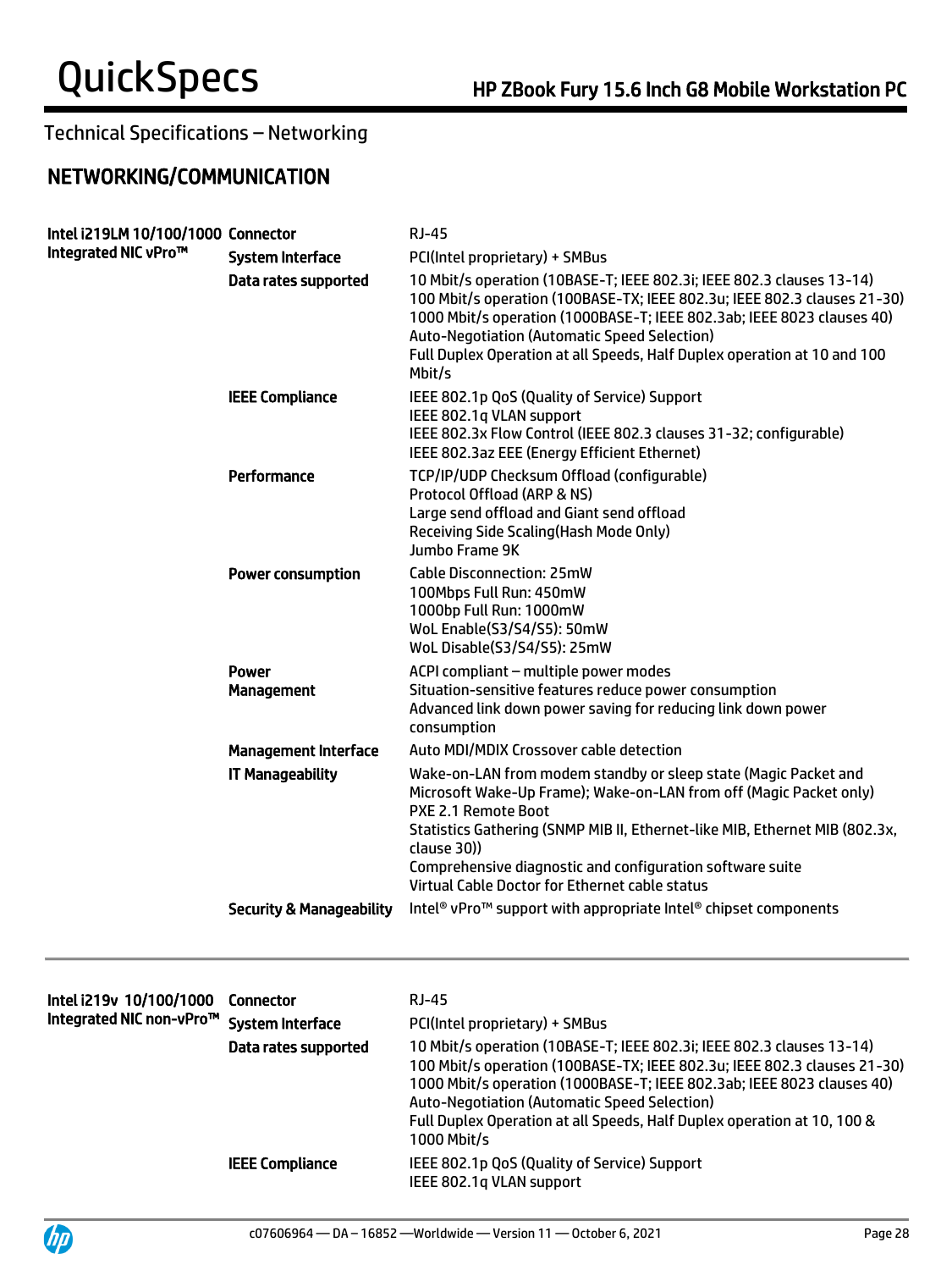|                             | IEEE 802.3x Flow Control (IEEE 802.3 clauses 31-32; configurable)<br>IEEE 802.3az EEE (Energy Efficient Ethernet)<br>IEEE 802.3i 10BASE-T<br>IEEE 802.3u 100BASE-TX<br>IEEE 802.3ab 1000BAE-T<br>IEEE 802.3bz 2.5GBASE-T                                                                                                                                                  |
|-----------------------------|---------------------------------------------------------------------------------------------------------------------------------------------------------------------------------------------------------------------------------------------------------------------------------------------------------------------------------------------------------------------------|
| Performance                 | TCP/IP/UDP Checksum Offload (configurable)<br>Protocol Offload (ARP & NS)<br>Large send offload and Giant send offload<br>Receiving Side Scaling(Hash Mode only)<br>Jumbo Frame 9K                                                                                                                                                                                        |
| <b>Power consumption</b>    | <b>Cable Disconnection: 25mW</b><br>100Mbps Full Run: 450mW<br>1000bp Full Run: 1000mW<br>WoL Enable(S3/S4/S5): 50mW<br>WoL Disable(S3/S4/S5): 25mW                                                                                                                                                                                                                       |
| Power<br><b>Management</b>  | ACPI compliant - multiple power modes<br>Situation-sensitive features reduce power consumption<br>Advanced link down power saving for reducing link down power<br>consumption                                                                                                                                                                                             |
| <b>Management Interface</b> | Auto MDI/MDIX Crossover cable detection                                                                                                                                                                                                                                                                                                                                   |
| <b>IT Manageability</b>     | Wake-on-LAN from modem standby or sleep state (Magic Packet and<br>Microsoft Wake-Up Frame); Wake-on-LAN from off (Magic Packet only)<br>PXE 2.1 Remote Boot<br>Statistics Gathering (SNMP MIB II, Ethernet-like MIB, Ethernet MIB (802.3x,<br>clause 30))<br>Comprehensive diagnostic and configuration software suite<br>Virtual Cable Doctor for Ethernet cable status |
|                             |                                                                                                                                                                                                                                                                                                                                                                           |

## NFC (Near Field Communication) module (optional)

|                                             | <b>Dimensions (L x W x H)</b> Module 50 mm by 23 mm by 2.89 mm                                                                                                                      |
|---------------------------------------------|-------------------------------------------------------------------------------------------------------------------------------------------------------------------------------------|
| Chipset                                     | SiM3U156+SiM3U154+AMS3911                                                                                                                                                           |
| System interface                            | <b>USB 2.0</b>                                                                                                                                                                      |
|                                             | <b>System interface (I/O)</b> Audio signal output on card read                                                                                                                      |
| <b>NFC RF standards</b><br>(In reading CSN) | <b>ISO/IEC 14443 A</b><br><b>ISO/IEC 14443 B</b><br><b>ISO/IEC 15693</b><br>ISO/IEC 18092<br>ECMA-340 NFCIP-1                                                                       |
| <b>NFC Forum Support</b>                    | Tag Type 1, Type 2, Type3 and Type 4 in reading CSN                                                                                                                                 |
| <b>Reader Mode</b>                          | 13.56MHz:<br>ISO/IEC 14443 A<br>ISO/IEC 14443 B<br><b>ISO/IEC 15693</b><br><b>MIFARE 1K</b><br><b>MIFARE 4K</b><br><b>MIFARE DESFire</b><br>FeliCa<br>Topaz cards<br>HID iClass ISO |



j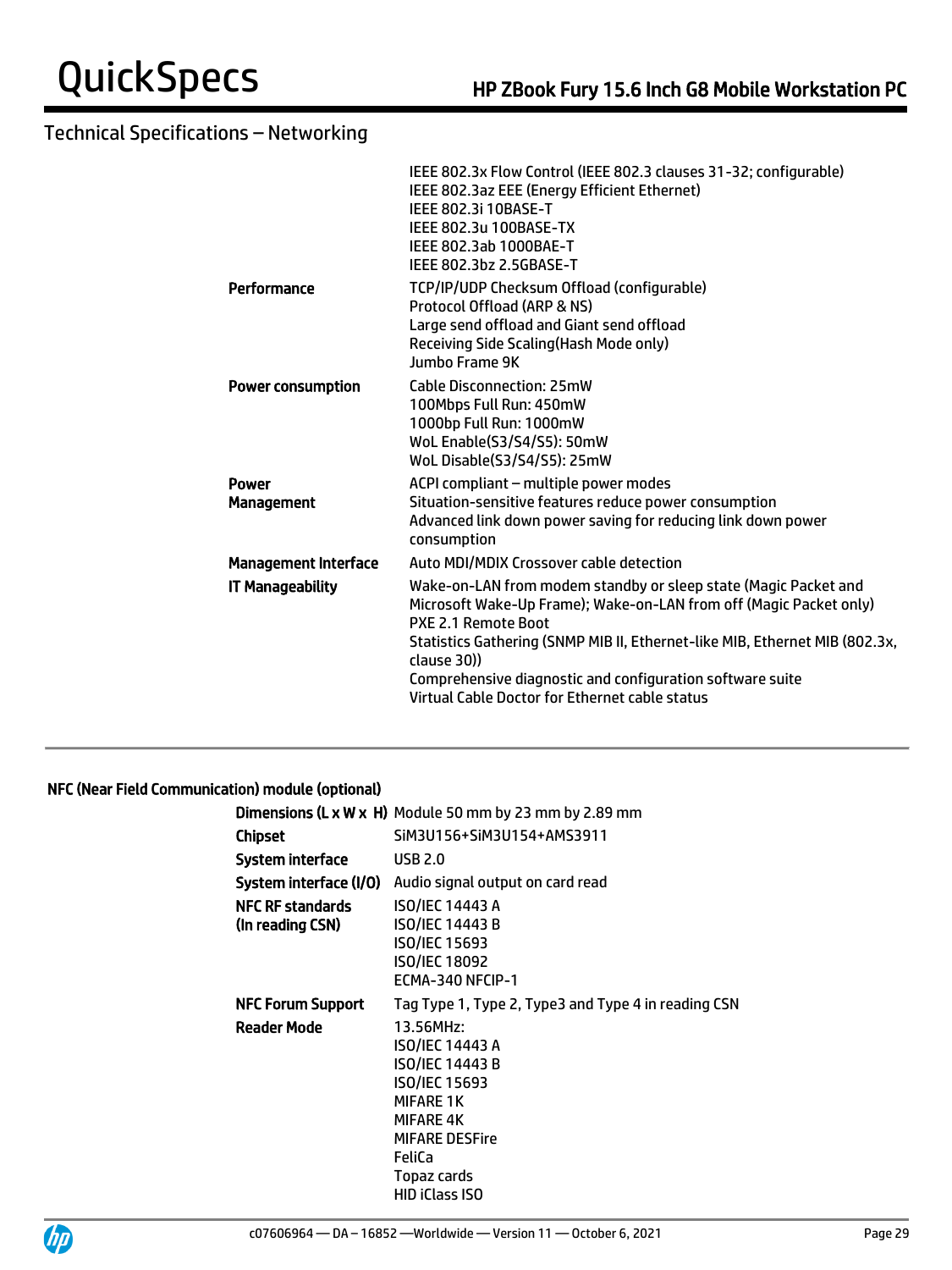|                                                                                                            |                                    | 125kHz:<br><b>HID Prox UID</b><br>AWID UID<br>CASI-RUSCO UID<br><b>EM 410x UID</b><br>Indana ASP/ASP+ UID                                                                                                                           |                                                                                                                                                                                                                                                                                                                    |  |  |  |
|------------------------------------------------------------------------------------------------------------|------------------------------------|-------------------------------------------------------------------------------------------------------------------------------------------------------------------------------------------------------------------------------------|--------------------------------------------------------------------------------------------------------------------------------------------------------------------------------------------------------------------------------------------------------------------------------------------------------------------|--|--|--|
|                                                                                                            | <b>Frequency</b>                   | 13.56MHz and 125kHz                                                                                                                                                                                                                 |                                                                                                                                                                                                                                                                                                                    |  |  |  |
|                                                                                                            | <b>NFC Modes Supported Reader</b>  |                                                                                                                                                                                                                                     |                                                                                                                                                                                                                                                                                                                    |  |  |  |
|                                                                                                            | <b>Raw RF Data Rates</b>           | 106, 212 kbps<br>-30°C to 70°C                                                                                                                                                                                                      |                                                                                                                                                                                                                                                                                                                    |  |  |  |
|                                                                                                            | <b>Operating</b><br>temperature    |                                                                                                                                                                                                                                     |                                                                                                                                                                                                                                                                                                                    |  |  |  |
|                                                                                                            | <b>Storage temperature</b>         | -40°C to 80°C                                                                                                                                                                                                                       |                                                                                                                                                                                                                                                                                                                    |  |  |  |
|                                                                                                            | <b>Humidity</b>                    | 10-90% operating<br>5-95% non-operating                                                                                                                                                                                             |                                                                                                                                                                                                                                                                                                                    |  |  |  |
|                                                                                                            | <b>Supply Operating</b><br>voltage | 4.35 to 5.25 Volts                                                                                                                                                                                                                  |                                                                                                                                                                                                                                                                                                                    |  |  |  |
|                                                                                                            | <b>Power Consumption</b>           | Mode                                                                                                                                                                                                                                | <b>Power Consumption, Typical</b>                                                                                                                                                                                                                                                                                  |  |  |  |
|                                                                                                            |                                    | <b>Polling</b>                                                                                                                                                                                                                      | 75 <sub>m</sub> A                                                                                                                                                                                                                                                                                                  |  |  |  |
|                                                                                                            |                                    | <b>Communication</b>                                                                                                                                                                                                                | 85mA                                                                                                                                                                                                                                                                                                               |  |  |  |
|                                                                                                            | Antenna                            | connector FPC.                                                                                                                                                                                                                      | 13.56MHz/125kHz combo antenna. Antenna connector, 0.5mm pitch, 16pin                                                                                                                                                                                                                                               |  |  |  |
| Intel Wi-Fi 6 AX201 +<br>BT5.2 (802.11ax 2x2,<br>non-vPro, supporting<br>gigabit data rate*)**<br>non-vPro | <b>Wireless LAN Standards</b>      | IEEE 802.11a<br>IEEE 802.11b<br>IEEE 802.11g<br>IEEE 802.11n<br>IEEE 802.11ac<br>IEEE 802.11ax<br>IEEE 802.11d<br>IEEE 802.11e<br>IEEE 802.11h<br><b>IEEE 802.11i</b><br><b>IEEE 802.11k</b><br>IEEE 802.11r<br><b>IEEE 802.11v</b> |                                                                                                                                                                                                                                                                                                                    |  |  |  |
|                                                                                                            | <b>Interoperability</b>            | Wi-Fi certified                                                                                                                                                                                                                     |                                                                                                                                                                                                                                                                                                                    |  |  |  |
|                                                                                                            | <b>Frequency Band</b>              | 802.11b/g/n/ax<br>802.11a/n/ac/ax<br>$• 5.15 - 5.25$ GHz<br>$• 5.25 - 5.35$ GHz<br>$• 5.47 - 5.725$ GHz                                                                                                                             | $\cdot$ 2.402 - 2.482 GHz<br>$\bullet$ 4.9 – 4.95 GHz (Japan)<br>$• 5.825 - 5.850$ GHz                                                                                                                                                                                                                             |  |  |  |
|                                                                                                            | <b>Data Rates</b>                  | 160MHz)<br>& 160MHz)                                                                                                                                                                                                                | • 802.11b: 1, 2, 5.5, 11 Mbps<br>• 802.11g: 6, 9, 12, 18, 24, 36, 48, 54 Mbps<br>• 802.11a: 6, 9, 12, 18, 24, 36, 48, 54 Mbps<br>• 802.11n: MCS 0 ~ MCS 15, (20MHz, and 40MHz)<br>• 802.11ac: MCS0 ~ MCS9, (1SS, and 2SS) (20MHz, 40MHz, ,80MHz &<br>• 802.11ax: MCS0 ~ MCS11, (1SS and 2SS) (20MHz, 40MHz, ,80MHz |  |  |  |

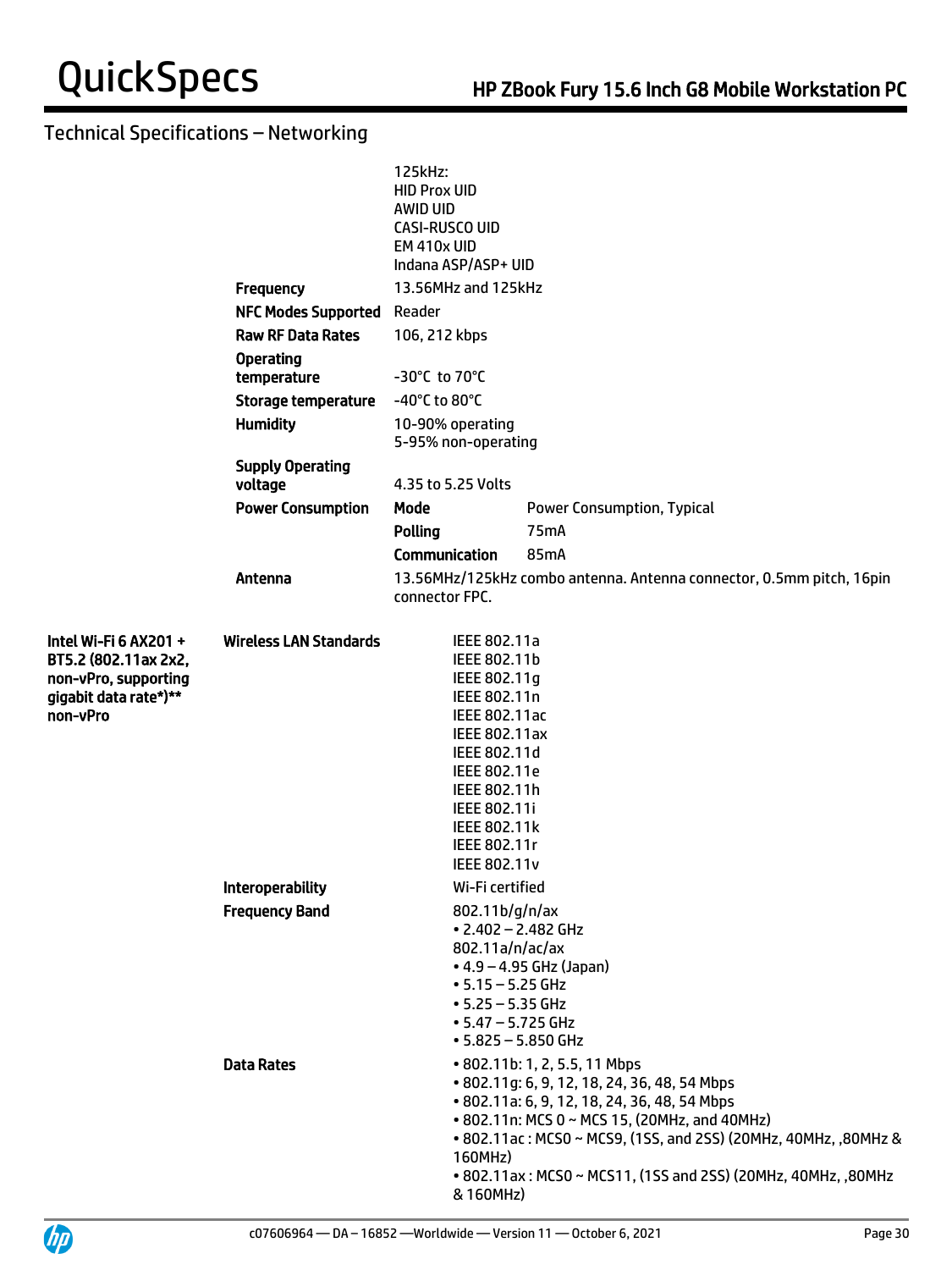| <b>Modulation</b>                            | Direct Sequence Spread Spectrum<br>OFDM, BPSK, QPSK, CCK, 16-QAM, 64-QAM, 256-QAM<br>, 1024QAM                                                                                                                                                                                                                                                                                                                                                             |
|----------------------------------------------|------------------------------------------------------------------------------------------------------------------------------------------------------------------------------------------------------------------------------------------------------------------------------------------------------------------------------------------------------------------------------------------------------------------------------------------------------------|
| Security <sup>1</sup>                        | • IEEE and WiFi compliant 64 / 128 bit WEP encryption for a/b/g<br>mode only<br>• AES-CCMP: 128 bit in hardware<br>• 802.1x authentication<br>. WPA, WPA2: 802.1x. WPA-PSK, WPA2-PSK, TKIP, and AES.<br>• WPA2 and WPA3 certification<br>• IEEE 802.11i<br>• WAPI                                                                                                                                                                                          |
| <b>Network Architecture</b><br><b>Models</b> | Ad-hoc (Peer to Peer)<br><b>Infrastructure (Access Point Required)</b>                                                                                                                                                                                                                                                                                                                                                                                     |
| Roaming                                      | IEEE 802.11 compliant roaming between access points                                                                                                                                                                                                                                                                                                                                                                                                        |
| Output Power <sup>2</sup>                    | $\cdot$ 802.11b: +18.5dBm minimum<br>• 802.11g: +17.5dBm minimum<br>• 802.11a: +18.5dBm minimum<br>• 802.11n HT20(2.4GHz): +15.5dBm minimum<br>• 802.11n HT40(2.4GHz): +14.5dBm minimum<br>• 802.11n HT20(5GHz): +15.5dBm minimum<br>• 802.11n HT40(5GHz): +14.5dBm minimum<br>• 802.11ac VHT80(5GHz): +11.5dBm minimum<br>• 802.11ac VHT160(5GHz): +11.5dBm minimum<br>• 802.11ax HT40(2.4GHz): +10dBm minimum<br>• 802.11ax VHT160(5GHz): +10dBm minimum |
| <b>Power Consumption</b>                     | • Transmit mode 2.0 W<br>• Receive mode 1.6 W<br>· Idle mode (PSP) 180 mW (WLAN Associated)<br>· Idle mode 50 mW (WLAN unassociated)<br>• Connected Standby 10mW<br>• Radio disabled 8 mW                                                                                                                                                                                                                                                                  |
| <b>Power Management</b>                      | ACPI and PCI Express compliant power management<br>802.11 compliant power saving mode                                                                                                                                                                                                                                                                                                                                                                      |
| Receiver Sensitivity <sup>3</sup>            | •802.11b, 1Mbps: -93.5dBm maximum<br>•802.11b, 11Mbps: -84dBm maximum<br>· 802.11a/g, 6Mbps: -86dBm maximum<br>• 802.11a/g, 54Mbps: -72dBm maximum<br>• 802.11n, MCS07: -67dBm maximum<br>• 802.11n, MCS15: -64dBm maximum<br>· 802.11ac, MCS0: -84dBm maximum<br>· 802.11ac, MCS9: -59dBm maximum<br>•802.11ax, MCS11(HT40): -59dBm maximum<br>•802.11ax, MCS11(VHT160): -58.5dBm maximum                                                                 |
| <b>Antenna Type</b>                          | High efficiency antenna with spatial diversity, mounted in the<br>display enclosure                                                                                                                                                                                                                                                                                                                                                                        |
|                                              | Two embedded dual band 2.4/5 GHz antennas are provided to the<br>card to support WLAN MIMO communications and Bluetooth<br>communications                                                                                                                                                                                                                                                                                                                  |
| <b>Form Factor</b>                           | PCI-Express M.2 MiniCard with CNVi Interface                                                                                                                                                                                                                                                                                                                                                                                                               |
| <b>Dimensions</b>                            | 1. Type 2230: 2.3 x 22.0 x 30.0 mm<br>2. Type 1216: 1.67 x 12.0 x 16.0 mm                                                                                                                                                                                                                                                                                                                                                                                  |

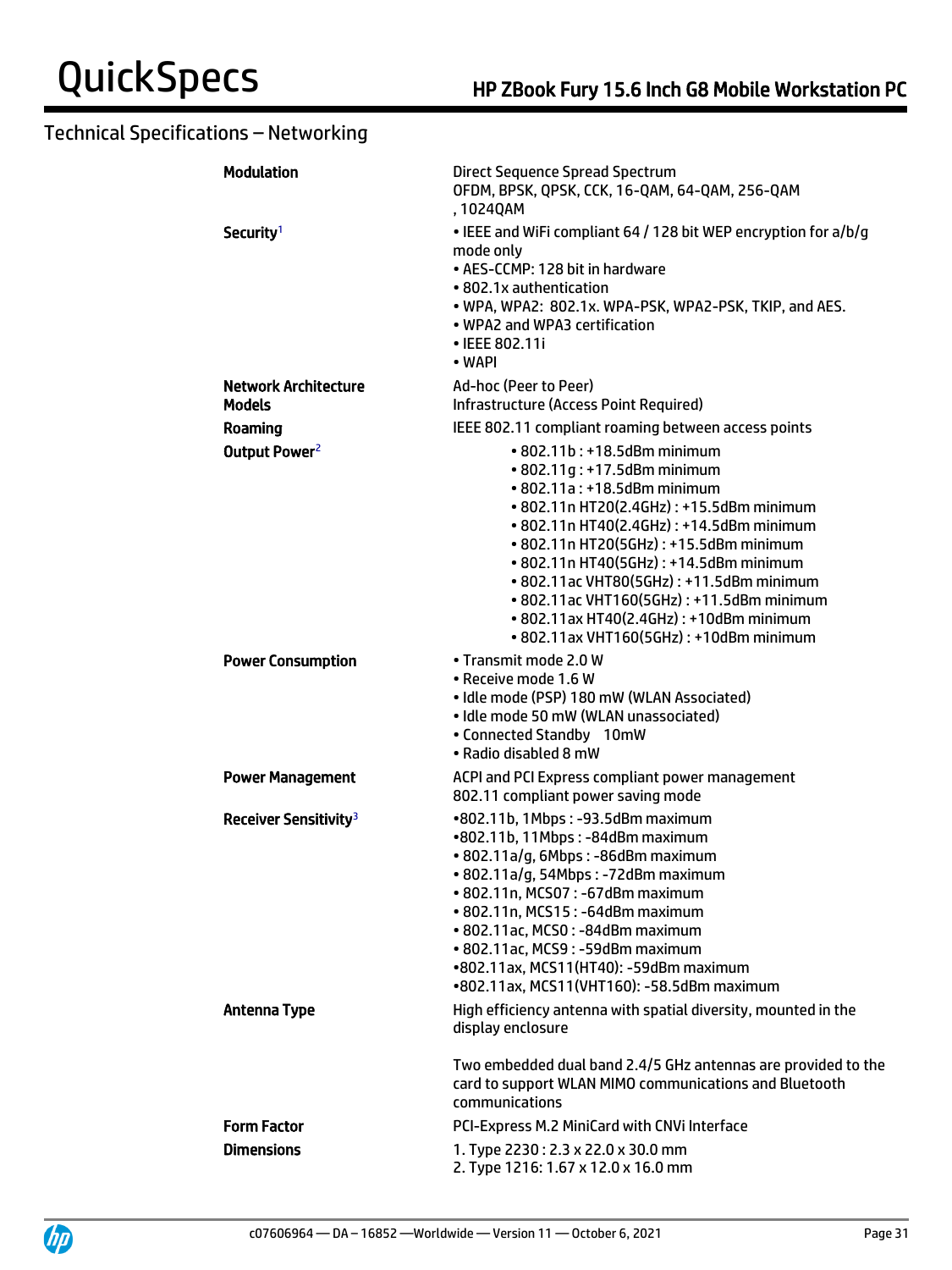| Weight                                                                          | 1. Type 2230: 2.8g<br>2. Type 126: 1.3g                                                                                                                                                                                                                                                                                                                                                                                                                                                                                                          |                                                                                                                                                                                                                                                                                                      |
|---------------------------------------------------------------------------------|--------------------------------------------------------------------------------------------------------------------------------------------------------------------------------------------------------------------------------------------------------------------------------------------------------------------------------------------------------------------------------------------------------------------------------------------------------------------------------------------------------------------------------------------------|------------------------------------------------------------------------------------------------------------------------------------------------------------------------------------------------------------------------------------------------------------------------------------------------------|
| <b>Operating Voltage</b>                                                        | $3.3v + 1 - 9%$                                                                                                                                                                                                                                                                                                                                                                                                                                                                                                                                  |                                                                                                                                                                                                                                                                                                      |
| <b>Temperature</b>                                                              | <b>Operating</b><br>Non-operating                                                                                                                                                                                                                                                                                                                                                                                                                                                                                                                | 14° to 158° F (-10° to 70° C)<br>-40° to 176° F (-40° to 80° C)                                                                                                                                                                                                                                      |
| <b>Humidity</b>                                                                 | <b>Operating</b><br>Non-operating                                                                                                                                                                                                                                                                                                                                                                                                                                                                                                                | 10% to 90% (non-condensing)<br>5% to 95% (non-condensing)                                                                                                                                                                                                                                            |
| <b>Altitude</b>                                                                 | Operating Non-<br>operating                                                                                                                                                                                                                                                                                                                                                                                                                                                                                                                      | 0 to 10,000 ft (3,048 m)<br>0 to 50,000 ft (15,240 m)                                                                                                                                                                                                                                                |
| <b>LED Activity</b>                                                             | LED Amber - Radio Off; LED Off - Radio ON                                                                                                                                                                                                                                                                                                                                                                                                                                                                                                        |                                                                                                                                                                                                                                                                                                      |
| HP Integrated Module with Bluetooth 4.0/4.1/4.2/5.0/5.1/5.2 Wireless Technology |                                                                                                                                                                                                                                                                                                                                                                                                                                                                                                                                                  |                                                                                                                                                                                                                                                                                                      |
| <b>Frequency Band</b>                                                           | 2402 to 2480 MHz                                                                                                                                                                                                                                                                                                                                                                                                                                                                                                                                 |                                                                                                                                                                                                                                                                                                      |
| <b>Number of Available Channels</b>                                             | Legacy: 0~79 (1 MHz/CH)                                                                                                                                                                                                                                                                                                                                                                                                                                                                                                                          |                                                                                                                                                                                                                                                                                                      |
|                                                                                 | BLE: 0~39 (2 MHz/CH)                                                                                                                                                                                                                                                                                                                                                                                                                                                                                                                             |                                                                                                                                                                                                                                                                                                      |
| <b>Data Rates and Throughput</b>                                                | voice channels                                                                                                                                                                                                                                                                                                                                                                                                                                                                                                                                   | Legacy: 3 Mbps data rate; throughput up to 2.17 Mbps<br>BLE: 1 Mbps data rate; throughput up to 0.2 Mbps<br>Legacy: Synchronous Connection Oriented links up to 3, 64 kbps,<br>Legacy: Asynchronous Connection Less links 2178.1 kbps/177.1<br>kbps asymmetric (3-DH5) or 864 kbps symmetric (3-EV5) |
| <b>Transmit Power</b>                                                           | EDR.                                                                                                                                                                                                                                                                                                                                                                                                                                                                                                                                             | The Bluetooth component shall operate as a Class II Bluetooth<br>device with a maximum transmit power of +9.5 dBm for BR and                                                                                                                                                                         |
| <b>Power Consumption</b>                                                        | Peak (Tx): 330 mW<br>Peak (Rx): 230 mW<br>Selective Suspend: 17 mW                                                                                                                                                                                                                                                                                                                                                                                                                                                                               |                                                                                                                                                                                                                                                                                                      |
| <b>Bluetooth Software Supported</b><br><b>Link Topology</b>                     | Microsoft Windows Bluetooth Software                                                                                                                                                                                                                                                                                                                                                                                                                                                                                                             |                                                                                                                                                                                                                                                                                                      |
| <b>Power Management</b>                                                         |                                                                                                                                                                                                                                                                                                                                                                                                                                                                                                                                                  | Microsoft Windows ACPI, and USB Bus Support                                                                                                                                                                                                                                                          |
| <b>Certifications</b>                                                           |                                                                                                                                                                                                                                                                                                                                                                                                                                                                                                                                                  | FCC (47 CFR) Part 15C, Section 15.247 & 15.249                                                                                                                                                                                                                                                       |
| <b>Power Management</b><br><b>Certifications</b>                                | ETS 300 328, ETS 300 826<br>Low Voltage Directive IEC950<br>UL, CSA, and CE Mark                                                                                                                                                                                                                                                                                                                                                                                                                                                                 |                                                                                                                                                                                                                                                                                                      |
| <b>Bluetooth Profiles Supported</b>                                             | BT4.1-ESR 5/6/7 Compliance<br>LE Link Layer Ping<br><b>LE Dual Mode</b><br><b>LE Link Layer</b><br>LE Low Duty Cycle Directed Advertising<br>LE L2CAP Connection Oriented Channels<br>Train Nudging & Interlaced Scan<br>BT4.2 ESR08 Compliance<br>LE Secure Connection-Basic/Full<br>LE Privacy 1.2 - Link Layer Privacy<br>LE Data Packet Length Extension<br><b>FAX Profile (FAX)</b><br><b>Basic Imaging Profile (BIP)2</b><br><b>Headset Profile (HSP)</b><br>Hands Free Profile (HFP)<br><b>Advanced Audio Distribution Profile (A2DP)</b> | LE Privacy 1.2 - Extended Scanner Filter Policies                                                                                                                                                                                                                                                    |

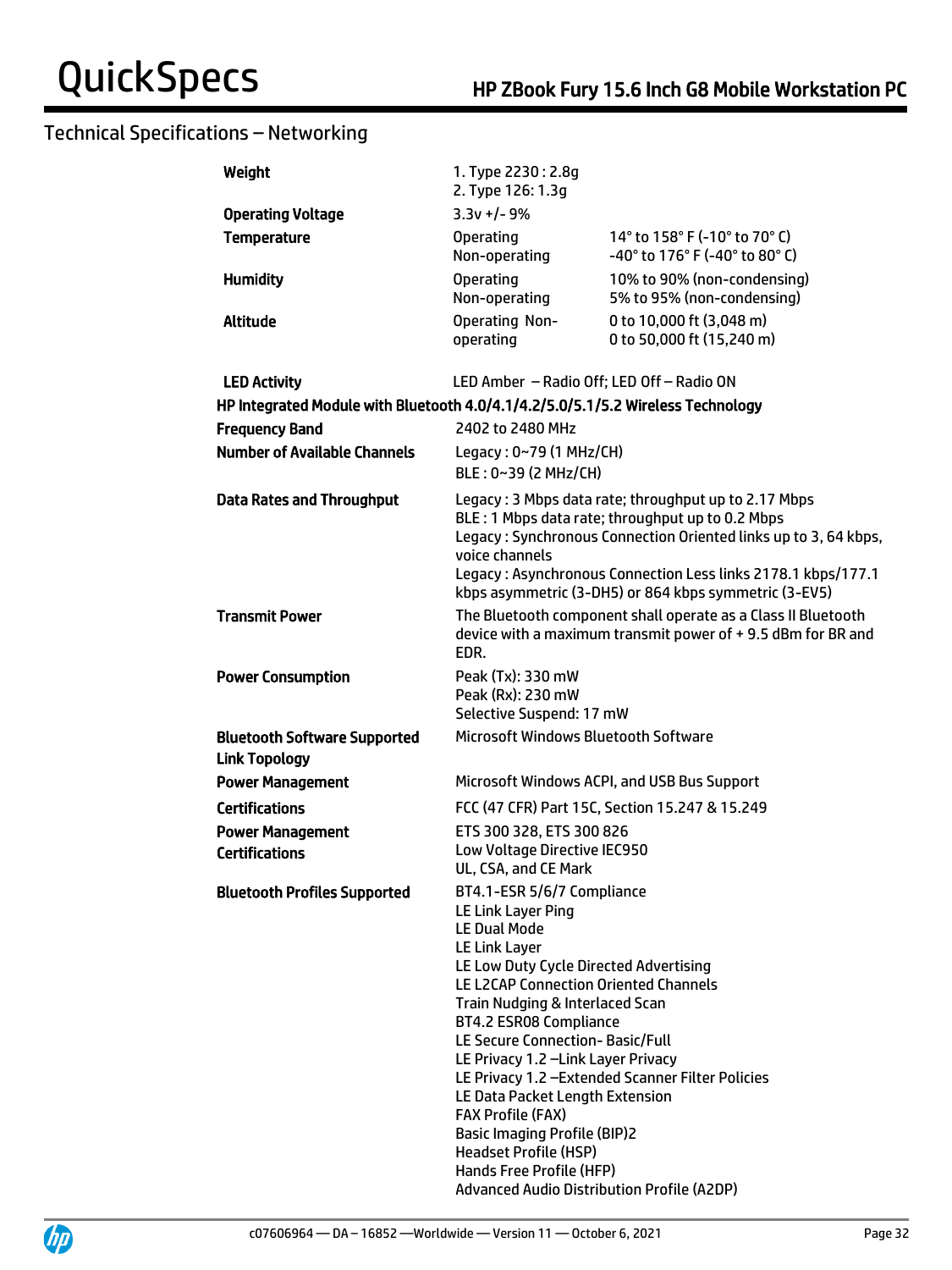\*GbE - The term "10/100/1000" or "Gigabit" Ethernet indicates compatibility with IEEE standard 802.3ab for Gigabit Ethernet, and does not connote actual operating speed of 1 Gb/s. For high-speed transmission, connection to a Gigabit Ethernet server and network infrastructure is required.

\*\*Wireless access point and Internet service required and sold separately. Availability of public wireless access points limited. Wi-Fi 6 (802.11ax) is backwards compatible with prior 802.11 specs. The specifications for Wi-Fi 6 are draft specifications and are not final. If the final specifications differ from the draft specifications, it may affect the ability of the notebook to communicate with other 802.11ax WLAN devices. Only available in countries where 802.11ax is supported.

| Intel Wi-Fi 6 AX201 +<br>BT5.2 (802.11ax 2x2,<br>vPro, supporting gigabit<br>data rate*)**<br><b>vPro</b> | Wireless LAN Standards  | IEEE 802.11a<br>IEEE 802.11b<br>IEEE 802.11g<br>IEEE 802.11n<br><b>IEEE 802.11ac</b><br><b>IEEE 802.11ax</b><br>IEEE 802.11d<br><b>IEEE 802.11e</b><br>IEEE 802.11h<br><b>IEEE 802.11i</b><br><b>IEEE 802.11k</b><br>IEEE 802.11r<br><b>IEEE 802.11v</b>                                                                                   |
|-----------------------------------------------------------------------------------------------------------|-------------------------|--------------------------------------------------------------------------------------------------------------------------------------------------------------------------------------------------------------------------------------------------------------------------------------------------------------------------------------------|
|                                                                                                           | <b>Interoperability</b> | Wi-Fi certified                                                                                                                                                                                                                                                                                                                            |
|                                                                                                           | <b>Frequency Band</b>   | 802.11b/g/n/ax<br>$\cdot$ 2.402 - 2.482 GHz<br>802.11a/n/ac/ax<br>$\bullet$ 4.9 – 4.95 GHz (Japan)<br>$• 5.15 - 5.25$ GHz<br>$• 5.25 - 5.35$ GHz<br>$• 5.47 - 5.725$ GHz<br>$• 5.825 - 5.850$ GHz                                                                                                                                          |
|                                                                                                           | <b>Data Rates</b>       | • 802.11b: 1, 2, 5.5, 11 Mbps<br>• 802.11g: 6, 9, 12, 18, 24, 36, 48, 54 Mbps<br>• 802.11a: 6, 9, 12, 18, 24, 36, 48, 54 Mbps<br>• 802.11n: MCS 0 ~ MCS 15, (20MHz, and 40MHz)<br>• 802.11ac: MCS0 ~ MCS9, (1SS, and 2SS) (20MHz, 40MHz, ,80MHz &<br>160MHz)<br>• 802.11ax: MCS0 ~ MCS11, (1SS and 2SS) (20MHz, 40MHz, ,80MHz<br>& 160MHz) |
|                                                                                                           | <b>Modulation</b>       | <b>Direct Sequence Spread Spectrum</b><br>OFDM, BPSK, QPSK, CCK, 16-QAM, 64-QAM, 256-QAM<br>,1024QAM                                                                                                                                                                                                                                       |
|                                                                                                           | Security <sup>1</sup>   | • IEEE and WiFi compliant 64 / 128 bit WEP encryption for a/b/g<br>mode only<br>• AES-CCMP: 128 bit in hardware<br>• 802.1x authentication<br>. WPA, WPA2: 802.1x. WPA-PSK, WPA2-PSK, TKIP, and AES.<br>• WPA2 and WPA3 certification<br>• IEEE 802.11i<br>• WAPI                                                                          |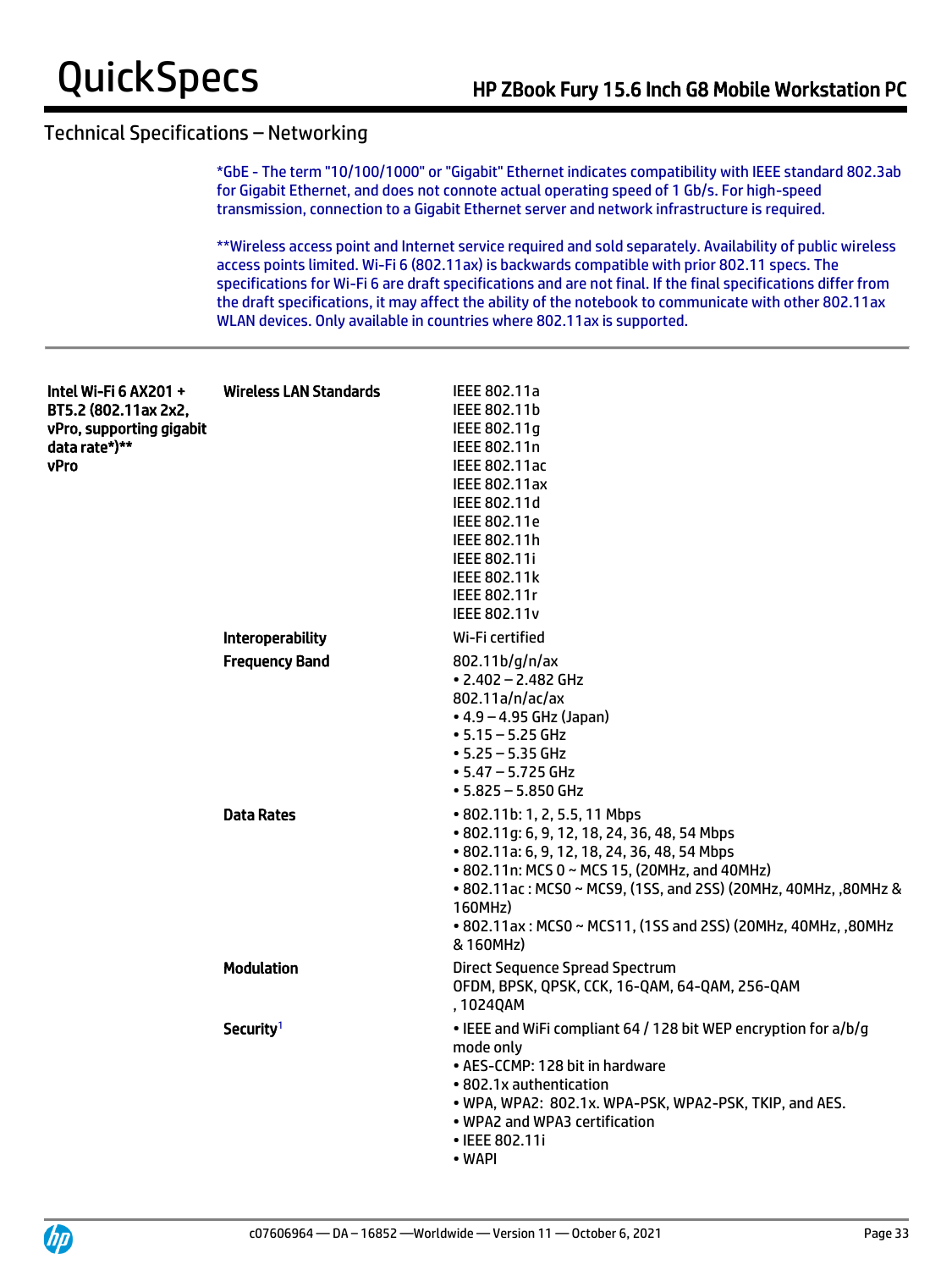| <b>Network Architecture</b><br><b>Models</b> | Ad-hoc (Peer to Peer)<br><b>Infrastructure (Access Point Required)</b>                                                                                                                                                                                                                                                                       |                                                                                                                                                                                                                                                                                                                                                                                                                                                      |  |
|----------------------------------------------|----------------------------------------------------------------------------------------------------------------------------------------------------------------------------------------------------------------------------------------------------------------------------------------------------------------------------------------------|------------------------------------------------------------------------------------------------------------------------------------------------------------------------------------------------------------------------------------------------------------------------------------------------------------------------------------------------------------------------------------------------------------------------------------------------------|--|
| Roaming                                      | IEEE 802.11 compliant roaming between access points                                                                                                                                                                                                                                                                                          |                                                                                                                                                                                                                                                                                                                                                                                                                                                      |  |
| Output Power <sup>2</sup>                    |                                                                                                                                                                                                                                                                                                                                              | • 802.11b: +18.5dBm minimum<br>• 802.11g: +17.5dBm minimum<br>• 802.11a: +18.5dBm minimum<br>• 802.11n HT20(2.4GHz): +15.5dBm minimum<br>• 802.11n HT40(2.4GHz): +14.5dBm minimum<br>• 802.11n HT20(5GHz): +15.5dBm minimum<br>• 802.11n HT40(5GHz): +14.5dBm minimum<br>• 802.11ac VHT80(5GHz): +11.5dBm minimum<br>• 802.11ac VHT160(5GHz): +11.5dBm minimum<br>• 802.11ax HT40(2.4GHz): +10dBm minimum<br>• 802.11ax VHT160(5GHz): +10dBm minimum |  |
| <b>Power Consumption</b>                     | • Transmit mode: 2.0 W<br>• Receive mode: 1.6 W<br>• Idle mode (PSP) 180 mW (WLAN Associated)<br>• Idle mode: 50 mW (WLAN unassociated)<br>• Radio disabled: 8 mW                                                                                                                                                                            | • Connected Standby/Modern Standby: 10mW                                                                                                                                                                                                                                                                                                                                                                                                             |  |
| <b>Power Management</b>                      | 802.11 compliant power saving mode                                                                                                                                                                                                                                                                                                           | ACPI and PCI Express compliant power management                                                                                                                                                                                                                                                                                                                                                                                                      |  |
| Receiver Sensitivity <sup>3</sup>            | •802.11b, 1Mbps: -93.5dBm maximum<br>•802.11b, 11Mbps: -84dBm maximum<br>• 802.11a/g, 6Mbps: -86dBm maximum<br>• 802.11a/g, 54Mbps: -72dBm maximum<br>• 802.11n, MCS07: -67dBm maximum<br>• 802.11n, MCS15: -64dBm maximum<br>• 802.11ac, MCS0: -84dBm maximum<br>• 802.11ac, MCS9: -59dBm maximum<br>•802.11ax, MCS11(HT40): -59dBm maximum | •802.11ax, MCS11(VHT160): -58.5dBm maximum                                                                                                                                                                                                                                                                                                                                                                                                           |  |
| <b>Antenna Type</b>                          | display enclosure<br>communications                                                                                                                                                                                                                                                                                                          | High efficiency antenna with spatial diversity, mounted in the<br>Two embedded dual band 2.4/5 GHz antennas are provided to the<br>card to support WLAN MIMO communications and Bluetooth                                                                                                                                                                                                                                                            |  |
| <b>Form Factor</b>                           | PCI-Express M.2 MiniCard with CNVi Interface                                                                                                                                                                                                                                                                                                 |                                                                                                                                                                                                                                                                                                                                                                                                                                                      |  |
| <b>Dimensions</b>                            | 1. Type 2230: 2.3 x 22.0 x 30.0 mm<br>2. Type 1216: 1.67 x 12.0 x 16.0 mm                                                                                                                                                                                                                                                                    |                                                                                                                                                                                                                                                                                                                                                                                                                                                      |  |
| Weight                                       | 1. Type 2230: 2.8g<br>2. Type 126: 1.3g                                                                                                                                                                                                                                                                                                      |                                                                                                                                                                                                                                                                                                                                                                                                                                                      |  |
| <b>Operating Voltage</b>                     | $3.3v +/- 9%$                                                                                                                                                                                                                                                                                                                                |                                                                                                                                                                                                                                                                                                                                                                                                                                                      |  |
| <b>Temperature</b>                           | <b>Operating</b><br>Non-operating                                                                                                                                                                                                                                                                                                            | 14° to 158° F (-10° to 70° C)<br>-40° to 176° F (-40° to 80° C)                                                                                                                                                                                                                                                                                                                                                                                      |  |
| <b>Humidity</b>                              | <b>Operating</b><br>Non-operating                                                                                                                                                                                                                                                                                                            | 10% to 90% (non-condensing)<br>5% to 95% (non-condensing)                                                                                                                                                                                                                                                                                                                                                                                            |  |
| Altitude                                     | Operating Non-<br>operating                                                                                                                                                                                                                                                                                                                  | 0 to 10,000 ft (3,048 m)<br>0 to 50,000 ft (15,240 m)                                                                                                                                                                                                                                                                                                                                                                                                |  |

LED Activity LED Amber – Radio OFF; LED White – Radio ON HP Integrated Module with Bluetooth 4.0/4.1/4.2/5.0/5.1/5.2 Wireless Technology

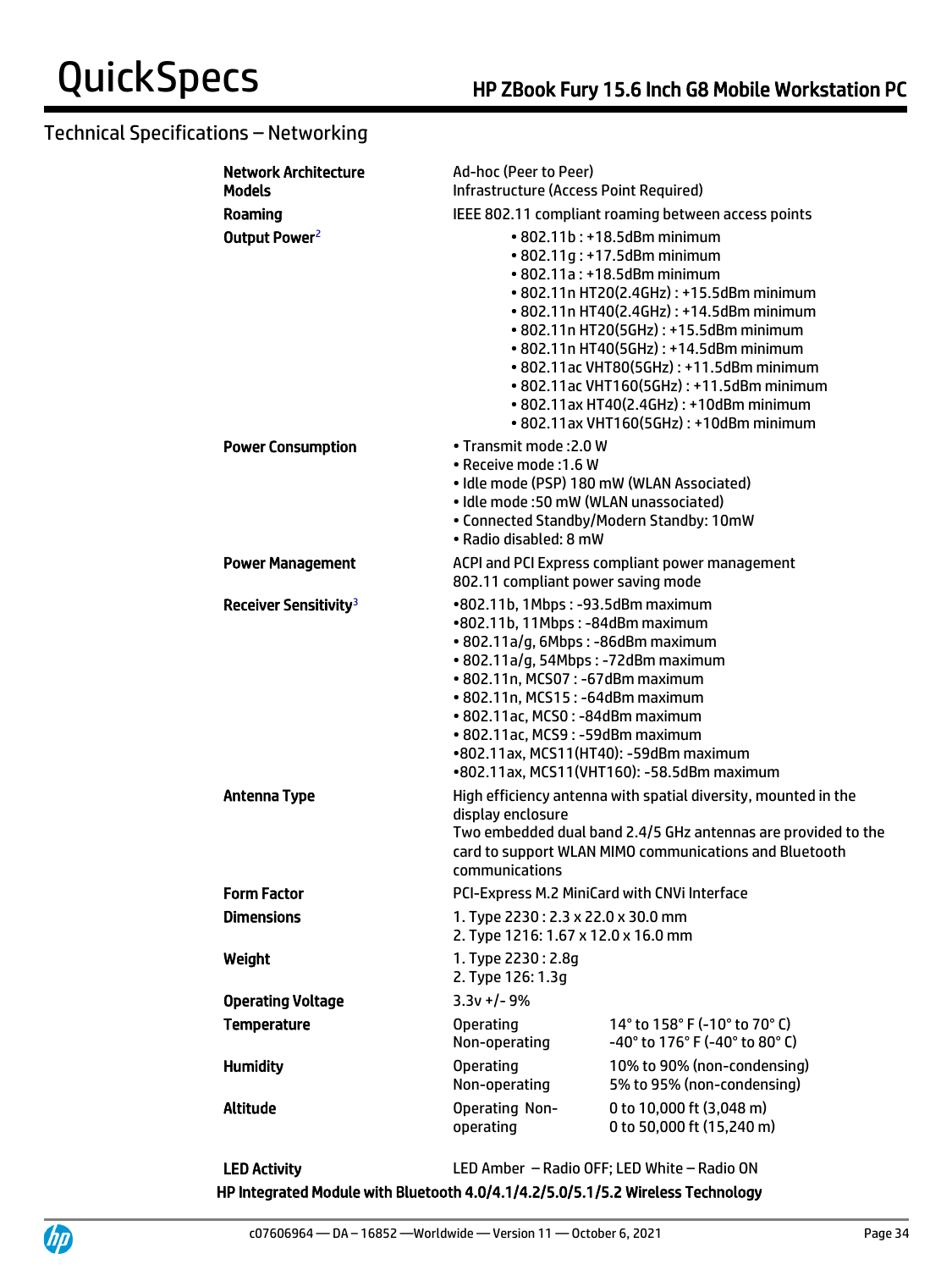| <b>Frequency Band</b>                                       | 2402 to 2480 MHz                                                                                                                                                                                                                                                                                                                                                                                                                                                                                                                                                                                |
|-------------------------------------------------------------|-------------------------------------------------------------------------------------------------------------------------------------------------------------------------------------------------------------------------------------------------------------------------------------------------------------------------------------------------------------------------------------------------------------------------------------------------------------------------------------------------------------------------------------------------------------------------------------------------|
| <b>Number of Available Channels</b>                         | Legacy: 0~79 (1 MHz/CH)                                                                                                                                                                                                                                                                                                                                                                                                                                                                                                                                                                         |
|                                                             | BLE: 0~39 (2 MHz/CH)                                                                                                                                                                                                                                                                                                                                                                                                                                                                                                                                                                            |
| <b>Data Rates and Throughput</b>                            | Legacy: 3 Mbps data rate; throughput up to 2.17 Mbps<br>BLE: 1 Mbps data rate; throughput up to 0.2 Mbps<br>Legacy: Synchronous Connection Oriented links up to 3, 64 kbps,<br>voice channels<br>Legacy: Asynchronous Connection Less links 2178.1 kbps/177.1<br>kbps asymmetric (3-DH5) or 864 kbps symmetric (3-EV5)                                                                                                                                                                                                                                                                          |
| <b>Transmit Power</b>                                       | The Bluetooth component shall operate as a Class II Bluetooth<br>device with a maximum transmit power of +9.5 dBm for BR and<br>EDR.                                                                                                                                                                                                                                                                                                                                                                                                                                                            |
| <b>Power Consumption</b>                                    | Peak (Tx): 330 mW                                                                                                                                                                                                                                                                                                                                                                                                                                                                                                                                                                               |
|                                                             | Peak (Rx): 230 mW                                                                                                                                                                                                                                                                                                                                                                                                                                                                                                                                                                               |
|                                                             | Selective Suspend: 17 mW<br><b>Microsoft Windows Bluetooth Software</b>                                                                                                                                                                                                                                                                                                                                                                                                                                                                                                                         |
| <b>Bluetooth Software Supported</b><br><b>Link Topology</b> |                                                                                                                                                                                                                                                                                                                                                                                                                                                                                                                                                                                                 |
| <b>Power Management</b>                                     | Microsoft Windows ACPI, and USB Bus Support                                                                                                                                                                                                                                                                                                                                                                                                                                                                                                                                                     |
| <b>Certifications</b>                                       | FCC (47 CFR) Part 15C, Section 15.247 & 15.249                                                                                                                                                                                                                                                                                                                                                                                                                                                                                                                                                  |
| <b>Power Management</b>                                     | ETS 300 328, ETS 300 826                                                                                                                                                                                                                                                                                                                                                                                                                                                                                                                                                                        |
| <b>Certifications</b>                                       | Low Voltage Directive IEC950<br>UL, CSA, and CE Mark                                                                                                                                                                                                                                                                                                                                                                                                                                                                                                                                            |
| <b>Bluetooth Profiles Supported</b>                         | BT4.1-ESR 5/6/7 Compliance<br>LE Link Layer Ping<br><b>LE Dual Mode</b><br>LE Link Layer<br>LE Low Duty Cycle Directed Advertising<br><b>LE L2CAP Connection Oriented Channels</b><br>Train Nudging & Interlaced Scan<br>BT4.2 ESR08 Compliance<br>LE Secure Connection- Basic/Full<br>LE Privacy 1.2 - Link Layer Privacy<br>LE Privacy 1.2 - Extended Scanner Filter Policies<br>LE Data Packet Length Extension<br><b>FAX Profile (FAX)</b><br><b>Basic Imaging Profile (BIP)2</b><br><b>Headset Profile (HSP)</b><br>Hands Free Profile (HFP)<br>Advanced Audio Distribution Profile (A2DP) |
| <b>Security &amp; Manageability</b>                         | Intel <sup>®</sup> vPro <sup>™</sup> support with appropriate Intel <sup>®</sup> chipset components                                                                                                                                                                                                                                                                                                                                                                                                                                                                                             |

\*GbE - The term "10/100/1000" or "Gigabit" Ethernet indicates compatibility with IEEE standard 802.3ab for Gigabit Ethernet, and does not connote actual operating speed of 1 Gb/s. For high-speed transmission, connection to a Gigabit Ethernet server and network infrastructure is required.

\*\*Wireless access point and Internet service required and sold separately. Availability of public wireless access points limited. Wi-Fi 6 (802.11ax) is backwards compatible with prior 802.11 specs. The specifications for Wi-Fi 6 are draft specifications and are not final. If the final specifications differ from the draft specifications, it may affect the ability of the notebook to communicate with other 802.11ax WLAN devices. Only available in countries where 802.11ax is supported.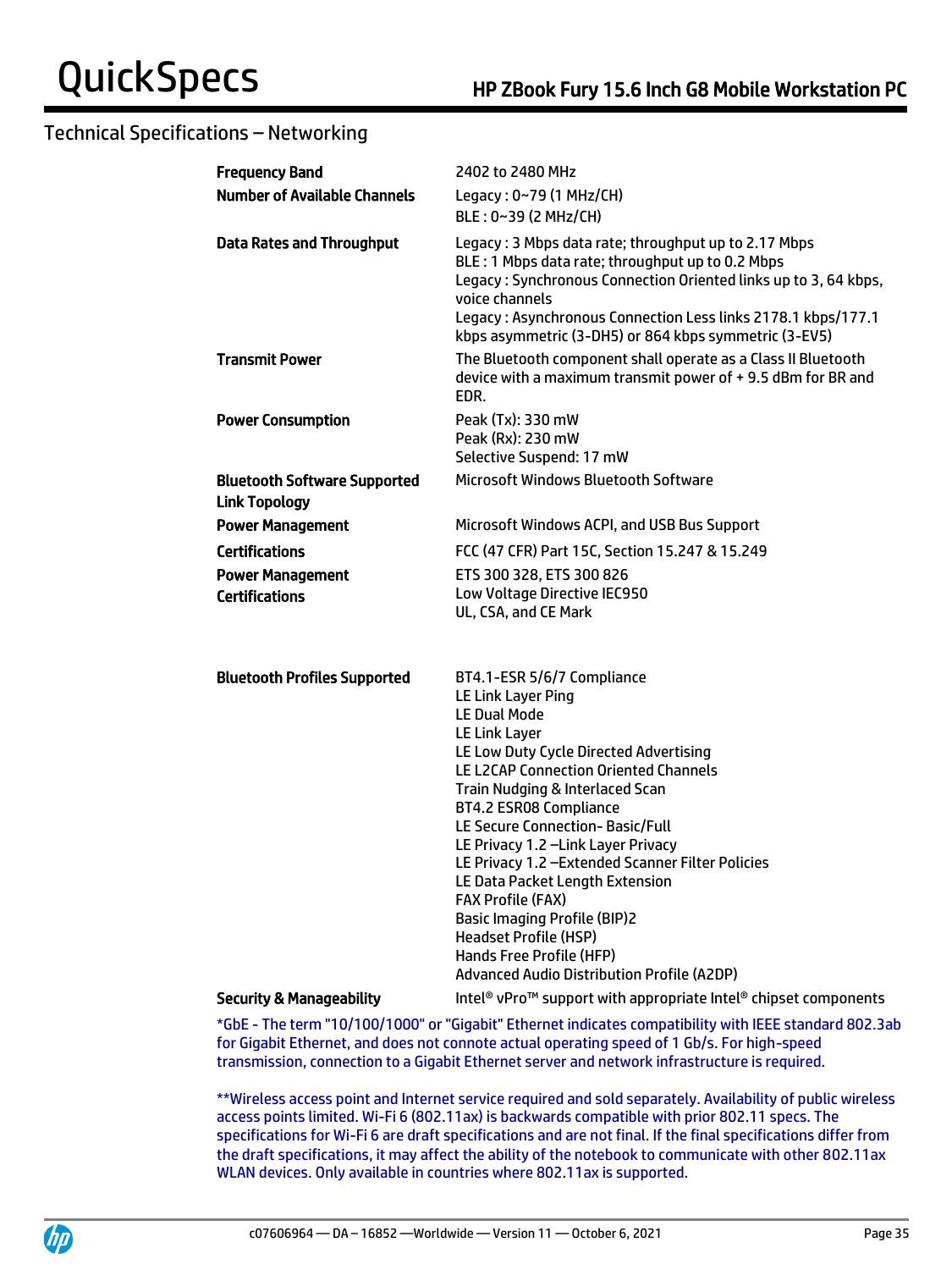#### Intel® XMM™ 7360 LTE-Advanced CAT9 (Pandora)\*

| <b>Technology/Operating</b><br><b>bands</b>          | FDD LTE: 2100 (Band 1), 1900 (Band 2), 1800 (Band 3),<br>1700/2100 (Band 4), 850 (Band 5), 2600 (Band 7), 900 (Band 8), 1400 (Band 11), 700 (Band 12 lower),<br>700 (Band 13 upper), 700 (Band 17 lower), 850 (Band 18 lower), 850 (Band 19 upper), 800 (Band 20),<br>1400 (Band 21), 850 (Band 26), 700 (Band 28), 700 (Band 29 RX only), 2300 (Band 30), 1700/2100<br>(Band 66).<br>TDD LTE: 2600 (Band 38), 1900 (Band 39), 2400 (Band 40), 2500 (Band 41).<br>HSPA+: 2100 (Band 1), 1900 (Band 2), 1700/2100 (Band 4),<br>850 (Band 5), 900 (Band 8) MHz |
|------------------------------------------------------|--------------------------------------------------------------------------------------------------------------------------------------------------------------------------------------------------------------------------------------------------------------------------------------------------------------------------------------------------------------------------------------------------------------------------------------------------------------------------------------------------------------------------------------------------------------|
| <b>Wireless protocol</b><br>standards                | 3GPP Release 11 LTE Specification CAT.9, DL 60MHz BW throughput up to 450Mbps; UL 20MHz<br>throughput up to 50Mbps<br>WCDMA R99, 3GPP Release 5, 6, 7 and 8 UMTS Specification                                                                                                                                                                                                                                                                                                                                                                               |
| <b>GPS</b>                                           | Standalone, A-GPS (MS-A, MS-B)                                                                                                                                                                                                                                                                                                                                                                                                                                                                                                                               |
| <b>GPS bands</b>                                     | 1575.42 MHz ± 1.023 MHz, GLONASS 1596-1607MHz, Beidou 1561.098 MHz                                                                                                                                                                                                                                                                                                                                                                                                                                                                                           |
| <b>Maximum data rates</b>                            | LTE: 450 Mbps (Download), 50 Mbps (Upload)<br>DC-HSPA+: 42 Mbps (Download), 5.76 Mbps (Upload)<br>HSPA+: 21Mbps (Download), 5.76 Mbps (Upload)                                                                                                                                                                                                                                                                                                                                                                                                               |
| Maximum output power                                 | LTE: 23 dBm<br>HSPA+: 23.5 dBm                                                                                                                                                                                                                                                                                                                                                                                                                                                                                                                               |
| <b>Maximum power</b><br>consumption                  | LTE: 1,200 mA (peak); 900 mA (average)<br>HSPA+: 1,100 mA (peak); 800 mA (average)                                                                                                                                                                                                                                                                                                                                                                                                                                                                           |
| <b>Form Factor</b>                                   | M.2, 3042-S3 Key B                                                                                                                                                                                                                                                                                                                                                                                                                                                                                                                                           |
| Weight                                               | 5.8 <sub>g</sub>                                                                                                                                                                                                                                                                                                                                                                                                                                                                                                                                             |
| <b>Dimensions</b><br>(Length x Width x<br>Thickness) | 42 x 30 x 2.3 mm                                                                                                                                                                                                                                                                                                                                                                                                                                                                                                                                             |

\* Mobile Broadband is an optional feature and requires configuration at purchase. Connection requires wireless data service contract, network support, and is not available in all areas. Contact service provider to determine the coverage area and availability. Connection speeds will vary due to location, environment, network conditions, and other factors. 4G LTE not available on all products or in all countries.

#### Near Field Communications Controller (optional)

|                                    | <b>Dimensions (L x W x H)</b> Module 25 mm by 10 mm by 2.0 mm                                                                                                 |
|------------------------------------|---------------------------------------------------------------------------------------------------------------------------------------------------------------|
| Chipset                            | <b>NPC100</b>                                                                                                                                                 |
| System interface                   | 12C                                                                                                                                                           |
| <b>NFC RF standards</b>            | <b>ISO/IEC 14443 A</b><br><b>ISO/IEC 14443 B</b><br><b>ISO/IEC 15693</b><br><b>ISO/IEC 18092</b><br>ECMA-340 NFCIP-1 Target and Initiator<br>ECMA-320 NFCIP-2 |
| <b>NFC Forum Support</b>           | Tag Type 1, Type 2, Type3 and Type 4, NFCIP-1 and NFCIP-2                                                                                                     |
| <b>Reader (PCD-VCD)</b><br>Mode(1) | <b>ISO/IEC 14443 A</b><br><b>ISO/IEC 14443 B</b><br><b>ISO/IEC 15693</b><br><b>MIFARE 1K</b><br>MIFARE 4K                                                     |

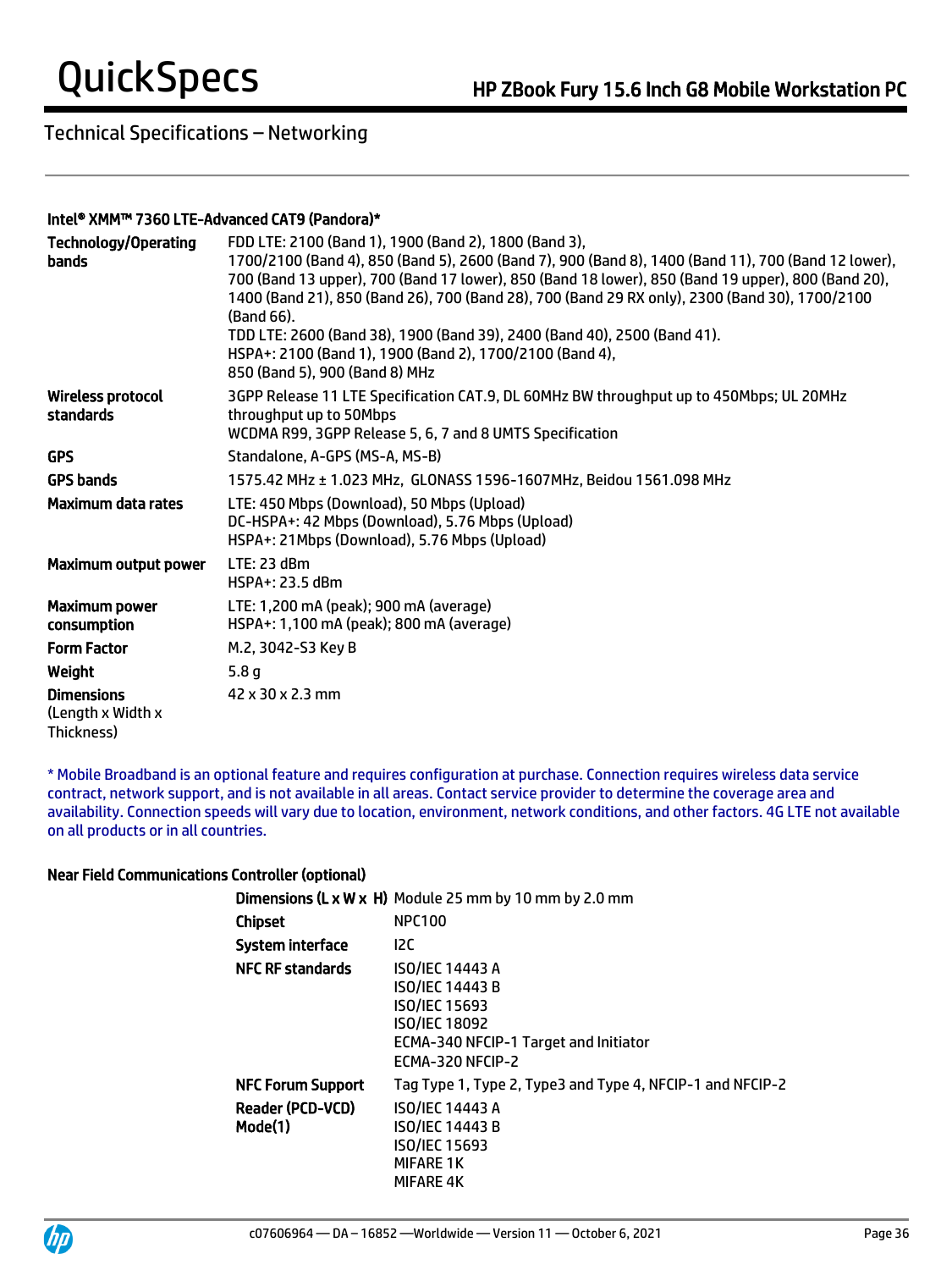|                                                        | <b>MIFARE DESFire</b><br>FeliCa                                            |                                    |                                                                      |
|--------------------------------------------------------|----------------------------------------------------------------------------|------------------------------------|----------------------------------------------------------------------|
| Card Emulation (PICC- ISO/IEC 14443 A<br>VICC) Mode(1) | Jewel and Topaz cards<br>ISO/IEC 14443 B and B'<br><b>MIFARE</b><br>FeliCa |                                    |                                                                      |
| <b>Frequency</b>                                       | 13.56 MHz                                                                  |                                    |                                                                      |
| <b>NFC Modes Supported</b>                             | Reader/Writer, Peer-to-Peer                                                |                                    |                                                                      |
| <b>Raw RF Data Rates</b>                               | 106, 212, 424, 848 kbps                                                    |                                    |                                                                      |
| <b>Operating</b>                                       |                                                                            |                                    |                                                                      |
| temperature                                            | $0^{\circ}$ C to 70 $^{\circ}$ C                                           |                                    |                                                                      |
| <b>Storage temperature</b>                             | -20°C to 125°C                                                             |                                    |                                                                      |
| <b>Humidity</b>                                        | 10-90% operating<br>5-95% non-operating                                    |                                    |                                                                      |
| <b>Supply Operating</b>                                |                                                                            |                                    |                                                                      |
| voltage                                                | 4.35 to 5.25 Volts                                                         |                                    |                                                                      |
| I/O Voltage                                            | 1.8V or 3.3V                                                               |                                    |                                                                      |
| <b>Power Consumption</b>                               | Booster enable,                                                            | <b>VBAT = 3.3V,</b>                |                                                                      |
|                                                        | $VCC$ BOOST = 5V)                                                          | Polling                            | $7.3 \text{ mA}$                                                     |
|                                                        | <b>Mode Power</b><br>Consumption,<br><b>Typical</b>                        | <b>Detected Test</b><br>Tag Type 1 | Total 283.8 mA<br>Net Module 236.8 mA                                |
|                                                        |                                                                            | <b>Detected Test</b><br>Tag Type 2 | <b>Total 288.8 mA</b><br>Net Module 241.8 mA                         |
|                                                        |                                                                            | <b>Detected Test</b><br>Tag Type 3 | Total 287.7 mA<br>Net Module 240.7 mA                                |
|                                                        |                                                                            | <b>Detected Test</b><br>Tag Type 4 | Total 282.3 mA<br>Net Module 235.3 mA                                |
| Antenna                                                | external to module.                                                        |                                    | Antenna connector, 0.5mm pitch, 7 connector FPC. Antenna matching is |

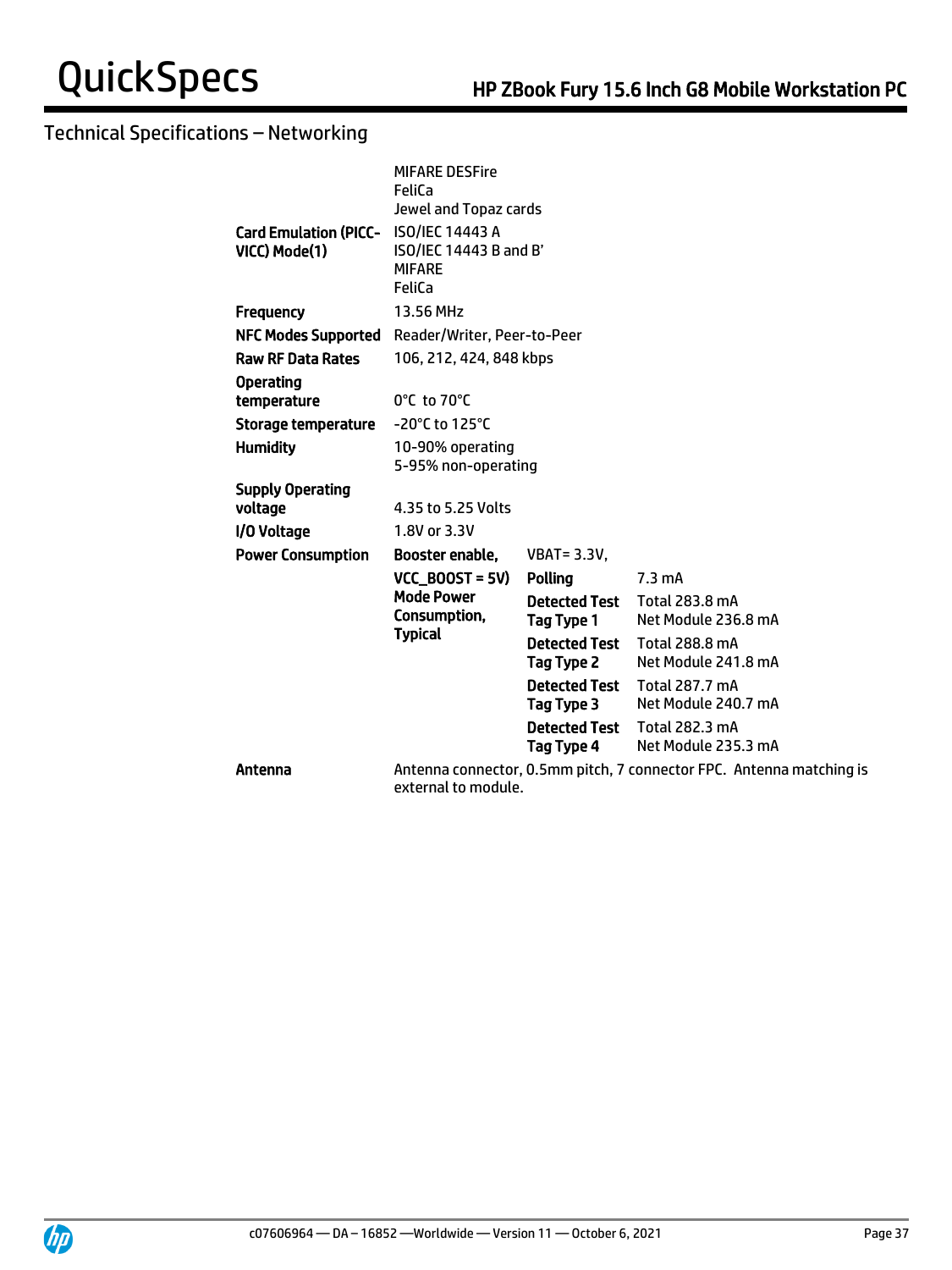## Technical Specifications – Power

## POWER

| 120 Watt Slim Smart AC | <b>Dimensions</b>                                      | 138x68.5x25.4mm                        |                                                                                                                                                                                                                                                                                                                |
|------------------------|--------------------------------------------------------|----------------------------------------|----------------------------------------------------------------------------------------------------------------------------------------------------------------------------------------------------------------------------------------------------------------------------------------------------------------|
| Adapter                | Weight                                                 | unit: 350q +/- 10q                     |                                                                                                                                                                                                                                                                                                                |
|                        | <b>Input</b>                                           | <b>Input Efficiency</b>                | 88% at 115 Vac and 89% at 230Vac                                                                                                                                                                                                                                                                               |
|                        |                                                        | Input frequency range $47 \sim 63$ Hz  |                                                                                                                                                                                                                                                                                                                |
|                        |                                                        | Input AC current                       | 1.7 A at 90 Vac and Maximum Load                                                                                                                                                                                                                                                                               |
|                        | <b>Output</b>                                          | Output power                           | <b>120W</b>                                                                                                                                                                                                                                                                                                    |
|                        |                                                        | <b>DC</b> output                       | 19.5V                                                                                                                                                                                                                                                                                                          |
|                        |                                                        | Hold-up time                           | 5ms at 115 Vac input                                                                                                                                                                                                                                                                                           |
|                        |                                                        | <b>Output current limit</b>            | $18.0A$                                                                                                                                                                                                                                                                                                        |
|                        | <b>Connector</b>                                       | C <sub>5</sub>                         |                                                                                                                                                                                                                                                                                                                |
|                        | <b>Environmental Design</b>                            | <b>Operating</b><br>temperature        | 32° to 95° F (0° to 35° C)                                                                                                                                                                                                                                                                                     |
|                        |                                                        | Non-operating<br>(storage) temperature | -4° to 185° F (-20° to 85° C)                                                                                                                                                                                                                                                                                  |
|                        |                                                        | <b>Altitude</b>                        | 0 to 16,400 ft (0 to 5,000 m)                                                                                                                                                                                                                                                                                  |
|                        |                                                        | <b>Humidity</b>                        | 5% to 95%                                                                                                                                                                                                                                                                                                      |
|                        |                                                        | <b>Storage Humidity</b>                | 5% to 95%                                                                                                                                                                                                                                                                                                      |
|                        | <b>EMI and Safety Certifications</b>                   | Eg:                                    | *CE Mark - full compliance with LVD and EMC directives<br>* Worldwide safety standards - IEC60950, EN60950, UL60950, Class1,<br>SELV; Agency approvals - C-UL-US, NORDICS, DENAN, EN55022 Class B,<br>FCC Class B, CISPR22 Class B, CCC, NOM-1 NYCE.<br>* MTBF - over 200,000 hours at 25°C ambient condition. |
|                        | *Can only be configured with Intel UMA Graphics option |                                        |                                                                                                                                                                                                                                                                                                                |

| 150 Watt Slim Smart AC<br>Adapter | <b>Dimensions</b><br>Weight | 138x66x22mm<br>unit: 325g +/- 10g      |                                                                      |
|-----------------------------------|-----------------------------|----------------------------------------|----------------------------------------------------------------------|
|                                   | <b>Input</b>                | <b>Input Efficiency</b>                | 88% at 115 Vac and 89% at 230Vac                                     |
|                                   |                             | Input frequency range                  | $47 - 63$ Hz                                                         |
|                                   |                             | Input AC current                       | 2.7 A at 90 Vac and Maximum Load                                     |
|                                   | Output                      | Output power                           | <b>150W</b>                                                          |
|                                   |                             | DC output                              | 19.5V                                                                |
|                                   |                             | Hold-up time                           | 5ms at 115 Vac input                                                 |
|                                   |                             | <b>Output current limit</b>            | $16.0A$                                                              |
|                                   | <b>Connector</b>            | C <sub>5</sub>                         |                                                                      |
|                                   | <b>Environmental Design</b> | <b>Operating</b><br>temperature        | 32° to 95° F (0° to 35° C)                                           |
|                                   |                             | Non-operating<br>(storage) temperature | $-4^{\circ}$ to 185 $^{\circ}$ F (-20 $^{\circ}$ to 85 $^{\circ}$ C) |
|                                   |                             | <b>Altitude</b>                        | 0 to 16,400 ft (0 to 5000m)                                          |

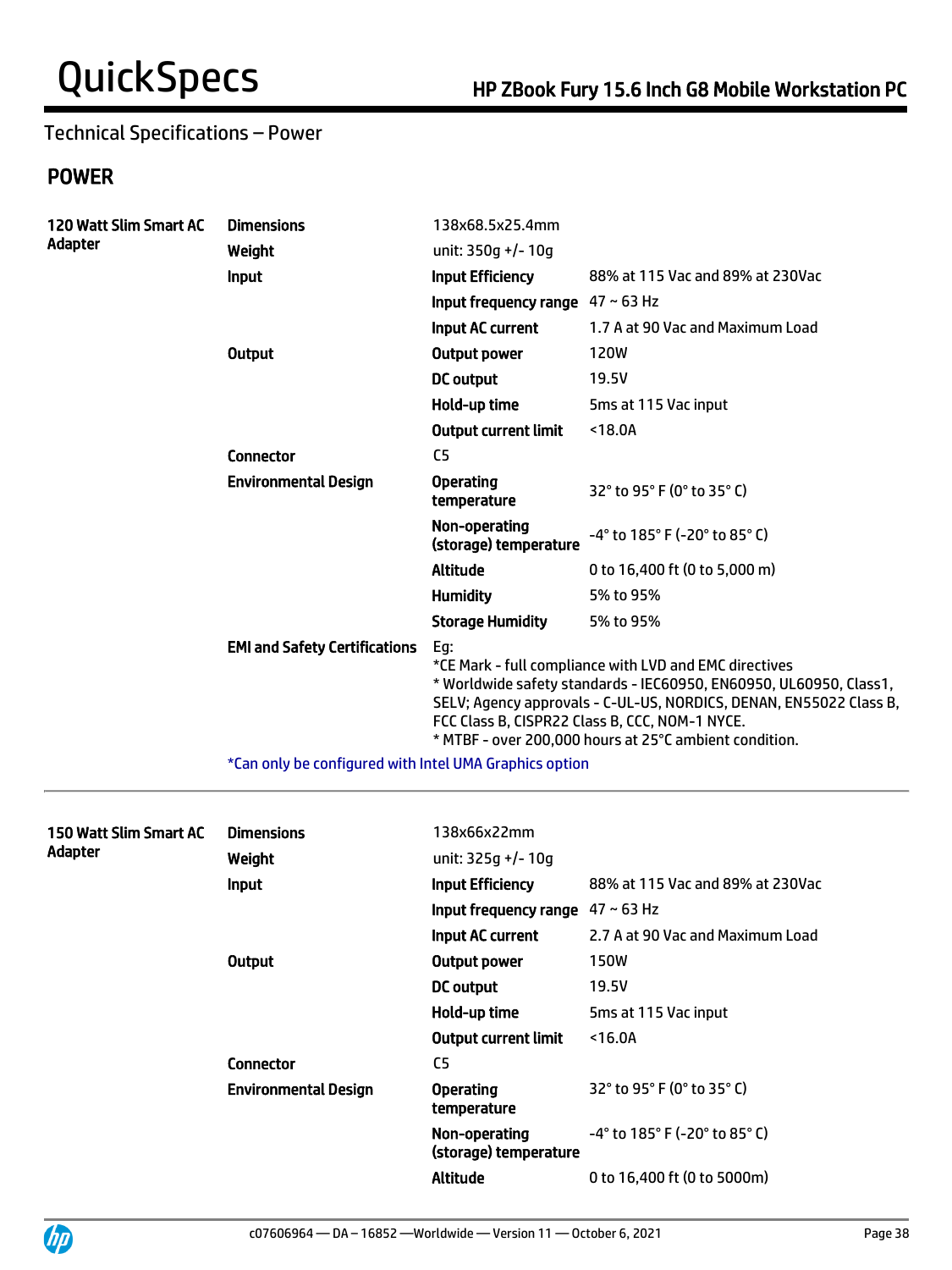## Technical Specifications – Power

|                                                                     | <b>Humidity</b>         | 5% to 95%                                                                                                                                                                                                                                                                                                      |
|---------------------------------------------------------------------|-------------------------|----------------------------------------------------------------------------------------------------------------------------------------------------------------------------------------------------------------------------------------------------------------------------------------------------------------|
|                                                                     | <b>Storage Humidity</b> | 5% to 95%                                                                                                                                                                                                                                                                                                      |
| <b>EMI and Safety Certifications</b>                                | Eq:                     | *CE Mark - full compliance with LVD and EMC directives<br>* Worldwide safety standards - IEC60950, EN60950, UL60950, Class1,<br>SELV; Agency approvals - C-UL-US, NORDICS, DENAN, EN55022 Class B,<br>FCC Class B, CISPR22 Class B, CCC, NOM-1 NYCE.<br>* MTBF - over 200,000 hours at 25°C ambient condition. |
| *Can only be configured with NVIDIA T1200 and A2000 Graphics option |                         |                                                                                                                                                                                                                                                                                                                |

| 200 Watt UltraSlim Smart Dimensions<br>AC Adapter |                                                | 152x73x23.5mm                                                                                                                                                                                                                                                                                                         |                                                                                         |  |
|---------------------------------------------------|------------------------------------------------|-----------------------------------------------------------------------------------------------------------------------------------------------------------------------------------------------------------------------------------------------------------------------------------------------------------------------|-----------------------------------------------------------------------------------------|--|
|                                                   | Weight                                         | unit: 530q +/- 10q                                                                                                                                                                                                                                                                                                    |                                                                                         |  |
|                                                   | Input                                          | <b>Input Efficiency</b>                                                                                                                                                                                                                                                                                               | 88% at 115 Vac and 89% at 230Vac                                                        |  |
|                                                   |                                                | Input frequency range                                                                                                                                                                                                                                                                                                 | $47 - 63$ Hz                                                                            |  |
|                                                   |                                                | <b>Input AC current</b>                                                                                                                                                                                                                                                                                               | 2.9 A at 90 Vac and Maximum Load                                                        |  |
|                                                   | <b>Output</b>                                  | <b>Output power</b>                                                                                                                                                                                                                                                                                                   | 200W                                                                                    |  |
|                                                   |                                                | DC output                                                                                                                                                                                                                                                                                                             | 19.5V                                                                                   |  |
|                                                   |                                                | Hold-up time                                                                                                                                                                                                                                                                                                          | 5ms at 115 Vac input                                                                    |  |
|                                                   |                                                | <b>Output current limit</b>                                                                                                                                                                                                                                                                                           | $16.0A$                                                                                 |  |
|                                                   | <b>Connector</b>                               | C <sub>13</sub>                                                                                                                                                                                                                                                                                                       |                                                                                         |  |
|                                                   | <b>Environmental Design</b>                    | <b>Operating</b><br>temperature                                                                                                                                                                                                                                                                                       | 32° to 95° F (0° to 35° C)                                                              |  |
|                                                   |                                                | Non-operating (storage)<br>temperature                                                                                                                                                                                                                                                                                | $-4^{\circ}$ to 185° F (-20° to 85° C)                                                  |  |
|                                                   |                                                | <b>Altitude</b>                                                                                                                                                                                                                                                                                                       | 0 to 16,400 ft (0 to 5000m)                                                             |  |
|                                                   |                                                | <b>Humidity</b>                                                                                                                                                                                                                                                                                                       | 5% to 95%                                                                               |  |
|                                                   |                                                | <b>Storage Humidity</b>                                                                                                                                                                                                                                                                                               | 5% to 95%                                                                               |  |
|                                                   | <b>EMI and Safety</b><br><b>Certifications</b> | Eg:<br>*CE Mark - full compliance with LVD and EMC directives<br>* Worldwide safety standards - IEC60950, EN60950, UL60950, Class1,<br>SELV; Agency approvals - C-UL-US, NORDICS, DENAN, EN55022 Class B, FCC<br>Class B, CISPR22 Class B, CCC, NOM-1 NYCE.<br>* MTBF - over 100,000 hours at 25°C ambient condition. |                                                                                         |  |
|                                                   | <b>Graphics option</b>                         |                                                                                                                                                                                                                                                                                                                       | *Can only be configured with RTX A3000, RTX A4000, RTX A5000 Graphics and Radeon W6600M |  |
|                                                   |                                                |                                                                                                                                                                                                                                                                                                                       |                                                                                         |  |

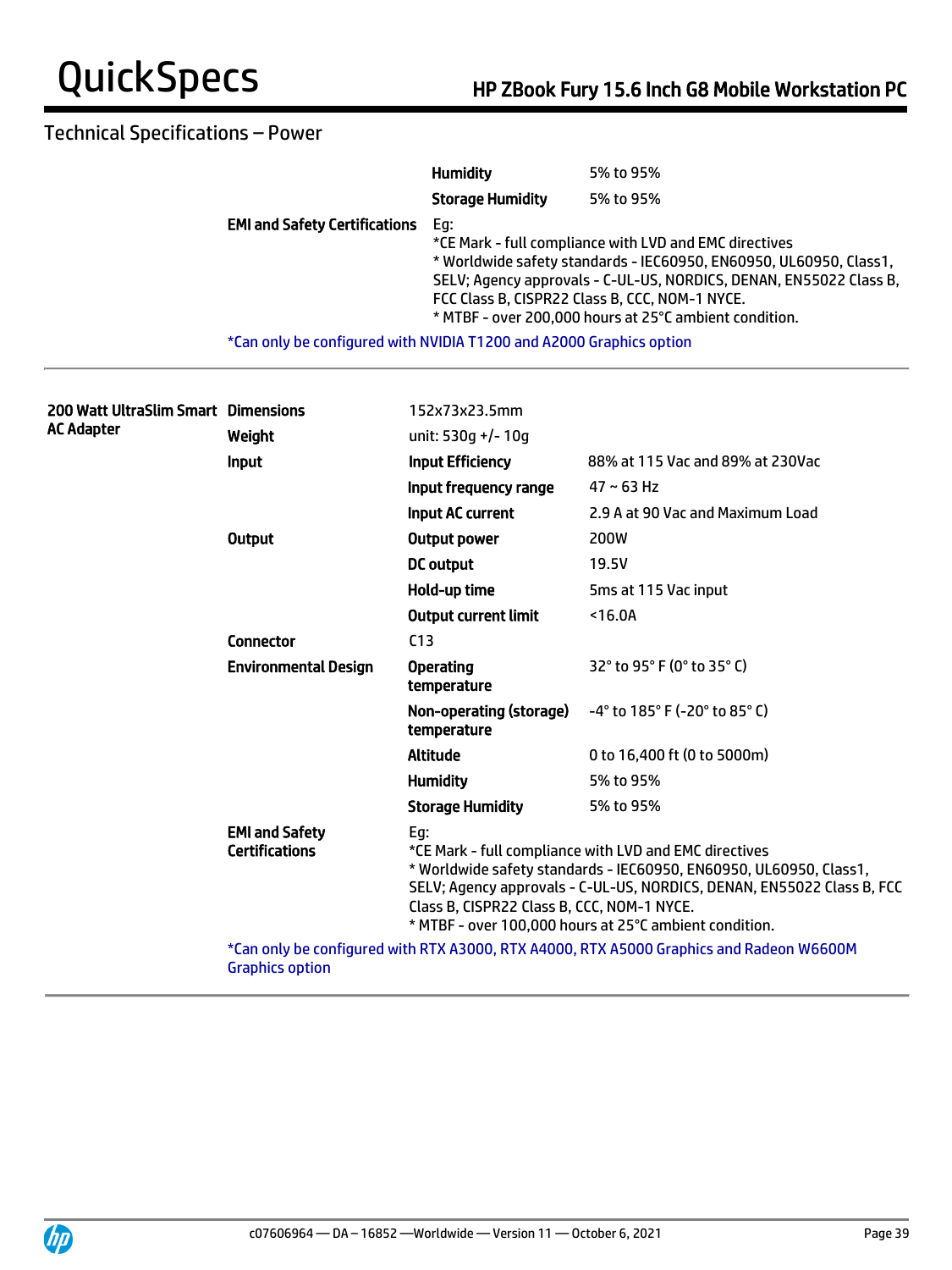## Technical Specifications – Power

| <b>HP Long Life 8-cell</b>    | Weight                                                                                                                                                                                                                                                           | 414.5g                     |                                |  |
|-------------------------------|------------------------------------------------------------------------------------------------------------------------------------------------------------------------------------------------------------------------------------------------------------------|----------------------------|--------------------------------|--|
| <b>Polymer (94Wh) Battery</b> | Cells/Type                                                                                                                                                                                                                                                       | 8 cell                     |                                |  |
|                               | <b>Energy</b>                                                                                                                                                                                                                                                    | Voltage                    | 11.55V                         |  |
|                               |                                                                                                                                                                                                                                                                  | Amp-hour capacity          | 4.15Ah                         |  |
|                               | <b>Temperature</b>                                                                                                                                                                                                                                               | Operating (Charging)       | $0^{\circ}$ to 60 $^{\circ}$ C |  |
|                               |                                                                                                                                                                                                                                                                  | Operating (Discharging)    | $-20^\circ$ to 70 $^\circ$ C   |  |
|                               | <b>Fuel Gauge LED</b>                                                                                                                                                                                                                                            | NA                         |                                |  |
|                               | Warranty                                                                                                                                                                                                                                                         | Depends on system offering |                                |  |
|                               | <b>Optional Travel Battery</b><br><b>Available</b>                                                                                                                                                                                                               | No                         |                                |  |
|                               | *Actual battery Watt-hours (Wh) will vary from design capacity. Battery capacity will naturally<br>decrease with shelf life, time, usage, environment, temperature, system configuration, loaded apps,<br>features, power management settings and other factors. |                            |                                |  |
|                               | Refer to http://www.hp.com/support/batterywarranty/ for battery warranty information.                                                                                                                                                                            |                            |                                |  |
|                               | <b>Note:</b> batteries are customer replaceable.                                                                                                                                                                                                                 |                            |                                |  |

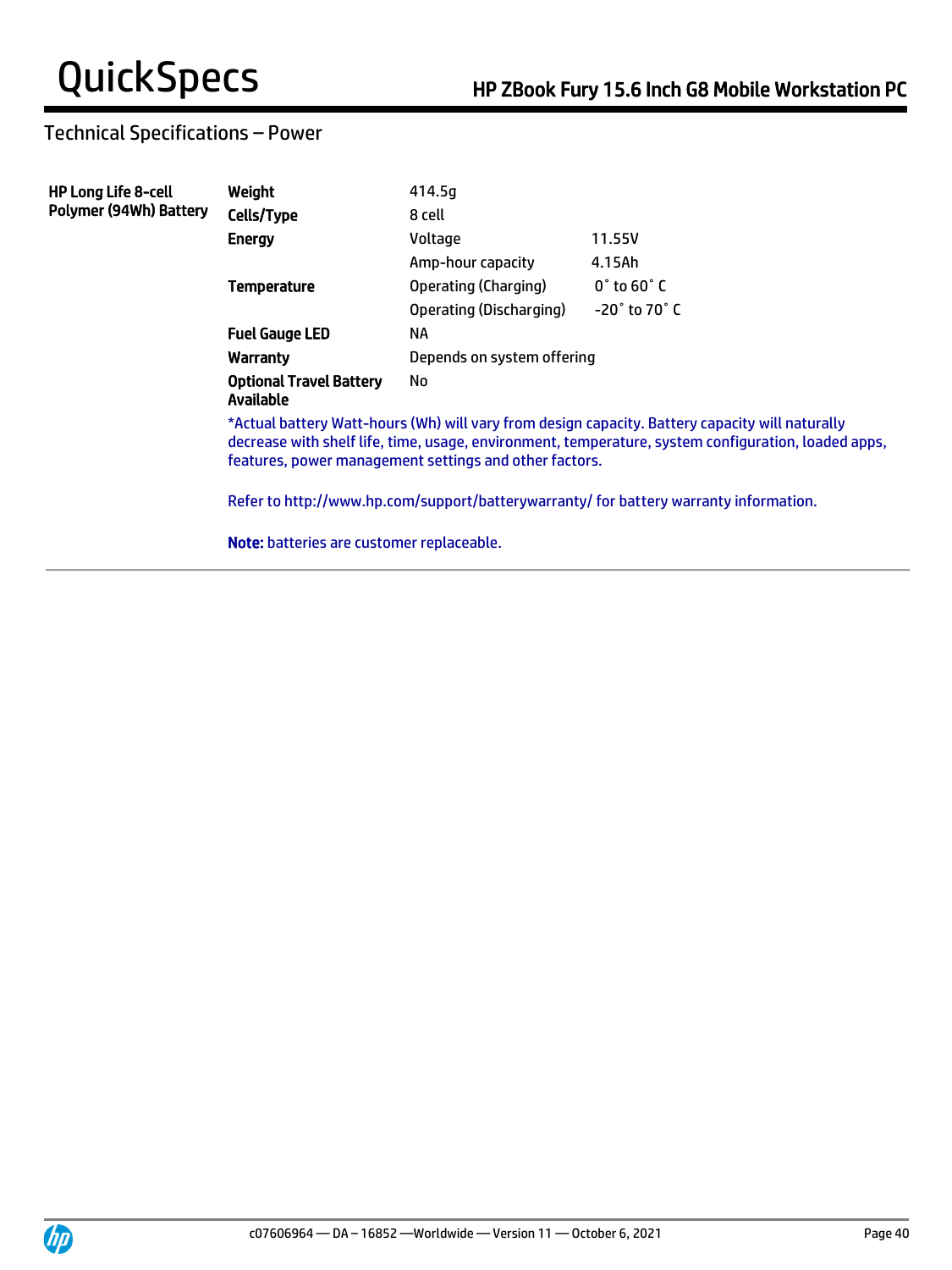## ENVIRONMENTAL DATA

| <b>Eco-Label Certifications &amp;</b><br>declarations                            | This product has received or is in the process of being certified to the following approvals and<br>may be labeled with one or more of these marks:<br>IT ECO declaration<br>$\bullet$<br>US ENERGY STAR®<br>$\bullet$<br>US Federal Energy Management Program (FEMP)<br>$\bullet$<br>EPEAT <sup>O</sup> Gold registered in the United States. See http://www.epeat.net for registration<br>$\bullet$<br>status in your country.<br><b>TCO</b> certified<br>$\bullet$<br>China Energy Conservation Program (CECP)<br>$\bullet$<br><b>China State Environmental Protection Administration (SEPA)</b><br>$\bullet$<br><b>Taiwan Green Mark</b><br>$\bullet$<br>Korea Eco-label<br>$\bullet$<br>Japan PC Green label*<br>$\bullet$ |                                                                                                                                                                                                                                                                                                                                                                                                                                                                                                                                                      |              |
|----------------------------------------------------------------------------------|---------------------------------------------------------------------------------------------------------------------------------------------------------------------------------------------------------------------------------------------------------------------------------------------------------------------------------------------------------------------------------------------------------------------------------------------------------------------------------------------------------------------------------------------------------------------------------------------------------------------------------------------------------------------------------------------------------------------------------|------------------------------------------------------------------------------------------------------------------------------------------------------------------------------------------------------------------------------------------------------------------------------------------------------------------------------------------------------------------------------------------------------------------------------------------------------------------------------------------------------------------------------------------------------|--------------|
| Sustainable Impact<br><b>Specifications</b>                                      | • 10% post-consumer recycled plastic<br>• External Power Supply 90% Efficiency<br>• Low halogen<br>· Bulk packaging available                                                                                                                                                                                                                                                                                                                                                                                                                                                                                                                                                                                                   | . Outside Box and corrugated cushions are 100% sustainably sourced and recyclable<br>. Molded Paper Pulp Cushion inside box is 100% sustainably sourced and recyclable                                                                                                                                                                                                                                                                                                                                                                               |              |
| <b>System Configuration</b>                                                      |                                                                                                                                                                                                                                                                                                                                                                                                                                                                                                                                                                                                                                                                                                                                 | The configuration used for the Energy Consumption and Declared Noise Emissions data for the<br>Notebook model is based on a "Typically Configured Notebook".                                                                                                                                                                                                                                                                                                                                                                                         |              |
| <b>Energy Consumption</b><br>(in accordance with US ENERGY<br>STAR® test method) | 115VAC, 60Hz                                                                                                                                                                                                                                                                                                                                                                                                                                                                                                                                                                                                                                                                                                                    | 230VAC, 50Hz                                                                                                                                                                                                                                                                                                                                                                                                                                                                                                                                         | 100VAC, 50Hz |
| <b>Normal Operation (Short idle)</b>                                             | 13.73W                                                                                                                                                                                                                                                                                                                                                                                                                                                                                                                                                                                                                                                                                                                          | 13.82W                                                                                                                                                                                                                                                                                                                                                                                                                                                                                                                                               | 13.88W       |
| Normal Operation (Long idle)                                                     | 1.68W                                                                                                                                                                                                                                                                                                                                                                                                                                                                                                                                                                                                                                                                                                                           | 1.80W                                                                                                                                                                                                                                                                                                                                                                                                                                                                                                                                                | 1.76W        |
| Sleep                                                                            | 1.68W                                                                                                                                                                                                                                                                                                                                                                                                                                                                                                                                                                                                                                                                                                                           | 1.80W                                                                                                                                                                                                                                                                                                                                                                                                                                                                                                                                                | 1.76W        |
| <b>Off</b>                                                                       | 0.43W                                                                                                                                                                                                                                                                                                                                                                                                                                                                                                                                                                                                                                                                                                                           | 0.44W                                                                                                                                                                                                                                                                                                                                                                                                                                                                                                                                                | 0.42W        |
|                                                                                  | NOTE:                                                                                                                                                                                                                                                                                                                                                                                                                                                                                                                                                                                                                                                                                                                           | Energy efficiency data listed is for an ENERGY STAR® compliant product if offered within the<br>model family. HP computers marked with the ENERGY STAR® Logo are compliant with the<br>applicable U.S. Environmental Protection Agency (EPA) ENERGY STAR® specifications for<br>computers. If a model family does not offer ENERGY STAR® compliant configurations, then<br>energy efficiency data listed is for a typically configured PC featuring a hard disk drive, a high<br>efficiency power supply, and a Microsoft Windows® operating system. |              |
| <b>Heat Dissipation*</b>                                                         | 115VAC, 60Hz                                                                                                                                                                                                                                                                                                                                                                                                                                                                                                                                                                                                                                                                                                                    | 230VAC, 50Hz                                                                                                                                                                                                                                                                                                                                                                                                                                                                                                                                         | 100VAC, 50Hz |
| <b>Normal Operation (Short idle)</b>                                             | 47 BTU/hr                                                                                                                                                                                                                                                                                                                                                                                                                                                                                                                                                                                                                                                                                                                       | 47 BTU/hr                                                                                                                                                                                                                                                                                                                                                                                                                                                                                                                                            | 47 BTU/hr    |
| Normal Operation (Long idle)                                                     | 6 BTU/hr                                                                                                                                                                                                                                                                                                                                                                                                                                                                                                                                                                                                                                                                                                                        | 6 BTU/hr                                                                                                                                                                                                                                                                                                                                                                                                                                                                                                                                             | 6 BTU/hr     |
| Sleep                                                                            | 6 BTU/hr<br>6 BTU/hr<br>6 BTU/hr                                                                                                                                                                                                                                                                                                                                                                                                                                                                                                                                                                                                                                                                                                |                                                                                                                                                                                                                                                                                                                                                                                                                                                                                                                                                      |              |
| <b>Off</b>                                                                       | 1 BTU/hr                                                                                                                                                                                                                                                                                                                                                                                                                                                                                                                                                                                                                                                                                                                        | 1 BTU/hr                                                                                                                                                                                                                                                                                                                                                                                                                                                                                                                                             | 1 BTU/hr     |

\*NOTE: Heat dissipation is calculated based on the measured watts, assuming the service level is attained for one hour.

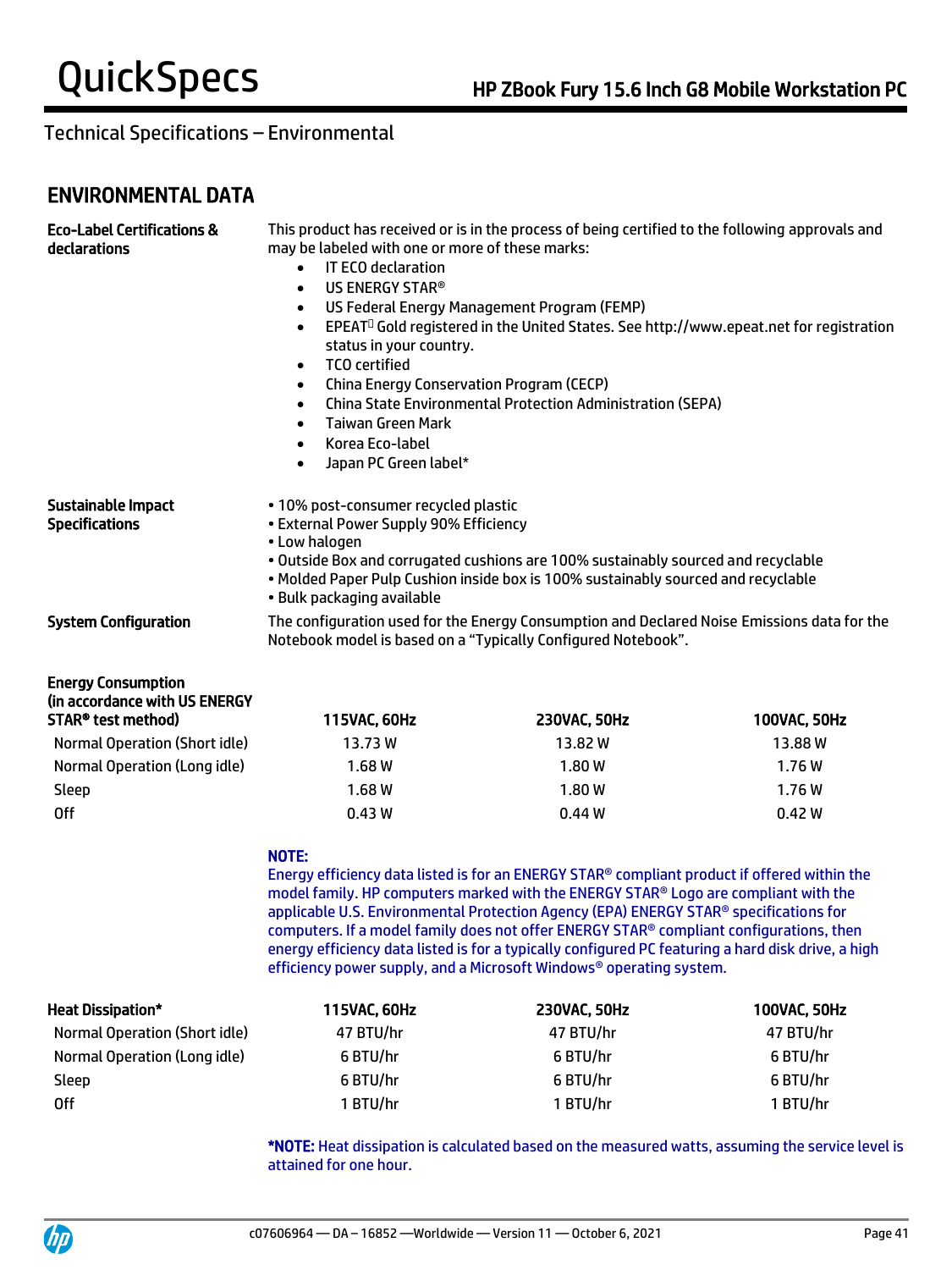| <b>Declared Noise Emissions</b><br>(in accordance with<br>ISO 7779 and ISO 9296) |                                                                                                                                                                                                                                                                                                                                                                      | <b>Sound Power</b><br>(Lwad, bels)                                                                                        | <b>Sound Pressure</b><br>(L <sub>pAm</sub> , decibels)                                                                                                                                                                                                                                                                                                                                                                                                                                                                         |
|----------------------------------------------------------------------------------|----------------------------------------------------------------------------------------------------------------------------------------------------------------------------------------------------------------------------------------------------------------------------------------------------------------------------------------------------------------------|---------------------------------------------------------------------------------------------------------------------------|--------------------------------------------------------------------------------------------------------------------------------------------------------------------------------------------------------------------------------------------------------------------------------------------------------------------------------------------------------------------------------------------------------------------------------------------------------------------------------------------------------------------------------|
| Typically Configured - Idle                                                      |                                                                                                                                                                                                                                                                                                                                                                      | 2.6                                                                                                                       | 13.8                                                                                                                                                                                                                                                                                                                                                                                                                                                                                                                           |
| Fixed Disk - Random writes                                                       |                                                                                                                                                                                                                                                                                                                                                                      | 2.7                                                                                                                       | 15.8                                                                                                                                                                                                                                                                                                                                                                                                                                                                                                                           |
| Optical Drive - Sequential reads                                                 |                                                                                                                                                                                                                                                                                                                                                                      | 2.9                                                                                                                       | 19.5                                                                                                                                                                                                                                                                                                                                                                                                                                                                                                                           |
| <b>Longevity and Upgrading</b>                                                   | of production.                                                                                                                                                                                                                                                                                                                                                       | features and/or components contained in the                                                                               | This product can be upgraded, possibly extending its useful life by several years. Upgradeable<br>Spare parts are available throughout the warranty period and or for up to "5" years after the end                                                                                                                                                                                                                                                                                                                            |
| <b>Additional Information</b>                                                    | $\bullet$<br>$\bullet$<br>$\bullet$<br>$\bullet$<br>www.epeat.net<br>$\bullet$<br>and ISO1043.<br>$\bullet$                                                                                                                                                                                                                                                          | directive - 2011/65/EC.<br>Equipment (WEEE) Directive - 2002/96/EC.<br>Drinking Water and Toxic Enforcement Act of 1986). | This product is in compliance with the Restrictions of Hazardous Substances (RoHS)<br>This HP product is designed to comply with the Waste Electrical and Electronic<br>This product is in compliance with California Proposition 65 (State of California; Safe<br>This product is in compliance with the IEEE 1680 (EPEAT) standard at the Gold level, see<br>Plastics parts weighing over 25 grams used in the product are marked per ISO11469<br>This product is 94% recycle-able when properly disposed of at end of life. |
| <b>Packaging Materials</b>                                                       | <b>External:</b>                                                                                                                                                                                                                                                                                                                                                     | PAPER/Corrugated                                                                                                          | 306 g                                                                                                                                                                                                                                                                                                                                                                                                                                                                                                                          |
|                                                                                  | Internal:                                                                                                                                                                                                                                                                                                                                                            | PAPER/Molded pulp                                                                                                         | 181 g                                                                                                                                                                                                                                                                                                                                                                                                                                                                                                                          |
|                                                                                  |                                                                                                                                                                                                                                                                                                                                                                      | PLASTIC/Polyethylene low density                                                                                          | 13 <sub>g</sub>                                                                                                                                                                                                                                                                                                                                                                                                                                                                                                                |
|                                                                                  |                                                                                                                                                                                                                                                                                                                                                                      | PLASTIC/polypropylene                                                                                                     | 5 <sub>g</sub>                                                                                                                                                                                                                                                                                                                                                                                                                                                                                                                 |
|                                                                                  |                                                                                                                                                                                                                                                                                                                                                                      | The plastic packaging material contains at least 57% recycled content.                                                    |                                                                                                                                                                                                                                                                                                                                                                                                                                                                                                                                |
|                                                                                  |                                                                                                                                                                                                                                                                                                                                                                      |                                                                                                                           | The corrugated paper packaging materials contains at least 59% recycled content.                                                                                                                                                                                                                                                                                                                                                                                                                                               |
| <b>RoHS Compliance</b>                                                           | HP Inc. complies fully with materials regulations. We were among the first companies to extend<br>the restrictions in the European Union (EU) Restriction of Hazardous Substances (RoHS) Directive<br>to our products worldwide through the HP GSE. HP has contributed to the development of<br>related legislation in Europe, as well as China, India, and Vietnam. |                                                                                                                           |                                                                                                                                                                                                                                                                                                                                                                                                                                                                                                                                |
|                                                                                  |                                                                                                                                                                                                                                                                                                                                                                      | pertains to electrical and electronics products.                                                                          | We believe the RoHS directive and similar laws play an important role in promoting industry-<br>wide elimination of substances of concern. We have supported the inclusion of additional<br>substances—including PVC, BFRs, and certain phthalates—in future RoHS legislation that                                                                                                                                                                                                                                             |
|                                                                                  | evolve.                                                                                                                                                                                                                                                                                                                                                              |                                                                                                                           | We met our voluntary objective to achieve worldwide compliance with the new EU RoHS<br>requirements for virtually all relevant products by July 2013, and we will continue to extend the<br>scope of the commitment to include further restricted substances as regulations continue to                                                                                                                                                                                                                                        |
|                                                                                  |                                                                                                                                                                                                                                                                                                                                                                      |                                                                                                                           | To obtain a copy of the HP RoHS Compliance Statement, see HP RoHS position statement.                                                                                                                                                                                                                                                                                                                                                                                                                                          |
| <b>Material Usage</b>                                                            |                                                                                                                                                                                                                                                                                                                                                                      | (refer to the HP General Specification for the Environment at                                                             | This product does not contain any of the following substances in excess of regulatory limits<br>http://www.hp.com/hpinfo/globalcitizenship/environment/supplychain/gen_specifications.html                                                                                                                                                                                                                                                                                                                                     |

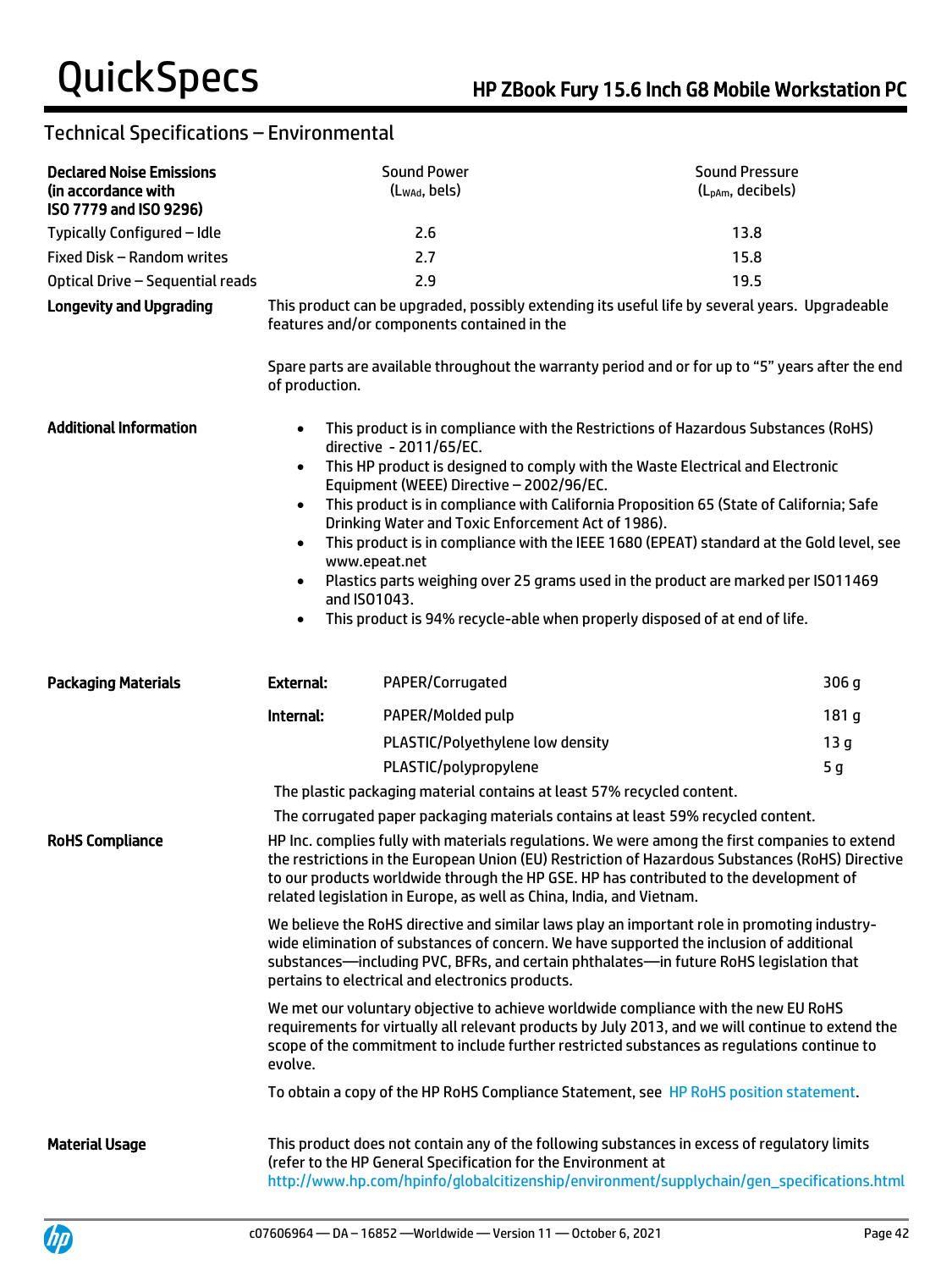):

- Asbestos
- Certain Azo Colorants
- Certain Brominated Flame Retardants may not be used as flame retardants in plastics
- Cadmium
- Chlorinated Hydrocarbons
- Chlorinated Paraffins
- Bis(2-Ethylhexyl) phthalate (DEHP)
- Benzyl butyl phthalate (BBP)
- Dibutyl phthalate (DBP)
- Diisobutyl phthalate (DIBP)
- Formaldehyde
- Halogenated Diphenyl Methanes
- Lead carbonates and sulfates
- Lead and Lead compounds
- Mercuric Oxide Batteries
- Nickel finishes must not be used on the external surface designed to be frequently handled or carried by the user.
- Ozone Depleting Substances
- Polybrominated Biphenyls (PBBs)
- Polybrominated Biphenyl Ethers (PBBEs)
- Polybrominated Biphenyl Oxides (PBBOs)
- Polychlorinated Biphenyl (PCB)
- Polychlorinated Terphenyls (PCT)
- Polyvinyl Chloride (PVC) except for wires and cables, and certain retail packaging has been voluntarily removed from most applications.
- Radioactive Substances
- Tributyl Tin (TBT), Triphenyl Tin (TPT), Tributyl Tin Oxide (TBTO)

Packaging Usage HP follows these quidelines to decrease the environmental impact of product packaging:

- Eliminate the use of heavy metals such as lead, chromium, mercury and cadmium in packaging materials.
- Eliminate the use of ozone-depleting substances (ODS) in packaging materials.
- Design packaging materials for ease of disassembly.
- Maximize the use of post-consumer recycled content materials in packaging materials.
- Use readily recyclable packaging materials such as paper and corrugated materials.
- Reduce size and weight of packages to improve transportation fuel efficiency.
- Plastic packaging materials are marked according to ISO 11469 and DIN 6120 standards.

#### End-of-life Management and Recycling HP offers end-of-life HP product return and recycling programs in many geographic areas. To recycle your product, please go to:<http://www.hp.com/go/reuse-recycle> or contact your nearest HP sales office. Products returned to HP will be recycled, recovered or disposed of in a responsible manner.

The EU WEEE directive (2002/95/EC) requires manufacturers to provide treatment information for each product type for use by treatment facilities. This information (product disassembly instructions) is posted on the Hewlett Packard web site at: [http://www.hp.com/go/recyclers.](http://www.hp.com/go/recyclers) These instructions may be used by recyclers and other WEEE treatment facilities as well as HP OEM customers who integrate and re-sell HP equipment.

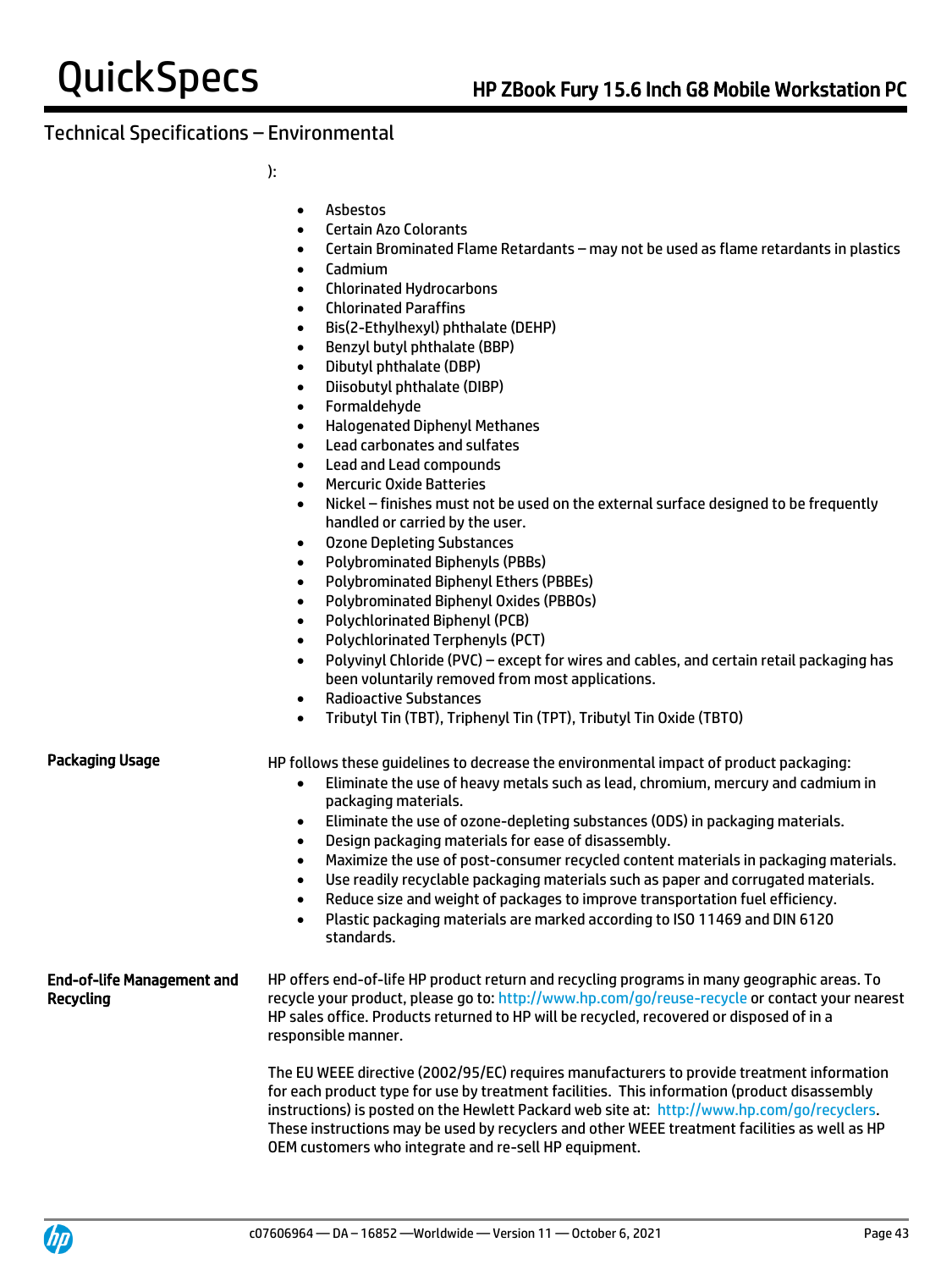| <b>Information</b> | HP Inc. Corporate Environmental For more information about HP's commitment to the environment:                                                                                                                                  |
|--------------------|---------------------------------------------------------------------------------------------------------------------------------------------------------------------------------------------------------------------------------|
|                    | <b>Global Citizenship Report</b><br>http://www.hp.com/hpinfo/globalcitizenship/gcreport/index.html<br>Eco-label certifications<br>http://www8.hp.com/us/en/hp-information/environment/ecolabels.html<br>ISO 14001 certificates: |
|                    | http://h20195.www2.hp.com/V2/GetDocument.aspx?docname=c04755842<br>and<br>http://www.hp.com/hpinfo/globalcitizenship/environment/pdf/cert.pdf                                                                                   |
| footnotes          | Recycled plastic content percentage is based on the definition set in the IEEE 1680.1 -<br>$\bullet$<br>2018 standard.<br>External power supplies, WWAN modules, power cords, cables and peripherals<br>$\bullet$<br>excluded.  |

- 100% outer box packaging and corrugated cushions made from sustainably sourced certified and recycled fibers.
- Fiber cushions made from 100% recycled wood fiber and organic materials.

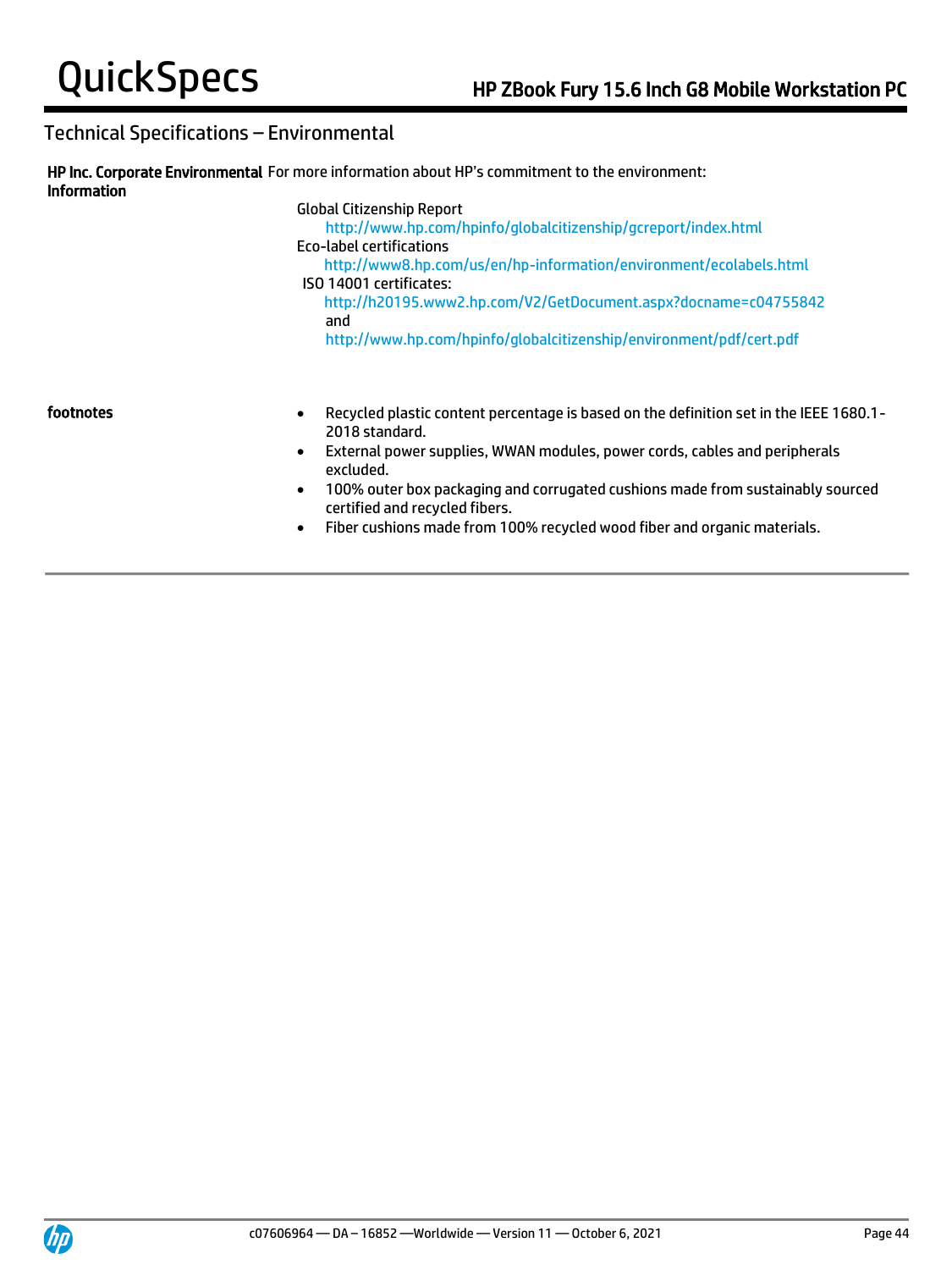# Options and Accessories (sold separately and availability may vary by country)

| <b>Type</b>            | <b>Description</b>                                                                                                                                                                                      | Part#          |
|------------------------|---------------------------------------------------------------------------------------------------------------------------------------------------------------------------------------------------------|----------------|
| <b>Displays</b>        | HP Z32 31.5" 4k UHD Display                                                                                                                                                                             | 1AA81A8#XXX    |
|                        | HP Z38c 37.5" Curved Display                                                                                                                                                                            | Z4W65A8#XXX    |
| Case                   | HP Essential Top Load Case (up to 15.6")                                                                                                                                                                | H2W17AA        |
|                        | HP Essential Backpack (up to 15.6")                                                                                                                                                                     | <b>H1D24AA</b> |
|                        | HP Executive 17.3 Backpack                                                                                                                                                                              | 6KD05AA        |
|                        | HP Executive 17.3 Top Load                                                                                                                                                                              | 6KD08AA        |
|                        | HP Business Case(up to 15.6")                                                                                                                                                                           | 2SC66AA        |
|                        | HP Executive 15.6 Midnight Top Load                                                                                                                                                                     | <b>1KM15AA</b> |
|                        | HP Exec 15.6 Midnight Backpack                                                                                                                                                                          | <b>1KM16AA</b> |
|                        | HP Executive 15.6 Black Leather Top Load                                                                                                                                                                | 1LG83AA        |
|                        | HP 17.3 Business Backpack                                                                                                                                                                               | 2SC67AA        |
|                        | HP 17.3 Business Slim Top Load                                                                                                                                                                          | 2UW02AA        |
|                        | HP Prelude Pro Recycle Backpack                                                                                                                                                                         | 1X644AA        |
|                        | HP Prelude Pro Recycle Top Load                                                                                                                                                                         | 1X645AA        |
|                        | HP Executive 15.6 Top Load                                                                                                                                                                              | 6KD06AA        |
|                        | HP Executive 15.6 Backpack                                                                                                                                                                              | 6KD07AA        |
|                        | HP Executive 15.6 Leather Top Load                                                                                                                                                                      | 6KD09AA        |
|                        | HP Prelude 15.6 Top Load                                                                                                                                                                                | 1E7D7AA        |
|                        | HP Renew Business 17.3 Laptop Backpack                                                                                                                                                                  | 3E2U5AA        |
|                        | HP Renew Business 17.3 Laptop Bag                                                                                                                                                                       | 3E2U6AA        |
|                        | HP Renew Business 15.6 Laptop Bag                                                                                                                                                                       | 3E5F8AA        |
| <b>Docking</b>         | HP TB Audio Module (comp with Hook dock)                                                                                                                                                                | 3AQ21AA        |
| Accessories            | HP TB Dock G2 Combo Cable (this is 230W) comp with Hook dock                                                                                                                                            | 3XB96AA        |
| <b>Docking station</b> | HP TB Dock G2 w/ Combo Cable (this is 230W)                                                                                                                                                             | 3TR87AA        |
|                        | HP Thunderbolt Dock 230W G2                                                                                                                                                                             | 2UK38AA        |
|                        | HP USB-C/A Universal Dock G2 Power Not Supported on Mobile Workstations <sup>1</sup>                                                                                                                    | 5TW13AA        |
|                        | HP USB-C Dock G5 Power Not Supported on Mobile Workstation <sup>1</sup>                                                                                                                                 | 5TW10AA        |
|                        | HP TB Dock 120W G2 w/ Audio <sup>1</sup>                                                                                                                                                                | 3YE87AA        |
|                        | <sup>1</sup> Up to 100 W via USB-C <sup>®</sup> (up to 75 W on non HP machines) Separate AC power needed for HP ZBooks that<br>require more than 100 W power delivered via USB-C <sup>®</sup> alt mode. |                |
| Input/Output -         | HP Comfort Grip Wireless Mouse (See Link 5 Tab)                                                                                                                                                         | H2L63AA        |
| Mice                   | <b>HP 3-button USB Laser Mouse</b>                                                                                                                                                                      | <b>H4B81AA</b> |
|                        | <b>HP Bluetooth Travel Mouse</b>                                                                                                                                                                        | 6SP30AA        |
|                        | <b>HP USB Travel Mouse</b>                                                                                                                                                                              | G1K28AA        |
|                        | <b>HP Wireless Premium Mouse (See Link 5 Tab)</b>                                                                                                                                                       | 1JR31AA        |
|                        | <b>HP Elite Presenter Mouse</b>                                                                                                                                                                         | 2CE30AA        |
|                        | HP Comfort Grip Wireless Mouse (See Link 5 Tab)                                                                                                                                                         | H2L63AA        |
|                        | HP X4000b Bluetooth Mouse                                                                                                                                                                               | <b>H3T50AA</b> |
|                        | HP Wired 320M Mouse                                                                                                                                                                                     | 9VA80AA        |
|                        |                                                                                                                                                                                                         |                |

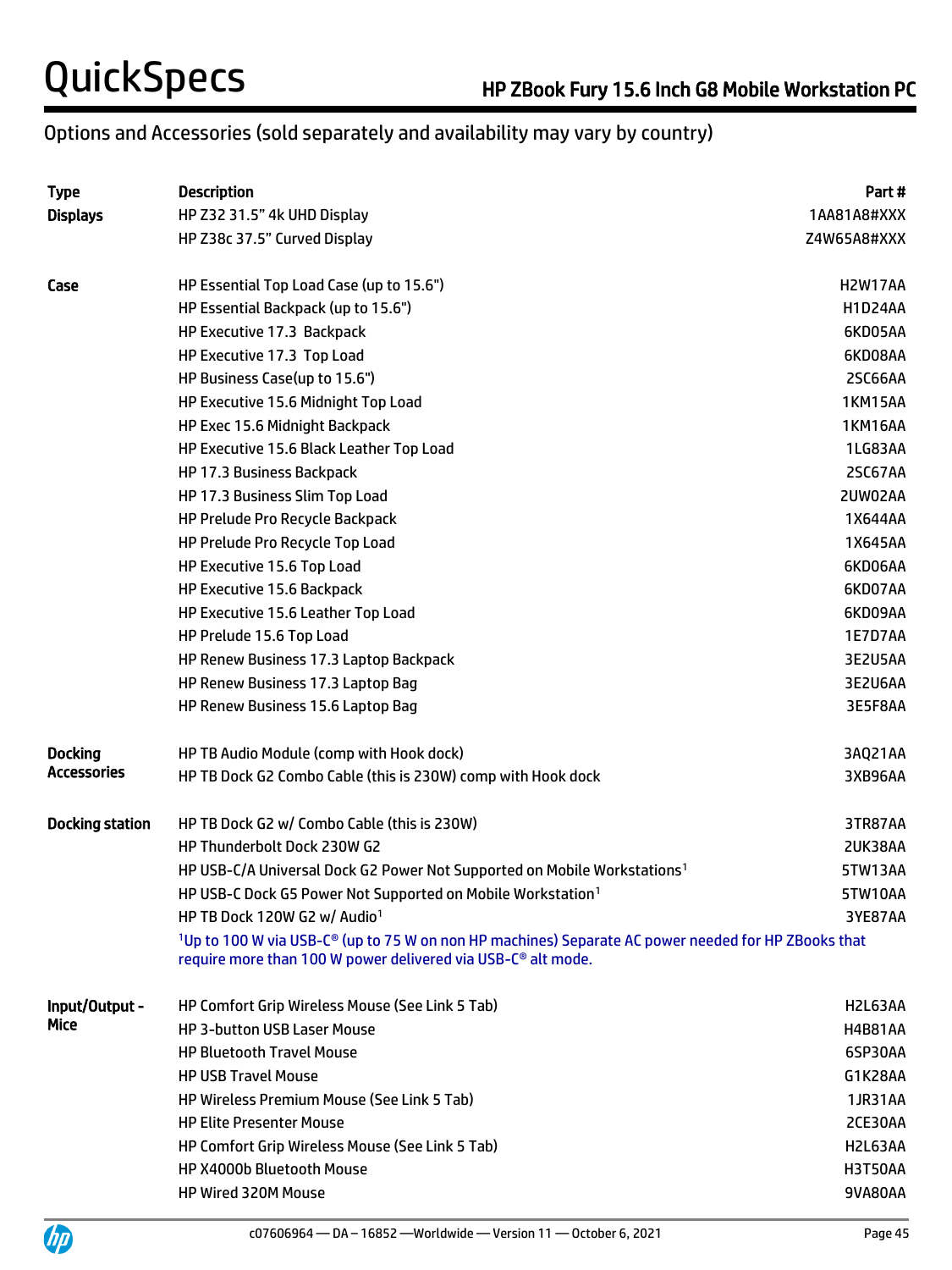# Options and Accessories (sold separately and availability may vary by country)

|                        | <b>HP 435 Multi-Device Wireless Mouse</b>         | 3B4Q5AA        |
|------------------------|---------------------------------------------------|----------------|
| Input/Output -         | HP Wired Desktop 320MK Mouse and Keyboard         | 9SR36AA        |
| <b>Keyboard</b>        | HP Slim Wireless Keyboard and Mouse               | T6L04AA        |
|                        | HP 320K Wired Keyboard                            | 9SR37AA        |
|                        | HP Wireless Rechargeable 950MK Mouse and Keyboard | 3M165AA        |
| Input/Output -         | HP USB-C to USB-A Hub                             | Z6A00AA        |
| Adapter                | <b>HDMI to VGA Adapter</b>                        | H4F02AA        |
|                        | HP HDMI to DVI Adapter                            | <b>F5A28AA</b> |
|                        | HP USB-C to USB 3.0 Adapter                       | N2Z63AA        |
|                        | HP USB-C to DisplayPort Adapter                   | N9K78AA        |
|                        | HP USB-C to VGA Adapter                           | N9K76AA        |
|                        | HP Single miniDP-to-DP Adapter Cable              | 2MY05AA        |
|                        | <b>HP Elite USB-C Hub</b>                         | 4WX89AA        |
|                        | HP USB-C to HDMI 2.0 Adapter                      | 1WC36AA        |
| <b>Collaboration</b>   | <b>HP BT UC Wireless Duo Headset</b>              | W3K09AA        |
| <b>Memory</b>          | HP 8GB DDR4 3200 1.2v SODIMM Memory               | 286H8AA        |
|                        | HP 16GB DDR4 3200 1.2v SODIMM Memory              | 286J1AA        |
|                        | HP 32GB DDR4 2666 SODIMM Memory                   | 6NX83AA        |
|                        | HP 8GB DDR4 2666 SODIMM ECC Memory                | 4UY11AA        |
|                        | HP 16GB DDR4 2666 SODIMM ECC Memory               | 4UY12AA        |
| Power - A/C            | HP 150W 4.5 mm Smart AC Power Adapter             | 4SC18AA        |
| <b>Adapter</b>         | HP 200W 4.5 mm AC Power Adapter                   | 4SC19AA        |
|                        | HP ZBook 200W Slim Smart 4.5mm AC Adapter         | 491C7AA        |
| <b>Power - Battery</b> | HP ZBook 94Whr AL Battery                         | 49J06AA        |
| <b>Security</b>        | HP Sure Key Cable Lock                            | 6UW42AA        |
|                        | HP Nano Keyed Cable Lock                          | 1AJ39AA        |
|                        | HP Nano Dual Head Keyed Cable Lock                | 1AJ41AA        |
|                        | Storage - External HP USB DVD-Writer ODD          | <b>Y3T76AA</b> |
| Storage – HDD          | HP 500GB 7200 RPM HDD 2.5"                        | 4A1H1AA        |
| 2.5"                   | HP 1TB 7200 RPM HDD 2.5"                          | 4A1H2AA        |
|                        | HP 2TB 5400 RPM HDD 2.5"                          | 4A1H3AA        |
| Storage - SS M2        | HP 1TB 2280 PCIe-3x4 NVME TLC M.2 SSD             | 6SK99AA        |
|                        | HP 2GB 2280 PCIe-3x4 NVME TLC M.2 SSD             | 6SL00AA        |
|                        | HP 256GB PCIe-3x4 NVME M.2 SSD                    | 1D0H6AA        |

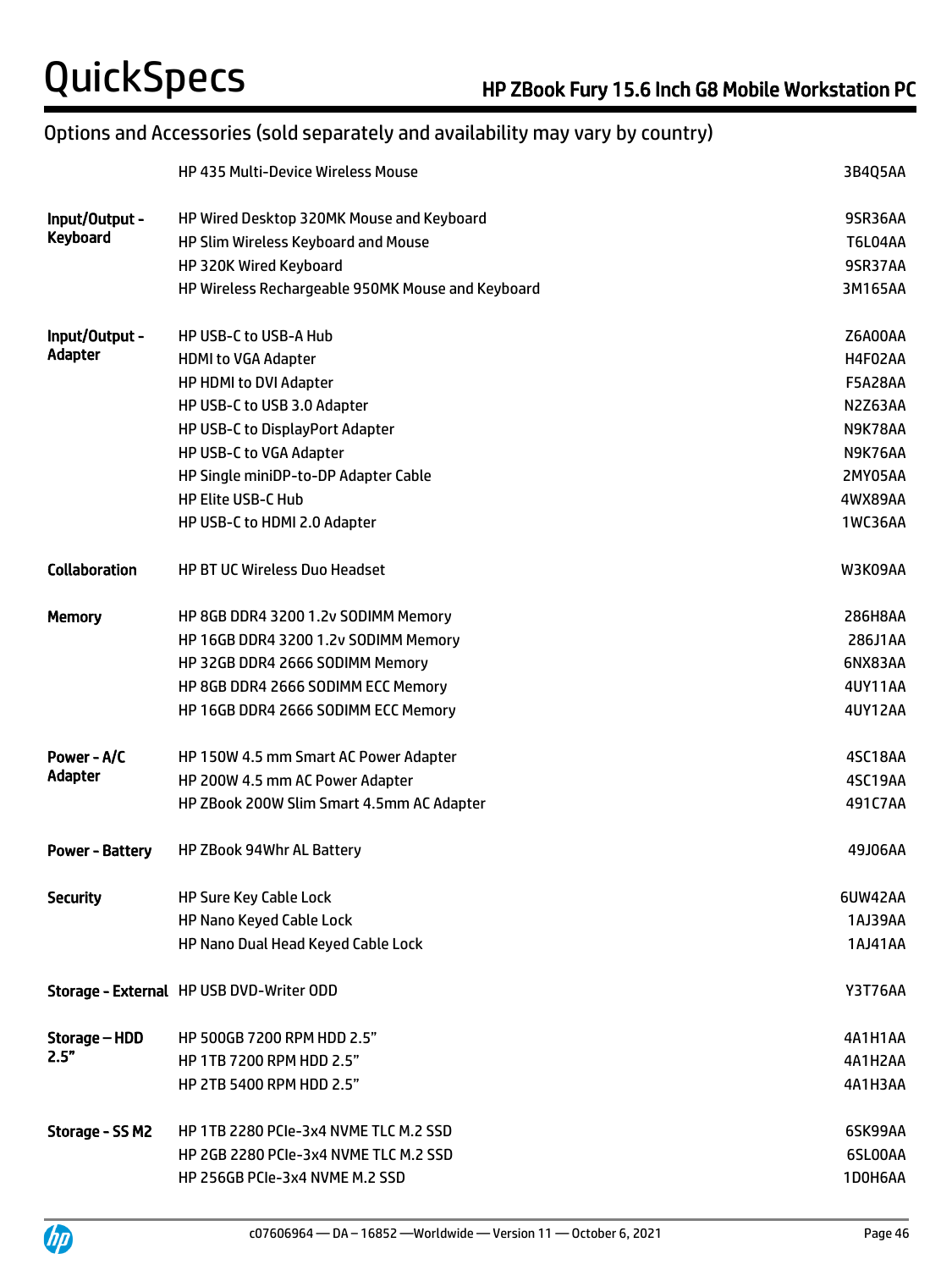## Options and Accessories (sold separately and availability may vary by country)

|      | HP 512GB PCI-e 3x4 NVMe M2 SSD<br>HP ZBook Fury G7/G8 HDD & SSD Brackets | 1D0H7AA<br>48Z98AA |
|------|--------------------------------------------------------------------------|--------------------|
| WWAN | <b>HP XMM 7360 LTE-Advance WWAN</b>                                      | 3FB01AA            |



 $\overline{a}$